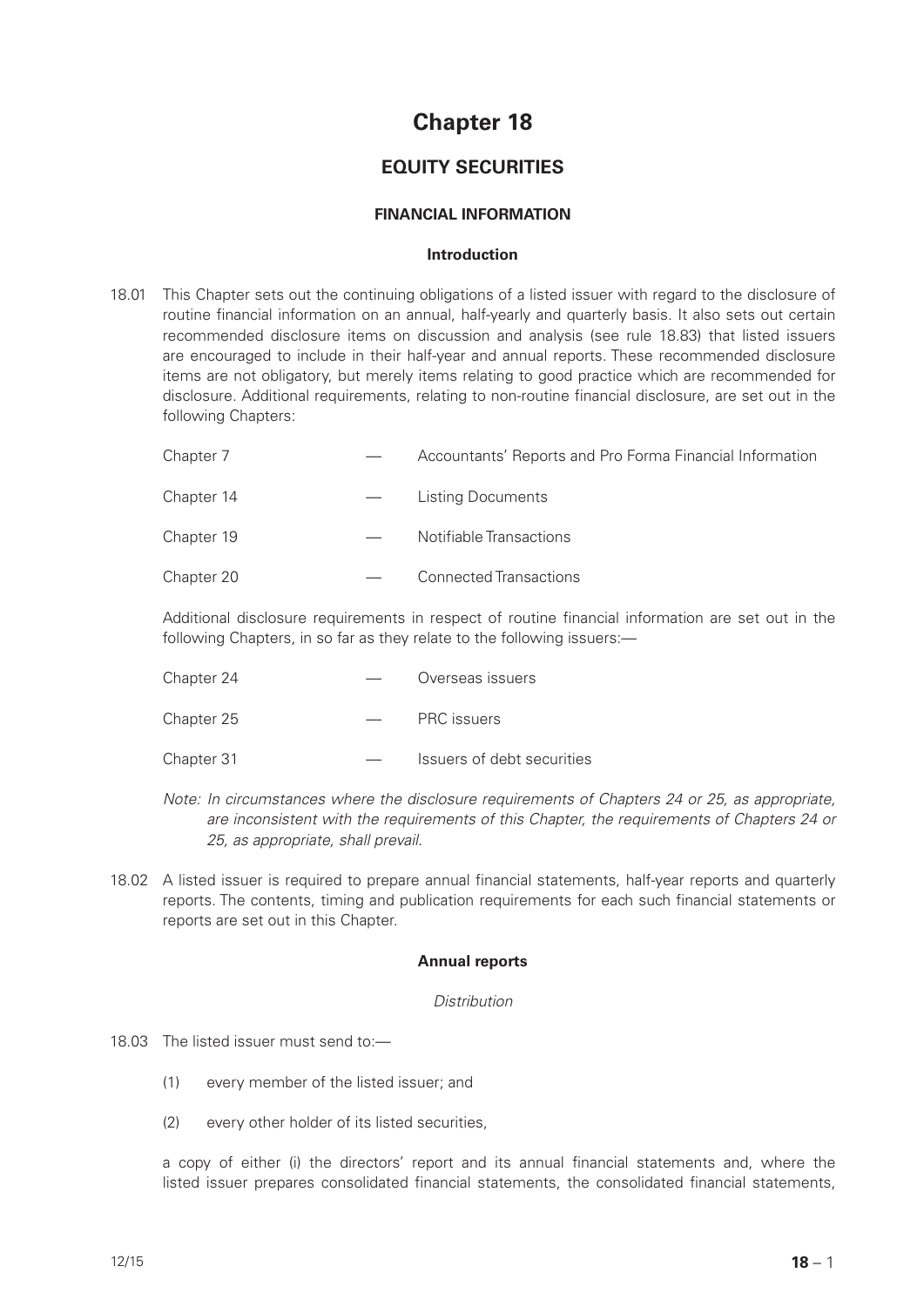together with a copy of the auditors' report thereon or (ii) its summary financial report, not less than 21 days before the date of the listed issuer's annual general meeting and not more than 3 months after the date upon which the financial period ended. The Issuer may send a copy of its summary financial report to a member and a holder of its listed securities in place of a copy of its annual report and financial statements, provided that it complies with rule 18.81 and the relevant provisions set out in sections 437 to 446 of the Companies Ordinance and in the Companies (Summary Financial Reports) Regulation or, in the case of overseas issuers, with provisions no less onerous than the above provisions for listed issuers incorporated in Hong Kong.

Nothing in this rule shall require the listed issuer to send any of the documents referred to therein to:—

- (a) a person of whose address the listed issuer is unaware; or
- (b) more than one of the joint holders of any of its listed securities.
- *Notes: 1 "Consolidated financial statements", for the purposes of a Hong Kong listed issuer, has the meaning ascribed to it under section 379(2) of the Companies Ordinance.*
	- *2 The directors' report, auditors' report, annual financial statements (including consolidated financial statements) and, where applicable, summary financial report must be in the English language and must be accompanied by a Chinese translation or be in the Chinese language accompanied by an English translation. In respect of overseas members, it shall be sufficient for the listed issuer to mail an English language version of either (i) its directors' report, auditors' report and annual financial statements or (ii) its summary financial report if such documents contain a prominent statement in both English and Chinese to the effect that a Chinese translation is available from the listed issuer, on request.*
	- *3 Sections 429 and 431 of the Companies Ordinance require the directors of a Hong Kong issuer to lay the issuer's annual financial statements before its members at its annual general meeting within the period of 6 months after the end of the financial year or accounting reference period to which the annual financial statements relate. An overseas issuer (including for such purposes, a PRC issuer) should comply with the same requirement as a Hong Kong issuer.*
	- *4 The Exchange may at its discretion suspend dealings in or cancel the listing of the securities of the listed issuer if it falls into arrears in the issue of its directors' report and financial statements. If the listed issuer has significant interests outside Hong Kong it may apply for an extension of the 6 month period. However, the attention of a Hong Kong issuer is drawn to section 431 of the Companies Ordinance which requires any extension of the time limit to be approved by the Court of First Instance.*
	- *5 [Repealed 1 January 2011]*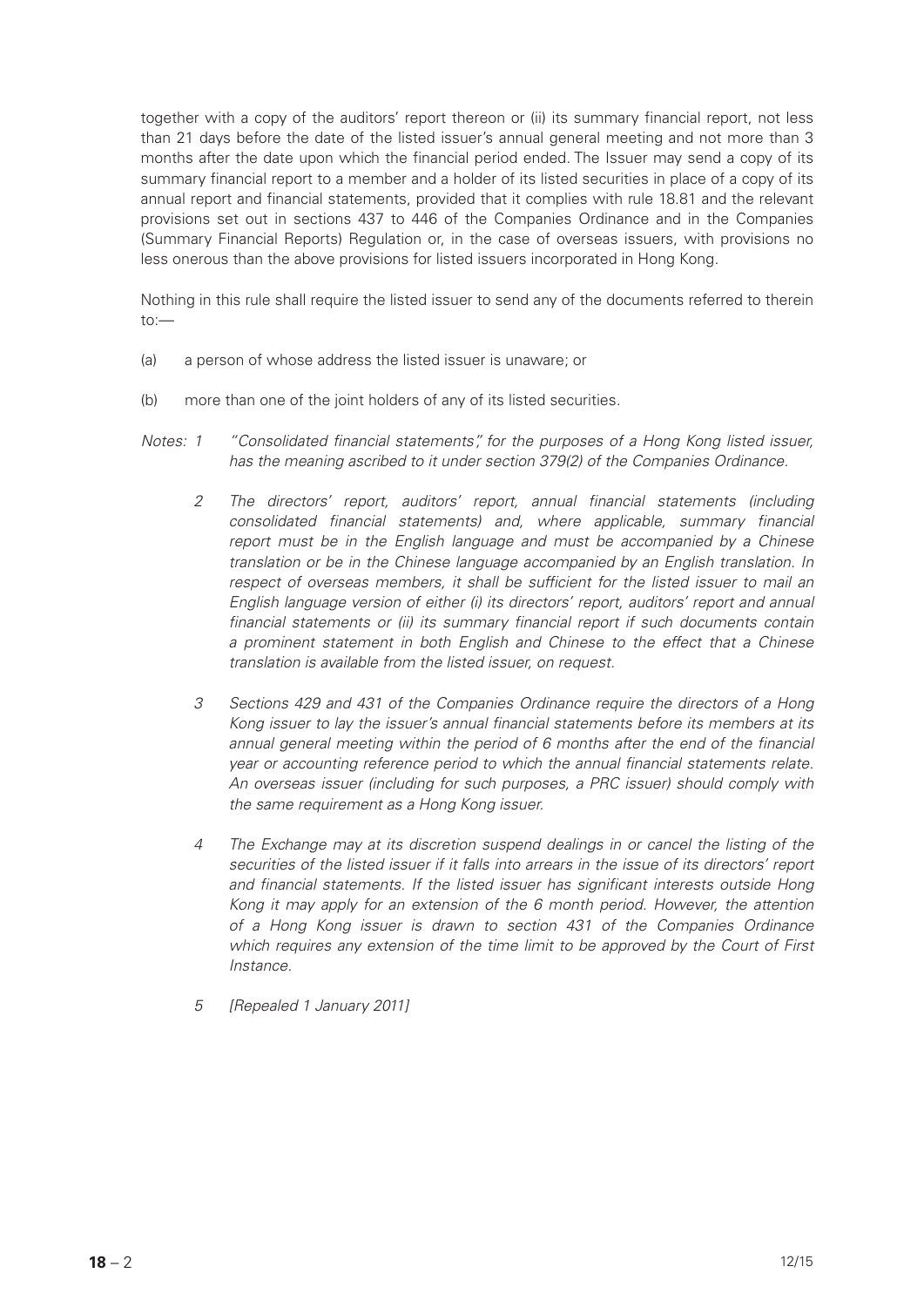# *Accounting standards*

- 18.04 Annual financial statements of a listed issuer are required, subject to rule 18.05 and rule 18.06, to conform with HKFRS, IFRS or CASBE in the case of a PRC issuer that has adopted CASBE for the preparation of its annual financial statements.
	- *Note: The issuer must apply one of these bodies of standards consistently and shall not normally change from one body of standards to the other unless there are reasonable grounds*  to justify such change. All reasons for any such change must be disclosed in the annual *financial statements.*
- 18.05 A listed issuer, which is also listed on the New York Stock Exchange or the Nasdaq Stock Market of the United States of America, may prepare annual financial statements drawn up in conformity with Generally Accepted Accounting Principles in the United States of America (US GAAP), subject to the following:—
	- (1) the listed issuer has adopted US GAAP for the purposes of reporting to shareholders on the New York Stock Exchange or the Nasdaq Stock Market of the United States of America;
	- (2) a listed issuer already listed on the Exchange which subsequently obtains a listing on the New York Stock Exchange or the Nasdaq Stock Market of the United States of America and thereafter adopts US GAAP in place of the standards referred to in rule 18.04 in the preparation of its annual financial statements will be required to compile a statement of the financial effect of material differences from the standards referred to in rule 18.04 in the first annual financial statements in which US GAAP is adopted;
	- (3) a listed issuer which was permitted to adopt US GAAP on the basis that it is listed on the New York Stock Exchange or the Nasdaq Stock Market of the United States of America but is no longer so listed, will be required to revert to one of the relevant standards referred to in rule 18.04 for financial reporting purposes; and
	- (4) a listed issuer whose principal activity is property development and/or investment may not adopt US GAAP for financial reporting purposes.
- 18.06 Where the Exchange, in exceptional circumstances, allows the annual financial statements of any overseas issuer to be drawn up otherwise than in conformity with accounting standards referred to in rule 18.04 or with US GAAP in the circumstances set out in rule 18.05, the Exchange will normally require the annual financial statements to contain a statement of the financial effect of the material differences (if any) and a summary of any material differences in disclosure (if any) from either HKFRS or IFRS referred to in rule 18.04.

# *Information to accompany directors' report and annual financial statements*

18.07 The listed issuer shall include the disclosures required under the relevant accounting standards adopted and the information set out in rules 18.07A to 18.47 in its directors' report and annual financial statements. Unless stated to the contrary the financial information specified in these rules may be included outside the financial statements and will therefore be outside the scope of the auditors' report on the financial statements. The statement of profit or loss and other comprehensive income and statement of financial position set out in the financial statements must include at least the information set out in rule 18.50B. Banking companies (meaning banks, restricted licence banks and deposit-taking companies as defined in the Banking Ordinance) shall, in addition, comply with the Guideline on the Application of the Banking (Disclosure) Rules as issued by the Hong Kong Monetary Authority.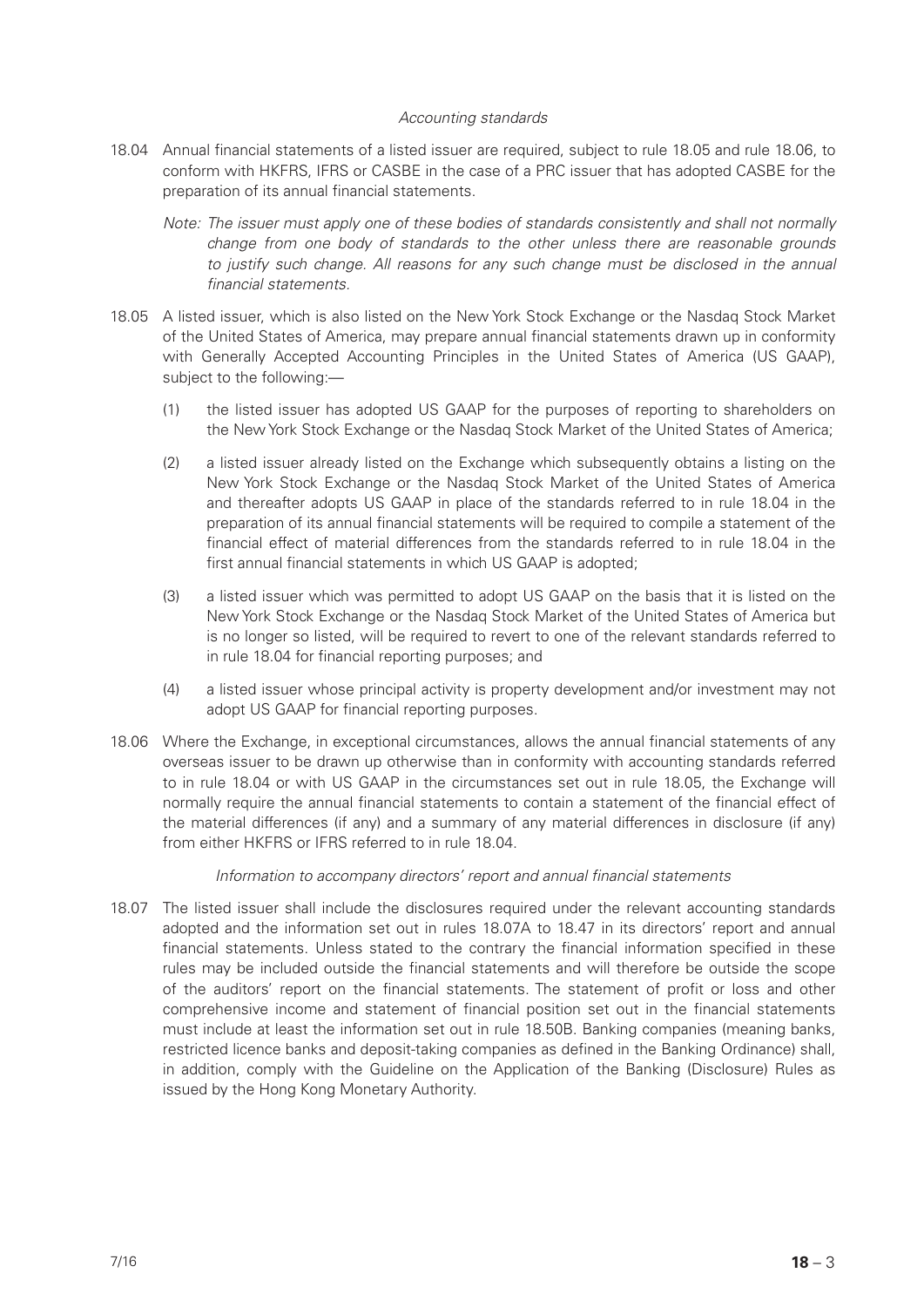- *Notes: 1 The Exchange may authorise the omission from an annual report of specified items of information if it considers that disclosure of such information would be contrary*  to the public interest or seriously detrimental to the listed issuer. The Exchange will *only authorise such omission provided it is satisfied that the omission is not likely to mislead the public with regard to facts and circumstances, knowledge of which is essential for the assessment of the securities in question. The listed issuer or its representatives will be responsible for the correctness and relevance of the facts on which any application for such exemption is based.*
	- *2 The annual report and financial statements must contain, at a prominent position, and in bold type, a statement about the characteristics of GEM, in the form set out in rule 2.20.*
	- *3 If an accounting estimate reported in prior interim period of the current financial year is changed during the subsequent interim period of the same financial year and has a material effect in that subsequent interim period, the nature and amount of a change in an accounting estimate that has a material effect in the current financial year or which is expected to have a material effect in subsequent periods should be disclosed. If it is impracticable to quantify the amount, this fact should be disclosed.*
	- *4 An annual report shall contain the following information required under other parts of the Listing Rules:*
		- *(a) advance to an entity under rule 17.22;*
		- *(b) pledging of shares by the controlling shareholder under rule 17.23;*
		- *(c) loan agreements with covenants relating to specific performance of the controlling shareholder under rule 17.23;*
		- *(d) breach of loan agreement by an issuer under rule 17.23;*
		- *(e) financial assistance and guarantees to affiliated companies of an issuer under rule 17.24;*
		- *(f) provision of information in respect of and by directors, supervisors and chief executives under rule 17.50A(1);*
		- *(g) for an issuer involving in mining activities, continuing disclosure obligations arise under rules 18A.14 to 18A.17, where appropriate;*
		- *(h) information of profit guarantee provided by a connected person regarding the financial performance of the company or business acquired from the connected person under rule 20.61;*
		- *(i) share option schemes under rules 23.07, 23.08 and 23.09; and*
		- *(j) provision of information in respect of corporate governance code provisions B.1.5 (remuneration payable to members of senior management by band) and C.1.4 (discussion and analysis of group's performance) of Appendix 15 or explain reason for deviation.*
	- *5 Issuers must publish ESG reports in accordance with Rule 17.103 and the ESG Reporting Guide contained in Appendix 20.*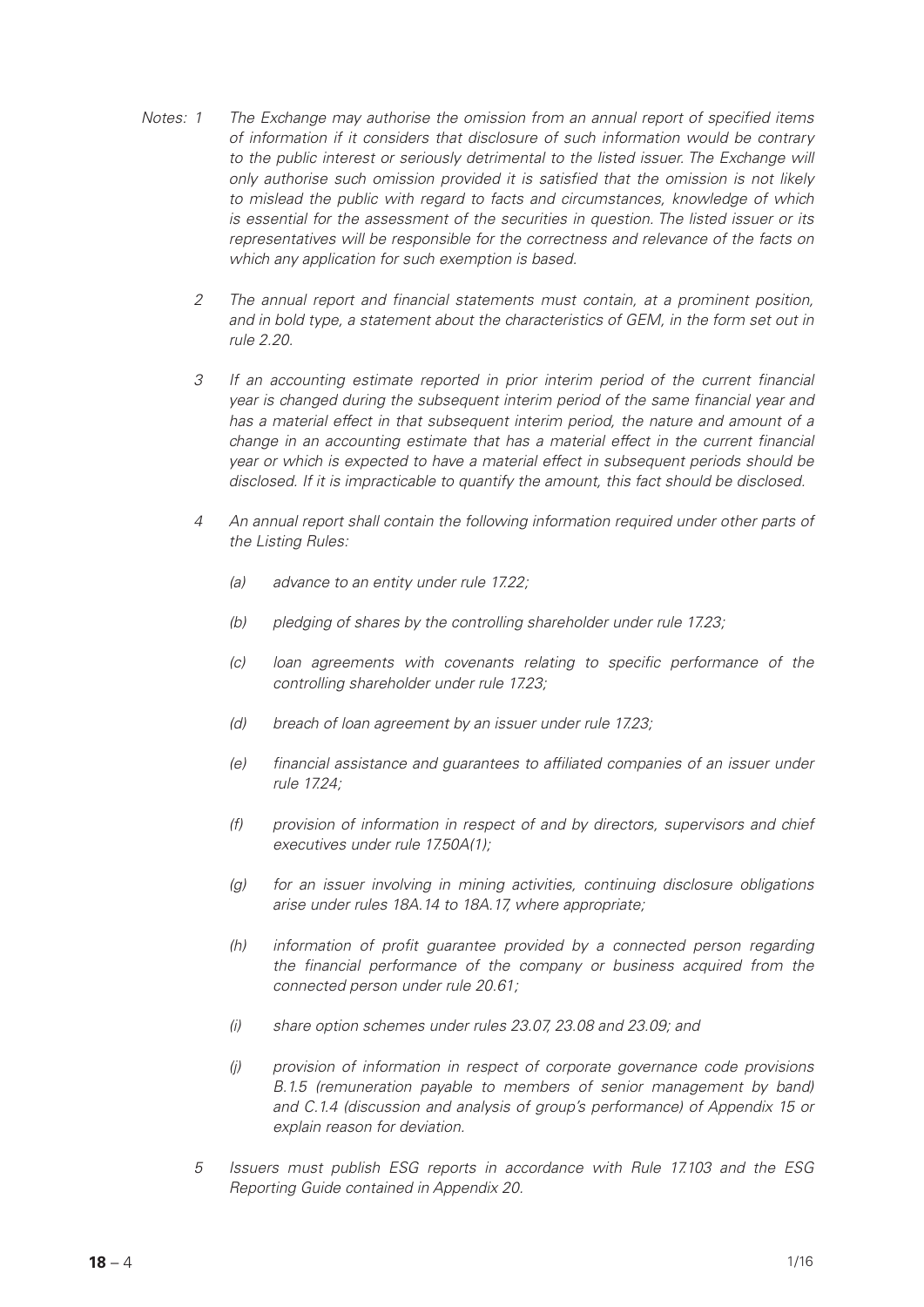- 18.07A In addition, a listed issuer shall include disclosures required under the following provisions of the Companies Ordinance and subsidiary legislation:–
	- (1) in financial statements
		- (a) Section 383 Notes to financial statements to contain information on directors' emoluments etc.;
		- (b) Schedule 4 Accounting Disclosures relating to:
			- (i) Part 1(1) Aggregate amount of authorized loans;
			- (ii) Part 1(2) Statement of financial position to be contained in notes to annual consolidated financial statements;
			- (iii) Part 1(3) Subsidiary's financial statements must contain particulars of ultimate parent undertaking;
			- (iv) Part 2(1) Remuneration of auditor; and
		- (c) Companies (Disclosure of Information about Benefits of Directors) Regulation; and
	- (2) in directors' report
		- (a) Section 390 Contents of directors' report: general;
		- (b) Section 470 Permitted indemnity provision to be disclosed in directors' report;
		- (c) Section 543 Disclosure of management contract;
		- (d) Schedule 5 Content of Directors' Report: Business Review; and
		- (e) Companies (Directors' Report) Regulation.
	- *Notes: 1 Directors must prepare the directors' report which complies with section 388 of the Companies Ordinance and the directors' report must be approved and signed, which complies with section 391 of the Companies Ordinance.*
		- *2 Section 390(3)(b) of the Companies Ordinance requires a company to disclose the name(s) of the director(s) of its subsidiaries. Notwithstanding the disclosure provisions in sub-paragraph 2(a) above, a listed issuer not incorporated in Hong Kong is not required to disclose the name(s) of its subsidiaries' director(s).*
- 18.08 [Repealed 31 December 2015]
- 18.08A In each annual report and half-year report published during at least the first 2 full financial years after listing, a statement by the directors as to the issuer's achievement of its business objectives as stated in its listing document at the time of listing under rule 14.19. The discussion in the statement should include a balanced and concise analysis of the level of achievement of the business objectives in terms of both qualitative and quantitative financial and non-financial information. There should be a description of the principal risks and uncertainties facing the company and a commentary on the directors' approach to them, together with an explanation of any material differences between the disclosure in the listing document and actual business progress in the relevant period (including as to the use of proceeds as indicated in the listing document).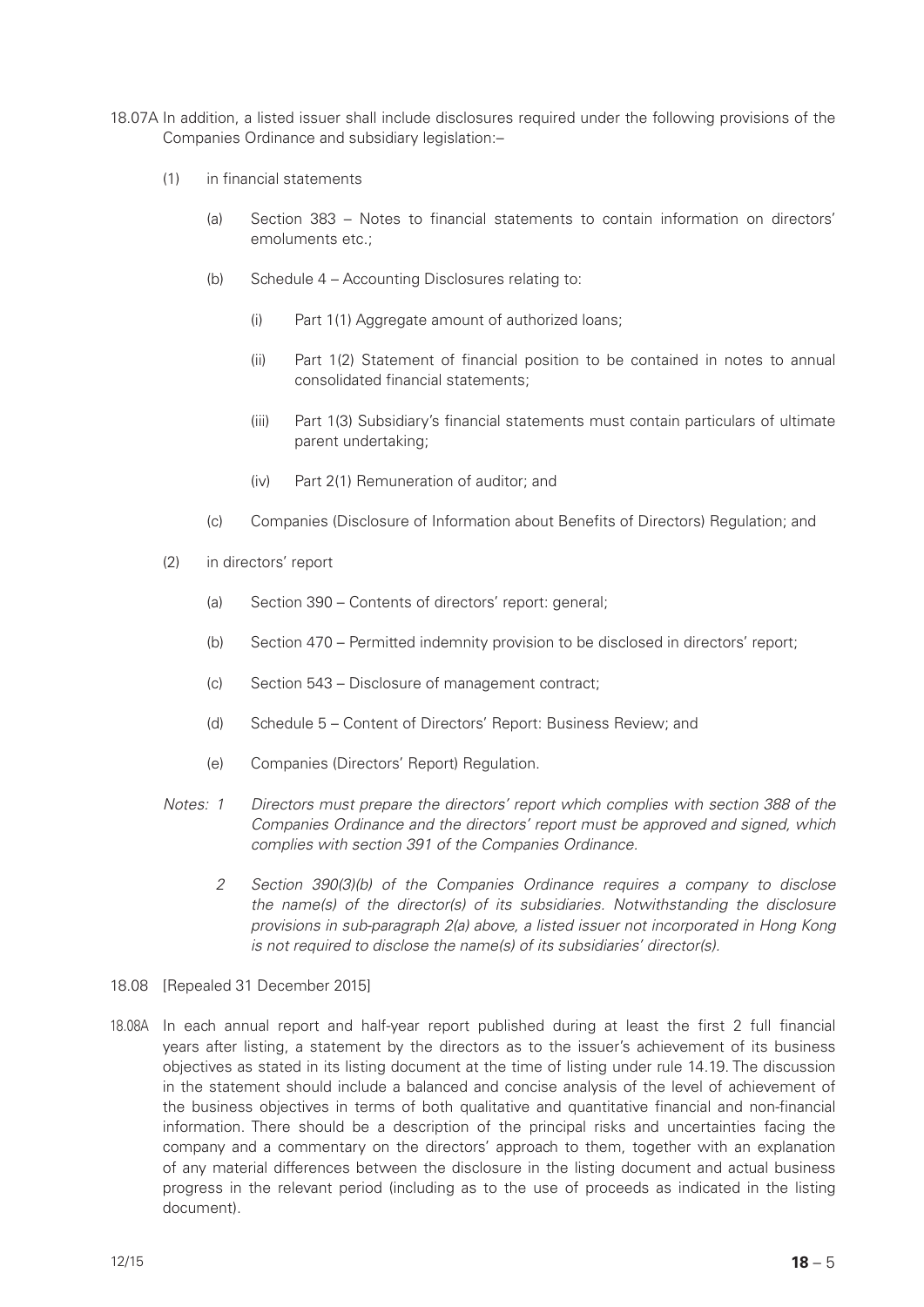- *1 For general guidance, issuers may include information such as:*
	- *(a) significant developments by key business segments;*
	- *(b) trends, internal and external environmental and industry factors affecting performance or achievement of the objectives;*
	- *(c) the principal risks and uncertainties facing the issuer or its group, including strategic, operational and financial risks; and*
	- *(d) the key performance indicators used by the directors to measure performance in achieving the issuer's objectives.*
- *2 Key performance indicators are factors by reference to which the development, performance or position of the business can be measured effectively. For the purposes of rule 18.08A these rules issuers should determine and disclose their own key performance*  indicators which should be of a quantitative nature so that the level of achievement of *objectives can be quantified. Such quantitative standards may include, for example:*
	- *(a) customer retention and satisfaction*
	- *(b) capital adequacy and expenditure*
	- *(c) store portfolio changes*
	- *(d) reserve replacement costs*
	- *(e) equipment utilisation and capacity*
	- *(f) loan loss*
	- *(g) asset quality*
	- *(h) expected return on sales*
	- *(i) sales volume per square foot of store space, etc.*
- *3 The issuer should use, where appropriate, a tabular format of presentation with a recitation of the business objectives (as stated in its listing document) on one side and the directors' comments about level of achievement on the other.*
- 18.08B An issuer shall include in its annual report a statement of sufficiency of public float with information as required under rule 17.38A.
- 18.09 (1) In relation to connected transactions (including continuing connected transactions) that are not exempt from annual reporting requirement in Chapter 20, particulars of the transactions pursuant to rule 20.69.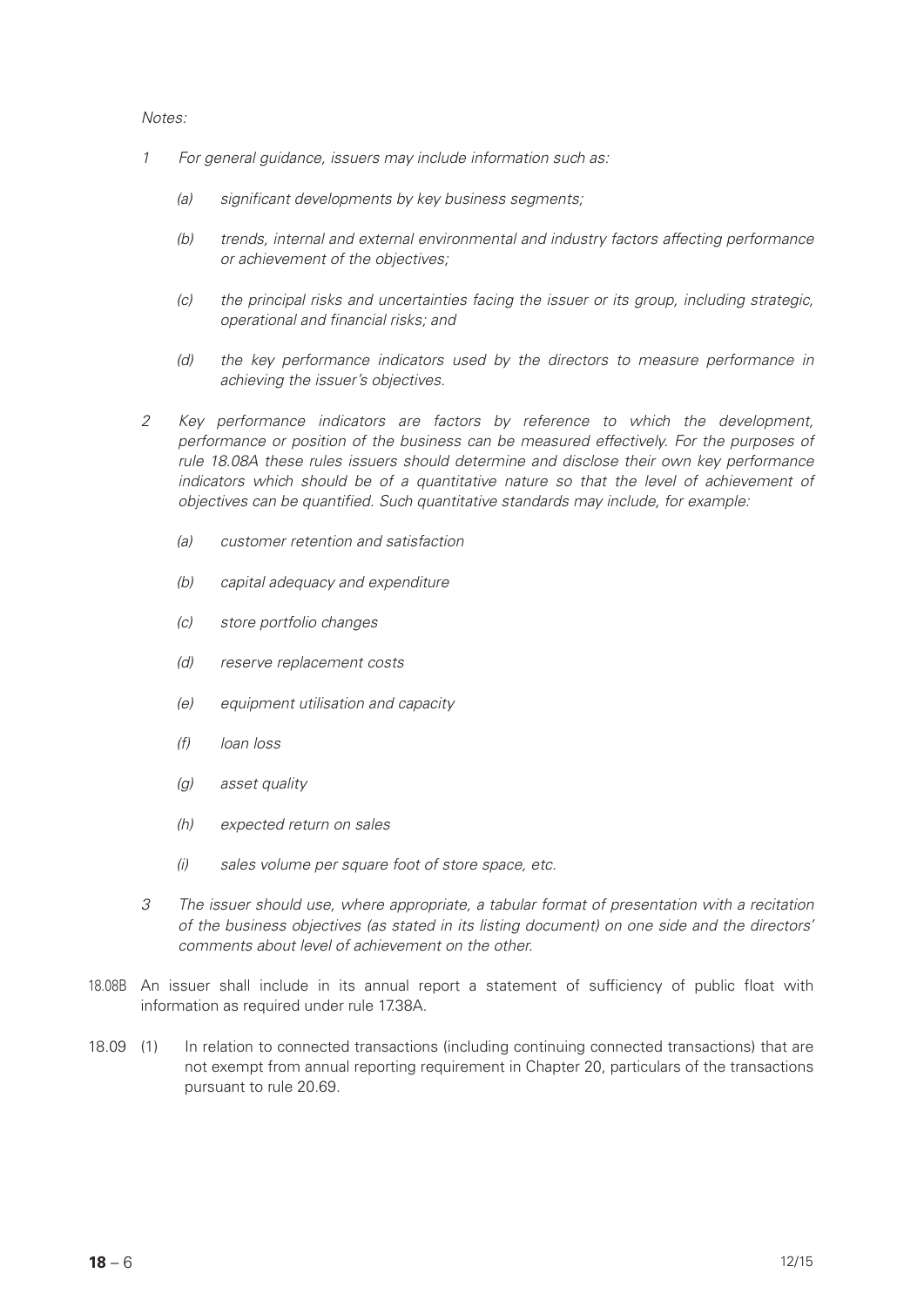- (2) Where a listed issuer includes in its annual report particulars of a related party transaction or continuing related party transaction (as the case may be) in accordance with applicable accounting standards adopted for the preparation of its annual financial statements, a statement as to whether or not the transaction falls under the definition of "connected transaction" or "continuing connected transaction" (as the case may be) in Chapter 20. The listed issuer must also confirm whether or not it has complied with the disclosure requirements in accordance with Chapter 20.
- 18.10 A statement showing:—
	- (1) the name of every subsidiary, its principal country of operation, its country of incorporation or other establishment and the kind of legal entity it is registered as (for the purposes of the relevant jurisdiction);
	- (2) particulars of the issued share capital and debt securities of every subsidiary; and
	- (3) the nature of the business of every subsidiary,

provided that if, in the opinion of the directors of the listed issuer, the number of them is such that compliance with this rule would result in particulars of excessive length being given, compliance with this rule shall not be required except in the case of subsidiaries carrying on a business the results of the carrying on of which, in the opinion of the directors, materially affected the amount of the profit or loss of the group or the amount of the assets of the group.

- 18.11 Details of the classes and numbers of any convertible securities, options, warrants or similar rights issued or granted by the listed issuer or any of its subsidiaries during the financial year, together with the consideration received by the listed issuer or any of its subsidiaries therefor.
- 18.12 Particulars of any exercise made during the financial year of any conversion or subscription rights under any convertible securities, options, warrants or similar rights issued or granted at any time by the listed issuer or any of its subsidiaries.
- 18.13 Particulars of any redemption or purchase or cancellation by the listed issuer or any of its subsidiaries of its redeemable securities and the amount of such securities outstanding after any such redemption or purchase or cancellation has been made.
- 18.14 Particulars of any purchase, sale or redemption by the listed issuer, or any of its subsidiaries, of its listed securities during the financial year (analysed on a monthly basis), or an appropriate negative statement. Such statement must include the aggregate price paid or received by the listed issuer for such purchases, sales or redemptions and should distinguish between those securities purchased or sold:—
	- (1) on the Exchange;
	- (2) on another stock exchange;
	- (3) by private arrangement; and
	- (4) by way of a general offer; and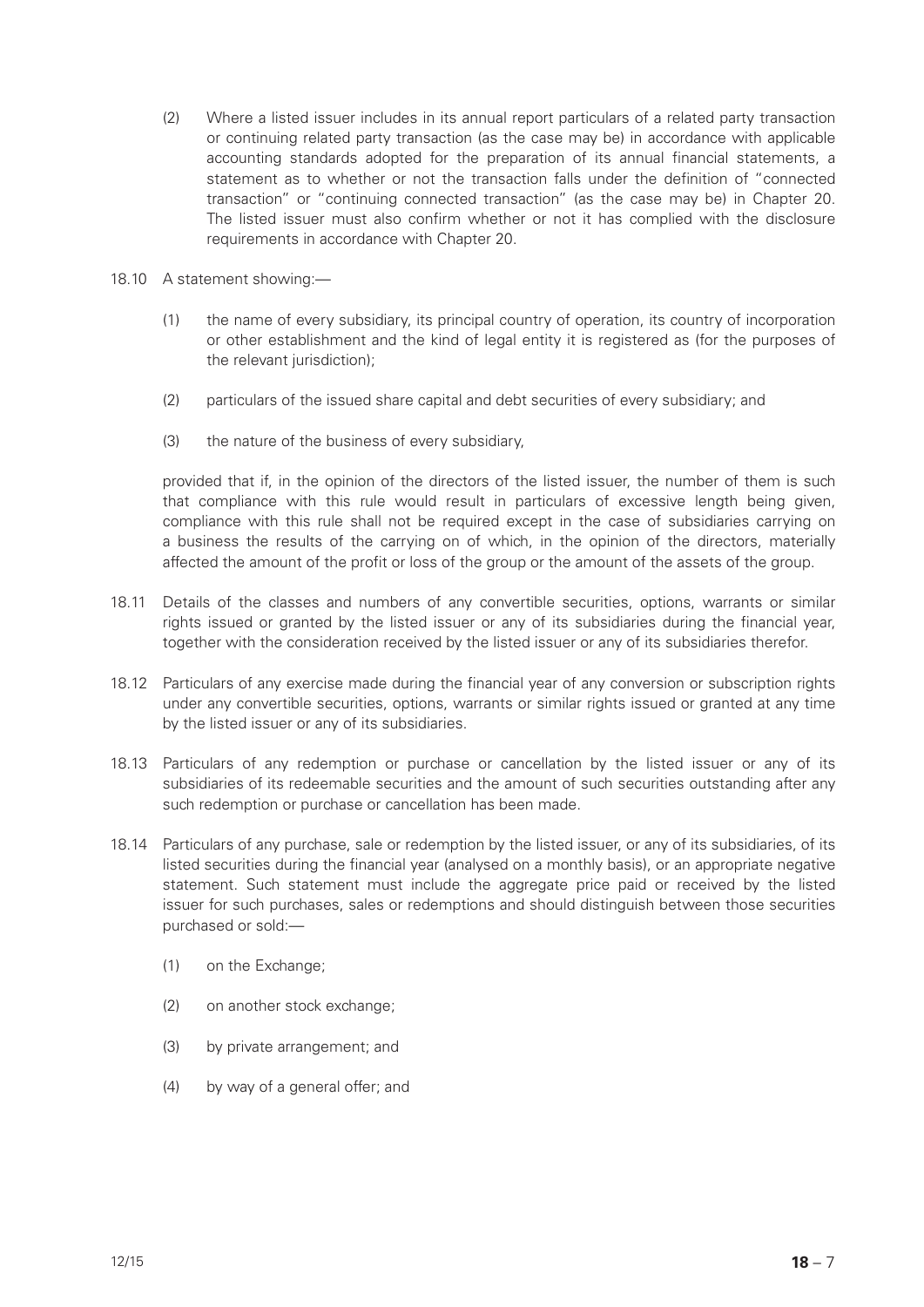any such statement must also distinguish between those listed securities which are purchased by the listed issuer (separately distinguishing those shares which are cancelled and those which are held as treasury stock, if applicable) and those which are purchased by a subsidiary of the listed issuer. The directors' report shall contain references to the purchases made during the year and the directors' reasons for making such purchases (see rule 13.13(2)).

- 18.15 (1) Subject to rule 18.15(2), a statement as at the end of the relevant financial year showing the interests and short positions of each director and chief executive of the listed issuer in the shares, underlying shares and debentures of the listed issuer or any associated corporation (within the meaning of Part XV of the Securities and Futures Ordinance):
	- (a) as recorded in the register required to be kept under section 352 of the Securities and Futures Ordinance; or
	- (b) as otherwise notified to the listed issuer and the Exchange pursuant to the required standard of dealings by directors of listed issuers as referred to in rule 5.46 (which for purposes of this sub-paragraph shall be deemed to apply to the PRC issuer's supervisors to the same extent as it applies to directors); or
	- (c) if there is no such interests or short positions, a statement of that fact,

provided that the Exchange may agree, in its sole discretion, that compliance with this subparagraph may be modified or waived in respect of any associated corporation if, in the opinion of the Exchange, the number of associated corporations in respect of which each director and chief executive is taken or deemed to have an interest under Part XV of the Securities and Futures Ordinance is such that compliance with this sub-paragraph would result in particulars being given which are not material in the context of the group and are of excessive length.

- (2) The information required to be included by virtue of rule 18.15(1) must specify the company in which interests or short positions are held, the class to which those securities belong and the number of such securities held, but need not disclose:
	- (a) the interests of a director or a chief executive officer in the shares of the listed issuer or any of its subsidiaries if such interest is held solely in a non-beneficial capacity and is for the purpose of holding the requisite qualifying shares; or
	- (b) the non-beneficial interests of directors or chief executive officers in the shares of any subsidiary of the listed issuer in so far as that interest comprises the holding of shares subject to the terms of a written, valid and legally enforceable declaration of trust in favour of the parent company of that subsidiary or the listed issuer and such interest is held solely for the purpose of ensuring that the relevant subsidiary has more than one member.
	- *Note: Where interests in securities arising from the holding of such securities as qualifying shares are not disclosed pursuant to the exception provided in this paragraph, a general statement should nevertheless be made to indicate that the directors hold qualifying shares.*
- 18.16 A statement as at the end of the relevant financial year, showing the interests or short positions of every person, other than a director or chief executive of the listed issuer, in the shares and underlying shares of the listed issuer as recorded in the register required to be kept under section 336 of the Securities and Futures Ordinance, or if there is no such interests or short positions recorded in the register, a statement of that fact.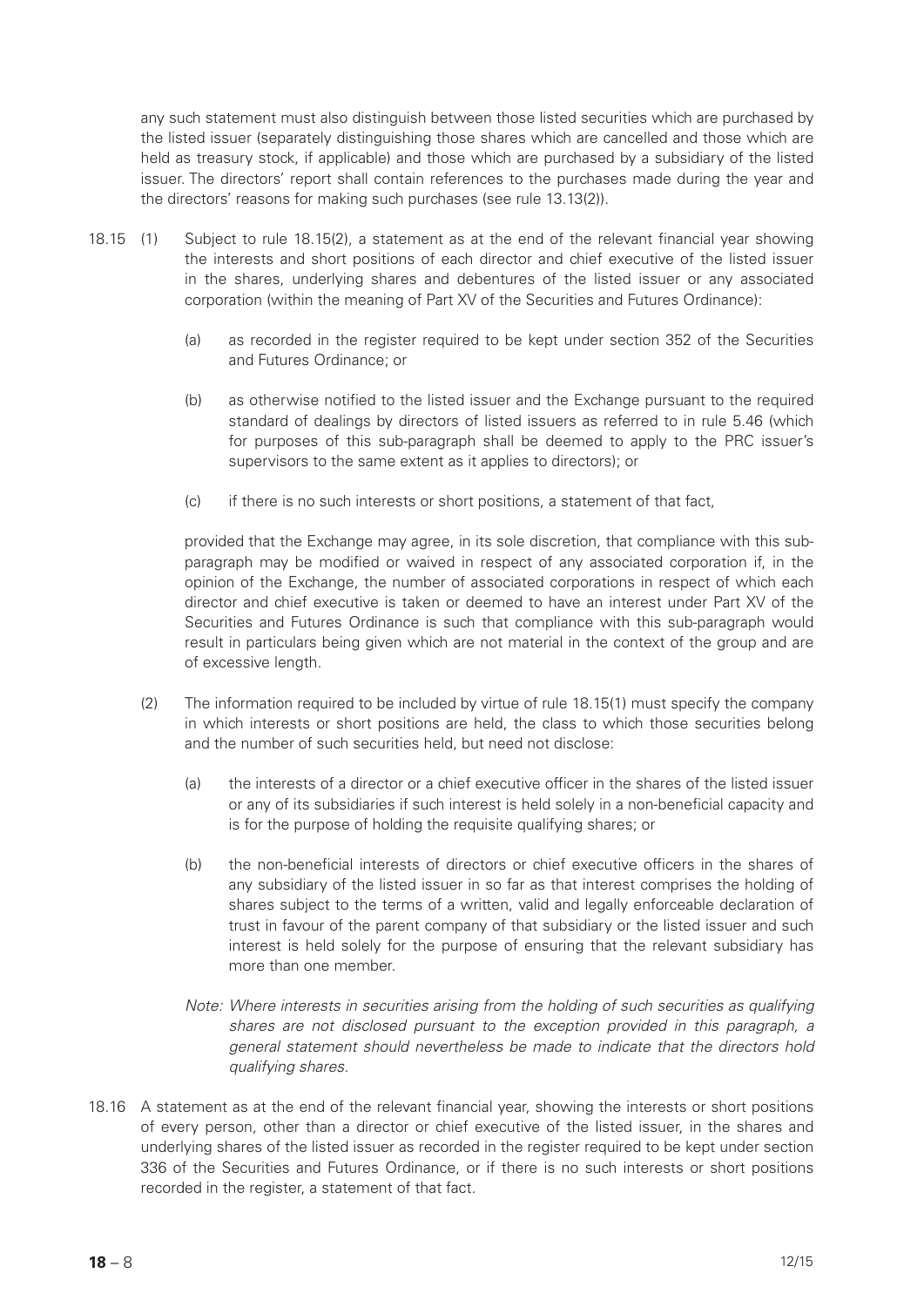- *Notes: 1 For the purposes of rules 18.15 and 18.16, particulars should be given of the extent of any duplication which occurs.*
	- *2 In the case of a PRC issuer, references to director or chief executive in rules 18.15 and 18.16 inclusive shall also mean and include supervisors.*
- 18.17 Statements disclosing interests and short positions in shares, underlying shares and debentures have to separately refer to three categories of persons, namely, directors and chief executives, substantial shareholders and other persons who are required to disclose their interests. Such statements should describe the capacity in which such interests and short positions are held and the nature of such interests and short positions as disclosed in the prescribed forms required to be used, when giving notice pursuant to sections 324 and 347 of Part XV of the Securities and Futures Ordinance. Where interests or short positions are attributable on account of holdings through corporations that are not wholly-owned by the person making disclosure, the percentage interests held by such person in such corporation should be disclosed.
- 18.17A For directors and chief executives, the statements should show details of the following matters as recorded in the register required to be kept under section 352 of the Securities and Futures Ordinance:
	- (1) aggregate long position in shares and (in respect of positions held pursuant to equity derivatives) underlying shares and in debentures of the issuer and its associated corporation(s) showing separately for each entity:
		- (a) interests in shares (other than pursuant to equity derivatives such as share options, warrants to subscribe or convertible bonds);
		- (b) interests in debentures; and
		- (c) interests under equity derivatives showing separately for listed and unlisted equity derivatives, interests in underlying shares of the entity pursuant to:
			- (i) physically settled equity derivatives;
			- (ii) cash settled equity derivatives;
			- (iii) other equity derivatives.

- *(1) In the case of issuers and associated corporations, the statements should include the percentage which the aggregate long position in shares represents to the issued voting shares of the issuer or associated corporation.*
- *(2) A long position arises where a person is a party to an equity derivative, by virtue of which the person:*
	- *(i) has a right to take the underlying shares;*
	- *(ii) is under an obligation to take the underlying shares;*
	- *(iii) has a right to receive money if the price of the underlying shares increases; or*
	- *(iv) has a right to avoid or reduce a loss if the price of the underlying shares increases.*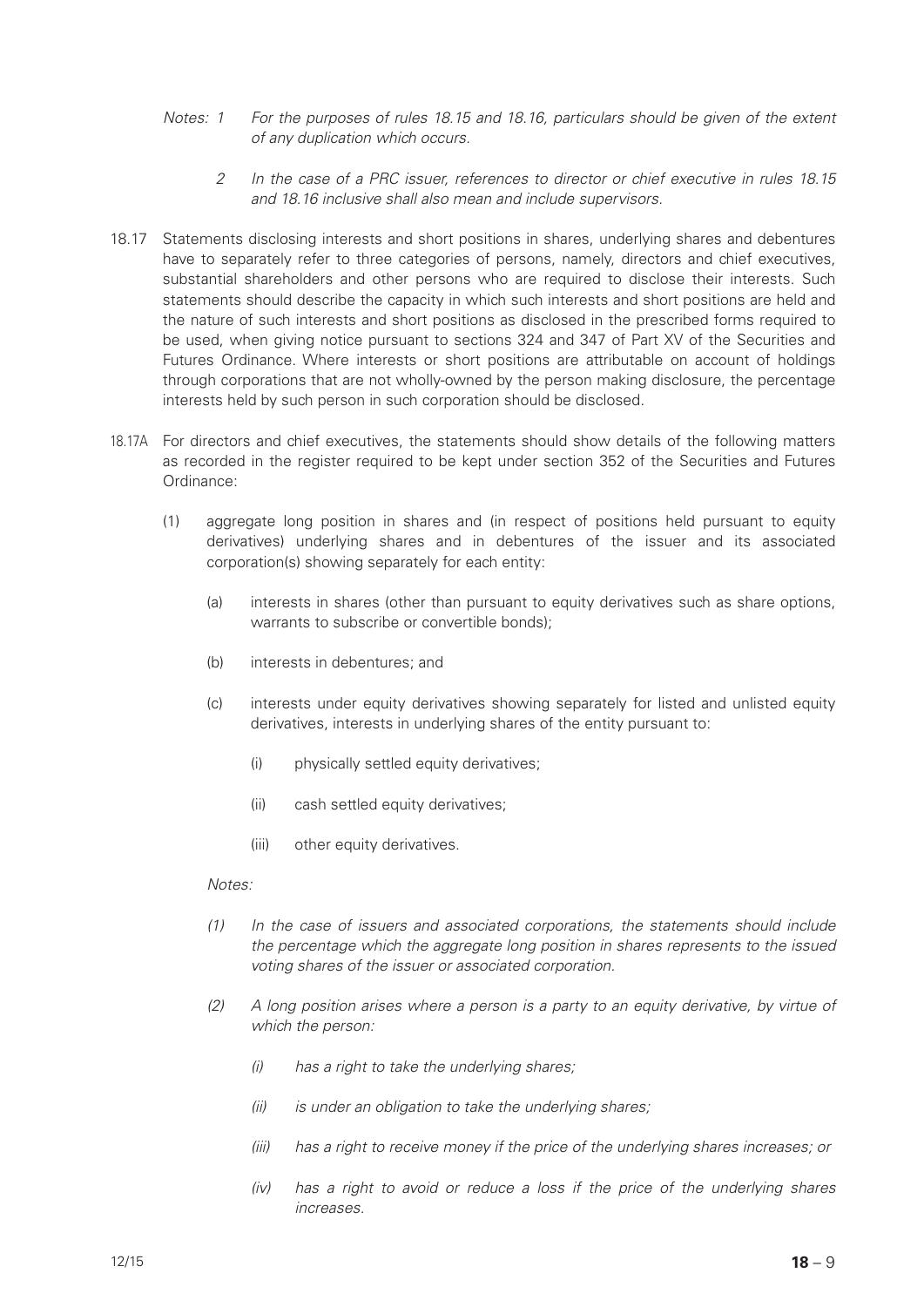- *(3) For (c)(i) above, in respect of options granted to directors or chief executives pursuant to share option schemes under Chapter 23 of the GEM Listing Rules, the statements should show such details as are required to be disclosed under Rule 23.07(1) of the GEM Listing Rules.*
- (2) aggregate short position in shares and (in respect of positions held pursuant to, equity derivatives) underlying shares and in debentures of the issuer and its associated corporation(s) showing separately for each entity:
	- (a) short positions in respect of shares arising under a stock borrowing and lending agreement; and
	- (b) short positions under equity derivatives showing separately for listed and unlisted equity derivatives, interests in underlying shares of the entity pursuant to:
		- (i) physically settled equity derivatives;
		- (ii) cash settled equity derivatives; and
		- (iii) other equity derivatives.

- *(1) In the case of issuers or associated corporations, the statements should include the percentage which the aggregate short position in shares represents to the issued voting shares of the issuer or associated corporation.*
- *(2) A short position arises:*
	- *(i) where the person is the borrower of shares under a securities borrowing and lending agreement, or has an obligation to deliver the underlying shares to another person who has lent shares;*
	- *(ii) where the person is the holder, writer or issuer of any equity derivatives, by virtue of which the person —*
		- *(a) has a right to require another person to take the underlying shares of the equity derivatives;*
		- *(b) is under an obligation to deliver the underlying shares of the equity derivatives to another person;*
		- *(c) has a right to receive from another person money if the price of the underlying shares declines; or*
		- *(d) has a right to avoid a loss if the price of the underlying shares declines.*
- 18.17B For substantial shareholders, the statements should show details of the following matters as recorded in the register required to be kept under section 336 of the Securities and Futures Ordinance:
	- (1) aggregate long position in the shares and (in respect of positions held pursuant to equity derivatives) underlying shares of the issuer showing separately: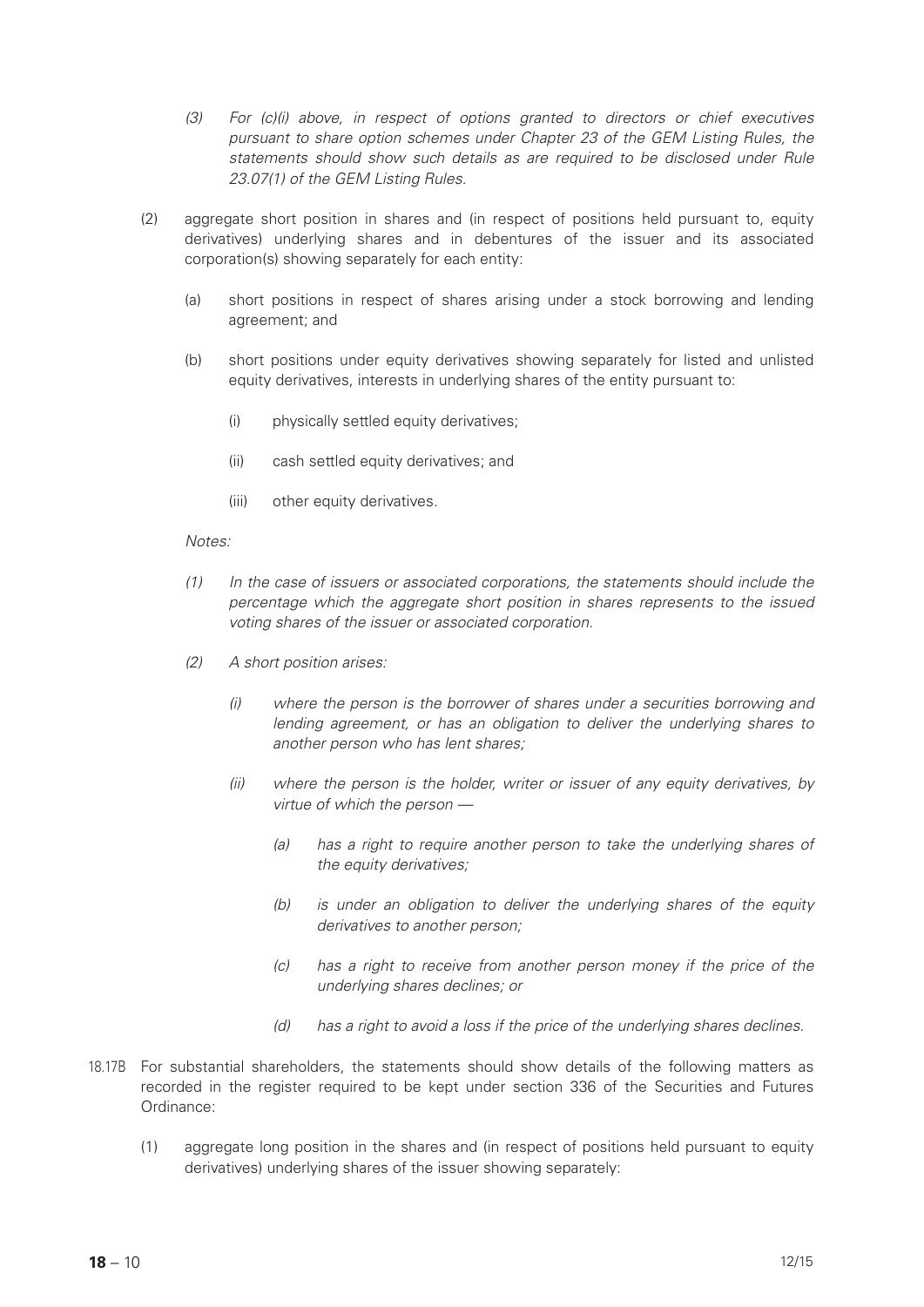- (a) interests in shares (other than pursuant to equity derivatives such as share options, warrants to subscribe or convertible bonds); and
- (b) interests under equity derivatives showing separately for listed and unlisted equity derivatives, interests in underlying shares of the entity pursuant to:
	- (i) physically settled equity derivatives; and
	- (ii) cash settled equity derivatives.

- *(1) The statements should include the percentage which the aggregate long position in shares represents to the issued voting shares of the issuer.*
- *(2) A long position arises where a person is a party to an equity derivative, by virtue of which the person:*
	- *(i) has a right to take the underlying shares;*
	- *(ii) is under an obligation to take the underlying shares;*
	- *(iii) has a right to receive money if the price of the underlying shares increases; or*
	- *(iv) has a right to avoid or reduce a loss if the price of the underlying shares increases.*
- *(3) For (b)(i) above, in respect of options granted to substantial shareholders pursuant to share option schemes under Chapter 23 of the GEM Listing Rules, the statements should show such details as are required to be disclosed under Rule 23.07(1) of the GEM Listing Rules.*
- (2) aggregate short position in shares and (in respect of positions held pursuant to equity derivatives) underlying shares of the issuer showing separately:
	- (a) short positions in respect of shares arising under a stock borrowing and lending agreement; and
	- (b) short positions under equity derivatives showing separately for listed and unlisted equity derivatives, interests in underlying shares of the entity pursuant to:
		- (i) physically settled equity derivatives; and
		- (ii) cash settled equity derivatives.

- *(1) The statements should include the percentage which the aggregate short position in shares represents to the issued voting shares of the issuer.*
- *(2) A short position arises:*
	- *(i) where the person is the borrower of shares under a securities borrowing and lending agreement, or has an obligation to deliver the underlying shares to another person who has lent shares;*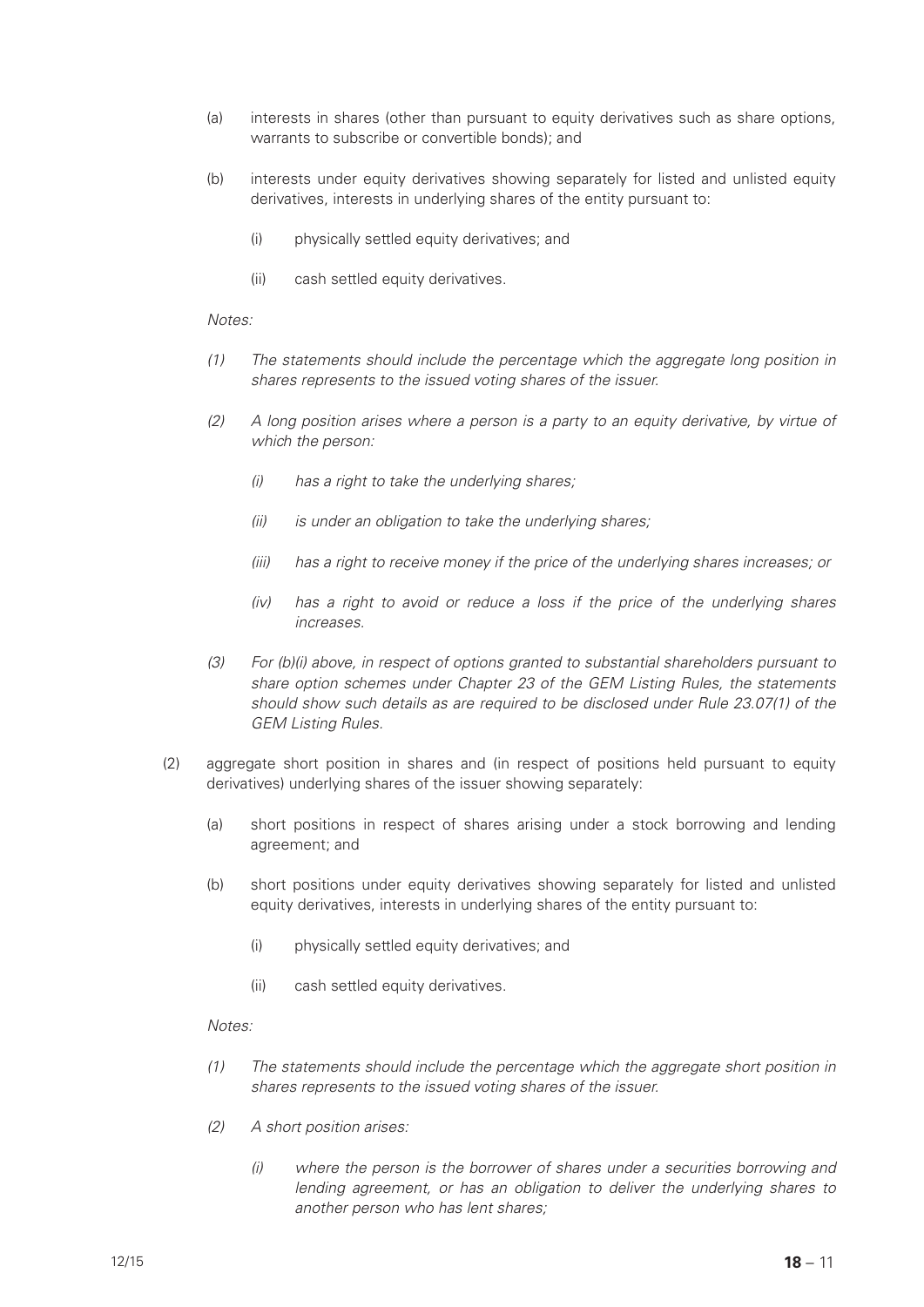- *(ii) where the person is the holder, writer or issuer of any equity derivatives, by virtue of which the person —*
	- *(a) has a right to require another person to take the underlying shares of the equity derivatives;*
	- *(b) is under an obligation to deliver the underlying shares of the equity derivatives to another person;*
	- *(c) has a right to receive from another person money if the price of the underlying shares declines; or*
	- *(d) has a right to avoid a loss if the price of the underlying shares declines.*
- 18.17C For other persons whose interests are recorded (or, in the case of a new listing, are required to be recorded) in the register required to be kept under section 336 of the Securities and Futures Ordinance, the statements should show details of the same matters as are required to be disclosed in the case of a substantial shareholder pursuant to Rule 18.17B, except that note (3) to Rule 18.17B(1) does not apply.
- 18.18 In the event of trading results shown by the financial statements for the period under review differing materially from any published forecast made by the listed issuer, an explanation for the difference.
- 18.19 A statement in the accounting policies section of the financial statements indicating which accounting body's generally accepted accounting principles and standards have been followed in the preparation of the financial statements.
- 18.20 A statement as to the reasons for any significant departure from accounting standards adopted by the listed issuer for the preparation of its annual financial statements.

*Note: In this regard, refer to rules 18.04 to 18.06.*

- 18.21 Except where the listed issuer is a banking company, a statement as at the end of the financial year showing, firstly, bank loans and overdrafts and, secondly, other borrowings of the group, the aggregate amounts repayable:—
	- (1) on demand or within a period not exceeding 1 year;
	- (2) within a period of more than 1 year but not exceeding 2 years;
	- (3) within a period of more than 2 years but not exceeding 5 years; and
	- (4) within a period of more than 5 years.
- 18.22 [Repealed 31 December 2015]
- 18.23 Where any of the percentage ratios (as defined under rule 19.04(9)) of any properties held for development and/or sale or for investment purposes held by the group exceeds 5%, the following information:
	- (1) in the case of property held for development and/or sale:—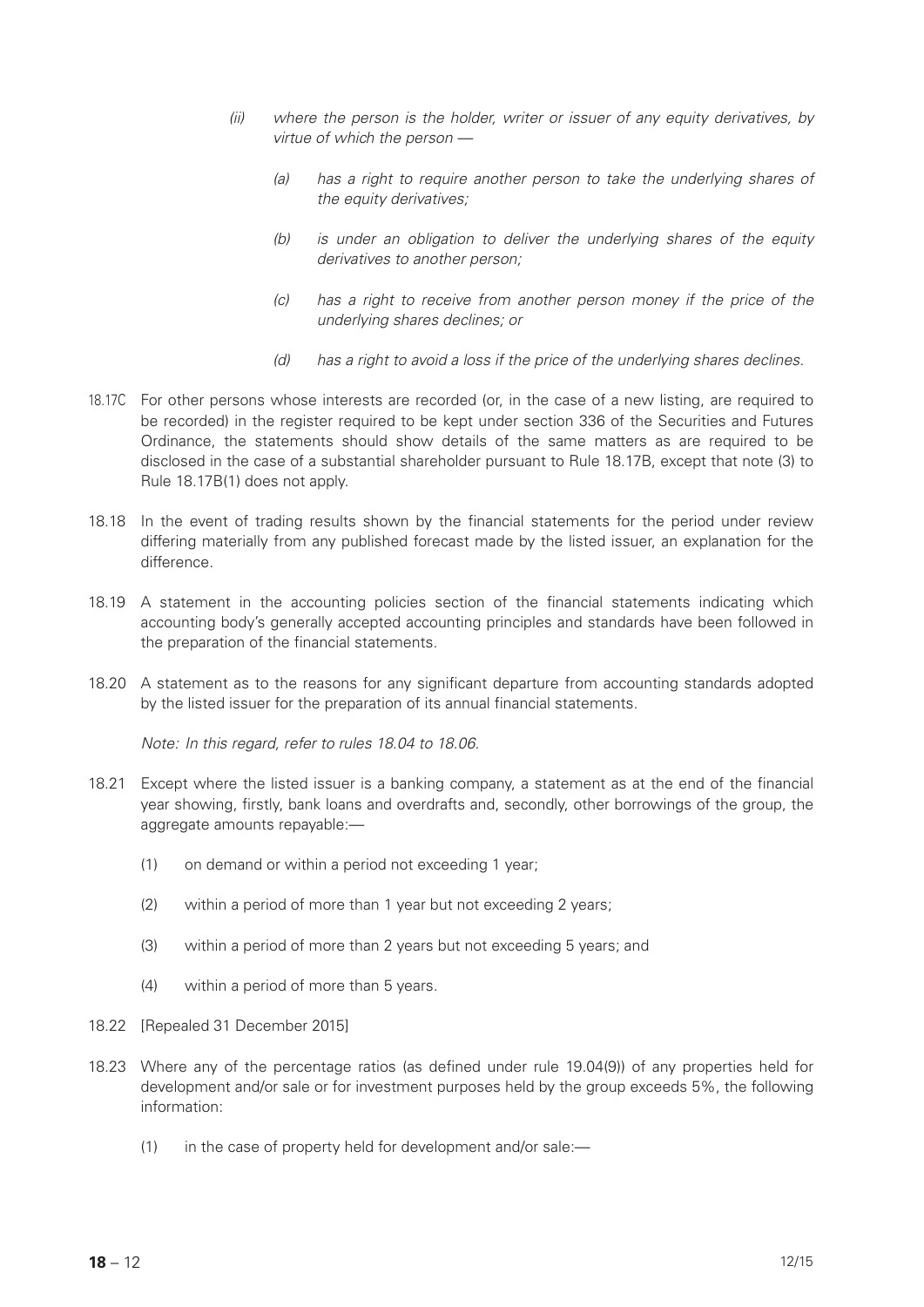- (a) an address sufficient to identify the property, which generally must include the postal address, lot number and such further designation as is registered with the appropriate government authorities in the jurisdiction in which the property is located;
- (b) if in the course of construction, the stage of completion as at the date of the annual report and financial statements;
- (c) if in the course of construction, the expected completion date;
- (d) the existing use (e.g. shops, offices, factories, residential, etc.);
- (e) the site and gross floor area of the property; and
- (f) the percentage interest in the property.
- (2) in the case of property held for investment:—
	- (a) an address sufficient to identify the property, which generally must include the postal address, lot number and such further designation as is registered with the appropriate government authorities in the jurisdiction in which the property is located;
	- (b) the existing use (e.g. shops, offices, factories, residential, etc.); and
	- (c) whether the property is held on short lease, medium term lease or long lease or, if situated outside Hong Kong, is freehold; and
- (3) such other details as may be prescribed or requested from time to time by the Exchange, provided that if, in the opinion of the directors of the listed issuer, the number of the properties is such that compliance with this rule would result in particulars of excessive length being given, compliance with this rule shall not be required except in the case of properties which in the opinion of the directors are material.
- 18.24 Statements as to:—
	- (1) the unexpired period of any service contract, which is not determinable by the employer within one year without payment of compensation (other than statutory compensation), of any director proposed for re-election at the forthcoming annual general meeting or, if there are no such service contracts, a statement of that fact; and

*Note: In the case of a PRC issuer, reference to director under this paragraph shall also mean and include supervisor.*

- (2) the length of the term of appointment of every non-executive director.
- 18.24A Particulars of any service contracts that are exempt under rule 17.91.
- 18.25 Particulars (nature and extent) of any transaction, arrangement or contract of significance subsisting during or at the end of the financial year in which a director of the listed issuer or an entity connected with a director is or was materially interested, either directly or indirectly, or, if there has been no such transaction, arrangement or contract, a statement of that fact.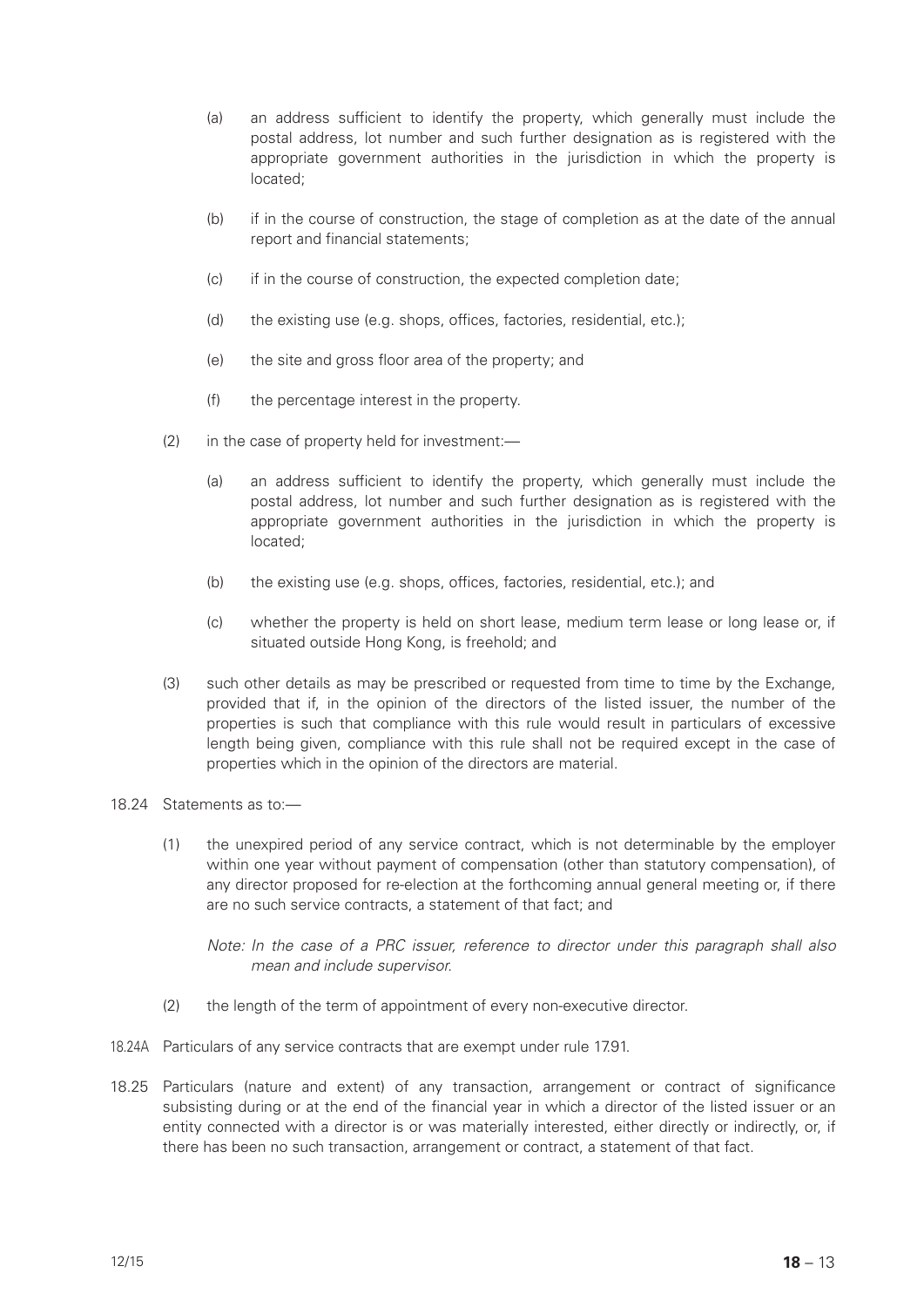- *Notes: 1 In the case of a PRC issuer, reference to director under this paragraph shall also mean and include supervisor.*
	- *2 A "transaction, arrangement or contract of significance" is one where any of the percentage ratios (as defined under 19.04(9)) of the transaction is 1% or more.*
	- *3 An interest in a transaction, arrangement or contract is material for the purposes of disclosure in the financial statements if the omission of information relating to that transaction, arrangement or contract could have changed or influenced the judgement or decision of a person relying on the relevant information.*
	- *4 A reference to an entity connected with a director has the meaning given by section 486 of the Companies Ordinance.*
- 18.26 Particulars of any contract of significance between the listed issuer, or one of its subsidiary companies, and a controlling shareholder or any of its subsidiaries.
	- *Note: For the purposes of this rule and rule 18.27, the words "controlling shareholder" mean any shareholder entitled to exercise, or control the exercise of, 30 per cent (or such other amount as may from time to time be specified in the Takeovers Code as being the level for triggering a mandatory general offer) or more of the voting power at general meetings of the listed issuer or one which is in a position to control the composition of a majority of the board of directors of the listed issuer.*
- 18.27 Particulars of any contract of significance for the provision of services to the listed issuer or any of its subsidiaries by a controlling shareholder or any of its subsidiaries.

*Note: See Note 2 to rule 18.25 and the Note to rule 18.26.*

- 18.28 Information concerning the emoluments, pension and any compensation arrangements for the directors and past directors of the listed issuer. The information provided pursuant to this rule must include details of directors' and past directors' emoluments, by name as follows:–
	- (1) the directors' fees for such financial year;
	- (2) the directors' basic salaries, housing allowances, other allowances and benefits in kind;
	- (3) the contributions to pension schemes for directors or past directors for such financial year;
	- (4) the bonuses paid or receivable by directors which are discretionary or are based on the listed issuer's, the group's or any member of the group's performance (excluding amounts disclosed in (5) and (6) below) for such financial year;
	- (5) the amounts paid during such financial year or receivable by directors as an inducement to join or upon joining the listed issuer;
	- (6) the compensation paid during such financial year or receivable by directors or past directors for the loss of office as a director of any member of the group or of any other office in connection with the management of the affairs of any member of the group distinguishing between contractual and other payments (excluding amounts disclosed in (2) to (5) above); and
	- (7) information on share options held by directors as required under rule 23.07.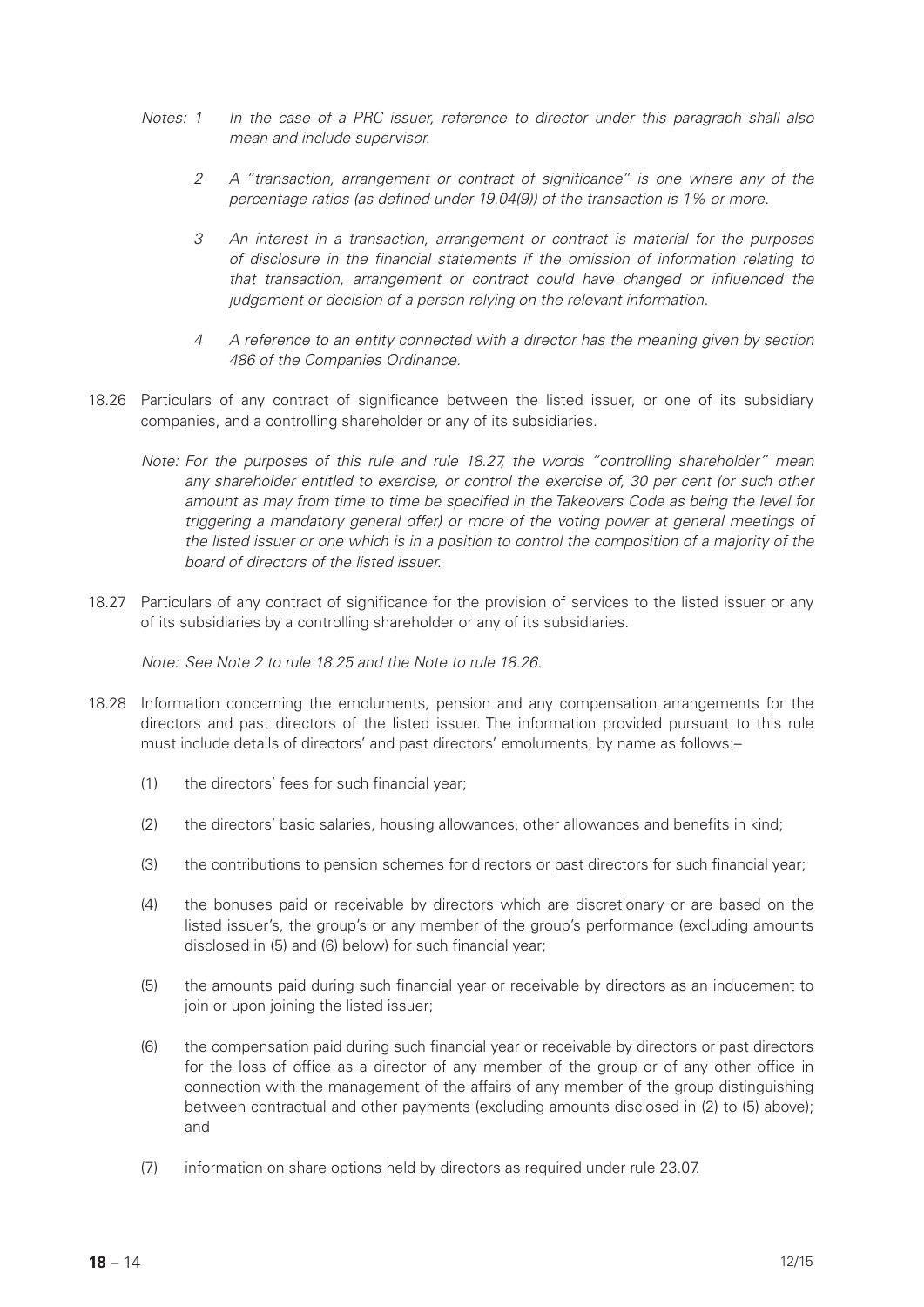- *Notes: 1 In the case of a PRC issuer, references to directors or past directors in this rule shall also mean and include past and present supervisors (as appropriate).*
	- *2 Sub-paragraphs (2) to (6) of this rule require an analysis of the amounts to be disclosed in the issuer's financial statements under the provisions of section 383(1) (a) to (c) inclusive of the Companies Ordinance.*
	- *3 Where a director is contractually entitled to bonus payments which are fixed in amount such payments are more in the nature of basic salary and accordingly must be disclosed under sub-paragraph (2) of this rule.*
	- *4 In addition to discretionary bonus payments, all bonus payments to which a director is contractually entitled and which are not fixed in amount, together with the basis upon which they are determined, must be disclosed under sub-paragraph (4) of this rule.*
	- *5 Where the information provided under sub-paragraphs (1) to (5) of this rule does not disclose the full compensation of a director for the financial year, any outstanding element of compensation must also be disclosed.*
	- *6 References to "director" in this rule include a chief executive who is not a director.*
- 18.29 A listed issuer shall include particulars of any arrangement under which a director has waived or agreed to waive any emoluments.
	- *Note: Where a director has agreed to waive future emoluments, particulars of such waiver must be given together with those relating to emoluments which accrued during the past financial year. This applies in respect to emoluments from the listed issuer or any of its subsidiaries or other person.*
- 18.29A The following information in respect of the group's emolument policy:
	- (1) a general description of the emolument policy and any long-term incentive schemes of the group; and
	- (2) the basis of determining the emolument payable to its directors.
- 18.30 Additional information in respect of those 5 individuals whose emoluments (excluding amounts paid or payable by way of commissions on sales generated by the individual) were the highest in the listed issuer or the group for the year and details of the increase of each of their emoluments. Where all 5 of these individuals are directors and the information required by this rule has been disclosed in the emoluments of directors, this must be stated and no additional disclosure is required. Where the details of one or more of the individuals whose emoluments were the highest have not been included in the emoluments of directors, the following information must be disclosed:—
	- (1) the aggregate of basic salaries, housing allowances, other allowances and benefits in kind for such financial year;
	- (2) the aggregate of contributions to pension schemes for the financial year;
	- (3) the aggregate of bonuses paid or receivable which are discretionary or are based on the issuer's, the group's or any member of the group's performance (excluding amounts disclosed in (4) and (5) below) for the financial year;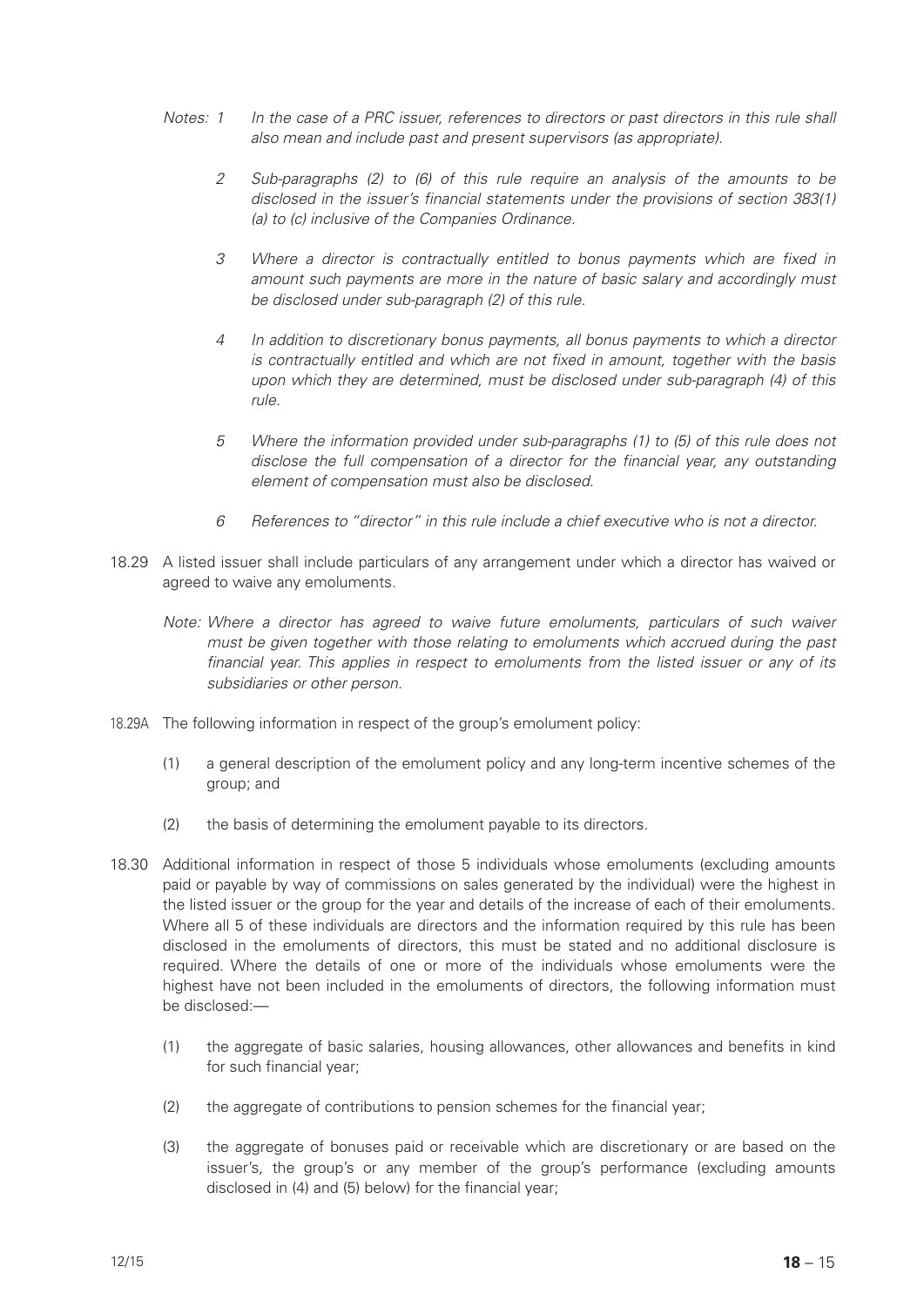- (4) the aggregate of amounts paid during the financial year or receivable as an inducement to join or upon joining the issuer or the group;
- (5) the aggregate of compensation paid during such financial year or receivable for the loss of any office in connection with the management of the affairs of any member of the group distinguishing between contractual payments and other payments (excluding amounts disclosed in (1) to (3) above); and
- (6) an analysis showing the number of individuals whose remuneration (being amounts paid under (1) to (5) above) fell within bands from HK\$nil up to HK\$1,000,000 or into higher bands (where the higher limit of the band is an exact multiple of HK\$500,000 and the range of the band is HK\$499,999).
- *Notes: 1 It is not necessary to disclose the identity of the highest paid individuals, unless any of them are directors of the issuer.*
	- *2 The purpose of these disclosures is to provide shareholders with an indication of the fixed management costs of groups and accordingly employees who are higher paid by virtue of sales commissions are to be omitted from this disclosure.*
- 18.31 Particulars of any arrangement under which a shareholder has waived or agreed to waive any dividends.
	- *Note: Where a shareholder has agreed to waive future dividends, particulars of such waiver(s) must be given together with those relating to dividends which were payable during the past financial year. Waivers of dividends of minor amount may be disregarded provided that some payment has been made on each share during the relevant calendar year.*
- 18.32 In the case of any issue for cash of equity securities made otherwise than to the listed issuer's shareholders in proportion to their shareholdings and which has not been specifically authorised by the listed issuer's shareholders:—
	- (1) the reasons for making the issue;
	- (2) the classes of equity securities issued;
	- (3) as regards each class of equity securities, the number issued, their aggregate nominal value, if any;
	- (4) the issue price of each security;
	- (5) the net price to the listed issuer of each security;
	- (6) the names of the allottees, if less than 6 in number, and, in the case of 6 or more allottees, details of such allottees in accordance with rule 10.12(4);
	- (7) the market price of the securities concerned on a named date, being the date on which the terms of the issue were fixed; and
	- (8) the use of the proceeds.
- 18.33 A summary, in the form of a comparative table, of the published results and of the assets and liabilities of the group for the last 5 financial years. Where the published results and statement of assets and liabilities have not been prepared on a consistent basis this must be explained in the summary.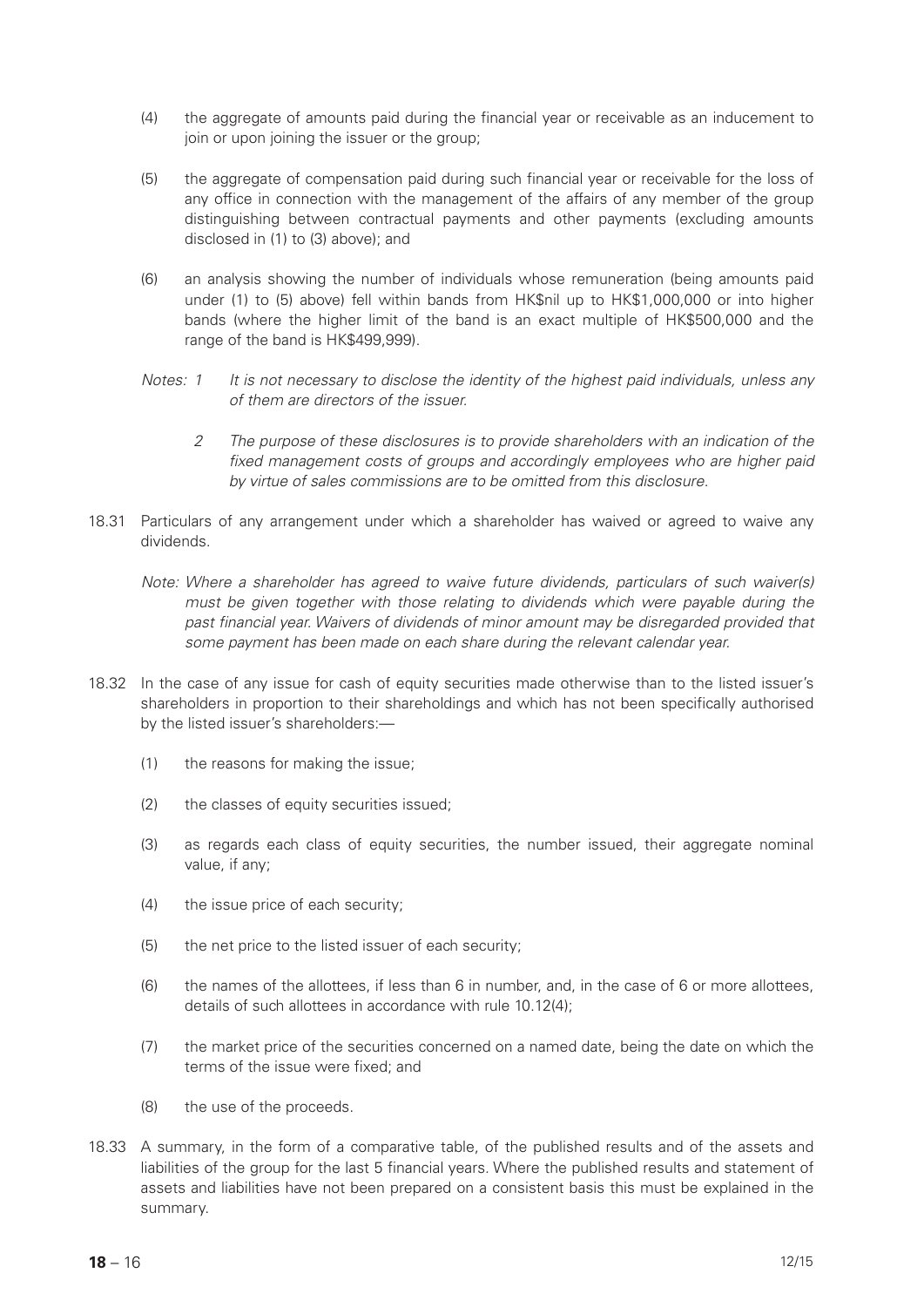- 18.34 An issuer shall include the following information in addition to the information required under the relevant accounting standard in respect of pension schemes:
	- (1) a brief outline of how contributions are calculated or benefits funded;
	- (2) in the case of defined contribution schemes, details of whether forfeited contributions (by employers on behalf of employees who leave the scheme prior to vesting fully in such contributions) may be used by the employer to reduce the existing level of contributions and if so, the amounts so utilised in the course of the year and available at the date of statement of financial position for such use; and
	- (3) in the case of defined benefit plans, an outline of the results of the most recent formal independent actuarial valuation (which should be as at a date not earlier than 3 years prior to the date to which the listed issuer's financial statements are drawn up) or later formal independent review of the scheme on an ongoing basis. This should include disclosure of:—
		- (a) the name and qualifications of the actuary, the actuarial method used and a brief description of the main actuarial assumptions;
		- (b) the market value of the scheme assets at the date of their valuation or review (unless the assets are administered by an independent trustee in which case this information may be omitted);
		- (c) the level of funding expressed in percentage terms; and
		- (d) comments on any material surplus or deficiency (including quantification of the deficiency) indicated by (c) above.
- 18.35 If the issuer has caused any property interests to be valued (under Chapter 8) or has caused any valuation to be made of any other tangible assets and included such a valuation in the prospectus relating to the initial public offer of shares in the issuer and those assets are not stated at such valuation (or at subsequent valuation) in its first annual financial statements published after listing, then the issuer is required to disclose the following additional information in its first annual report published after listing:–
	- (1) the amount of such valuation of those properties or other tangible assets as included in the prospectus; and
	- (2) the additional depreciation (if any) that would be charged against the statement of profit or loss and other comprehensive income had those assets been stated at such valuation (or subsequent valuation).
- 18.36 [Repealed 31 December 2015]
- 18.37 A statement of the reserves available for distribution to shareholders by the listed issuer (as calculated under the provisions of sections 291, 297 and 299 of the Companies Ordinance) as at the date of its statement of financial position.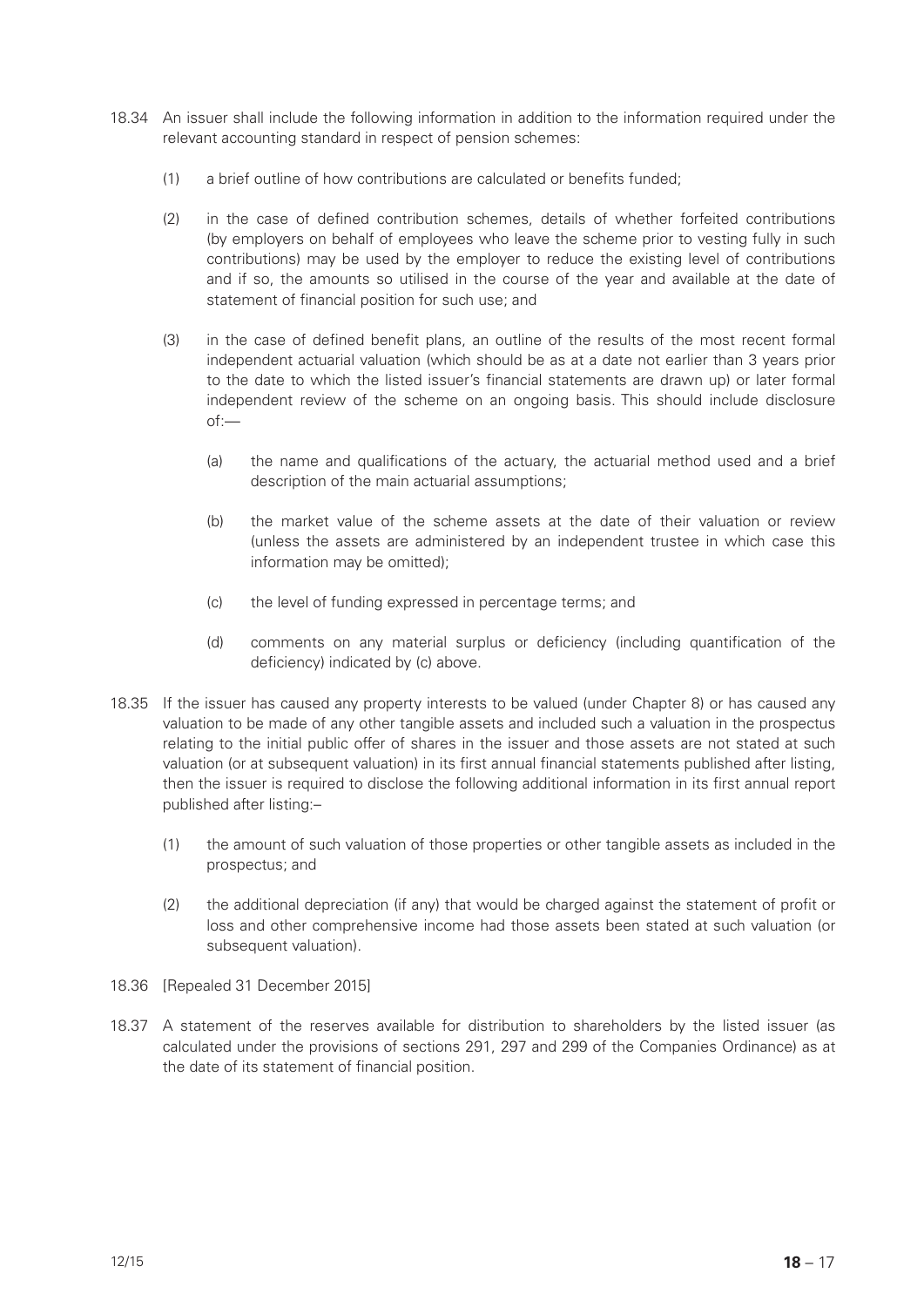- 18.37A [Repealed 31 December 2015]
- 18.37B [Repealed 31 December 2015]
- 18.38 [Repealed 31 December 2015]
- 18.39 Brief biographical details in respect of the directors and senior managers of the listed issuer. Such details will include name, age, positions held with the listed issuer and other members of the listed issuer's group, length of service with the listed issuer and the group and such other information (which may include business experience) of which shareholders should be aware, pertaining to the ability or integrity of such persons. Where any of the directors or senior managers are related, having with any other director or senior manager any one of the relationships set out below, that fact should be stated. The relationships are spouse; any person cohabiting with the director or senior manager as a spouse; and any relative meaning a child or step-child regardless of age, a parent or step-parent, a brother, sister, step-brother or step-sister, a mother-in-law, a father-in-law, son-in-law, daughter-in-law, brother-in-law or sister-in-law. Where any director of the listed issuer is a director or employee of a company which has an interest in the share capital of the listed issuer which would fall to be disclosed to the listed issuer under the provisions in Divisions 2 and 3 of Part XV of the Securities and Futures Ordinance, that fact shall be stated.

It is the responsibility of the directors of the listed issuer to determine which individual or individuals constitute senior management. Senior management may include directors of subsidiaries; heads of divisions, departments or other operating units within the group as, in the opinion of the listed issuer's directors, is appropriate.

# *Note: In the case of a PRC issuer, references to directors and senior managers in this paragraph shall also mean and include supervisors.*

- 18.39A In relation to an independent non-executive director appointed by a listed issuer during the financial year, the listed issuer shall disclose the reasons why such an independent nonexecutive director was and is considered to be independent if he has failed to meet any of the independence guidelines set out in rule 5.09.
- 18.39B A listed issuer must confirm whether it has received from each of its independent non-executive directors an annual confirmation of his independence pursuant to rule 5.09 and whether it still considers the independent non-executive directors to be independent.
- 18.40 Additional information in respect of major customers (meaning, other than in relation to consumer goods or services, the ultimate customer, and in relation to consumer goods or services the ultimate wholesaler or retailer as the case may be) and suppliers (meaning the ultimate supplier of items which are not of a capital nature) as follows:—
	- (1) a statement of the percentage of purchases attributable to the group's largest supplier;
	- (2) a statement of the percentage of purchases attributable to the group's 5 largest suppliers combined;
	- (3) a statement of the percentage of revenue from sales of goods or rendering of services attributable to the group's largest customer;
	- (4) a statement of the percentage of revenue from sales of goods or rendering of services attributable to the group's 5 largest customers combined;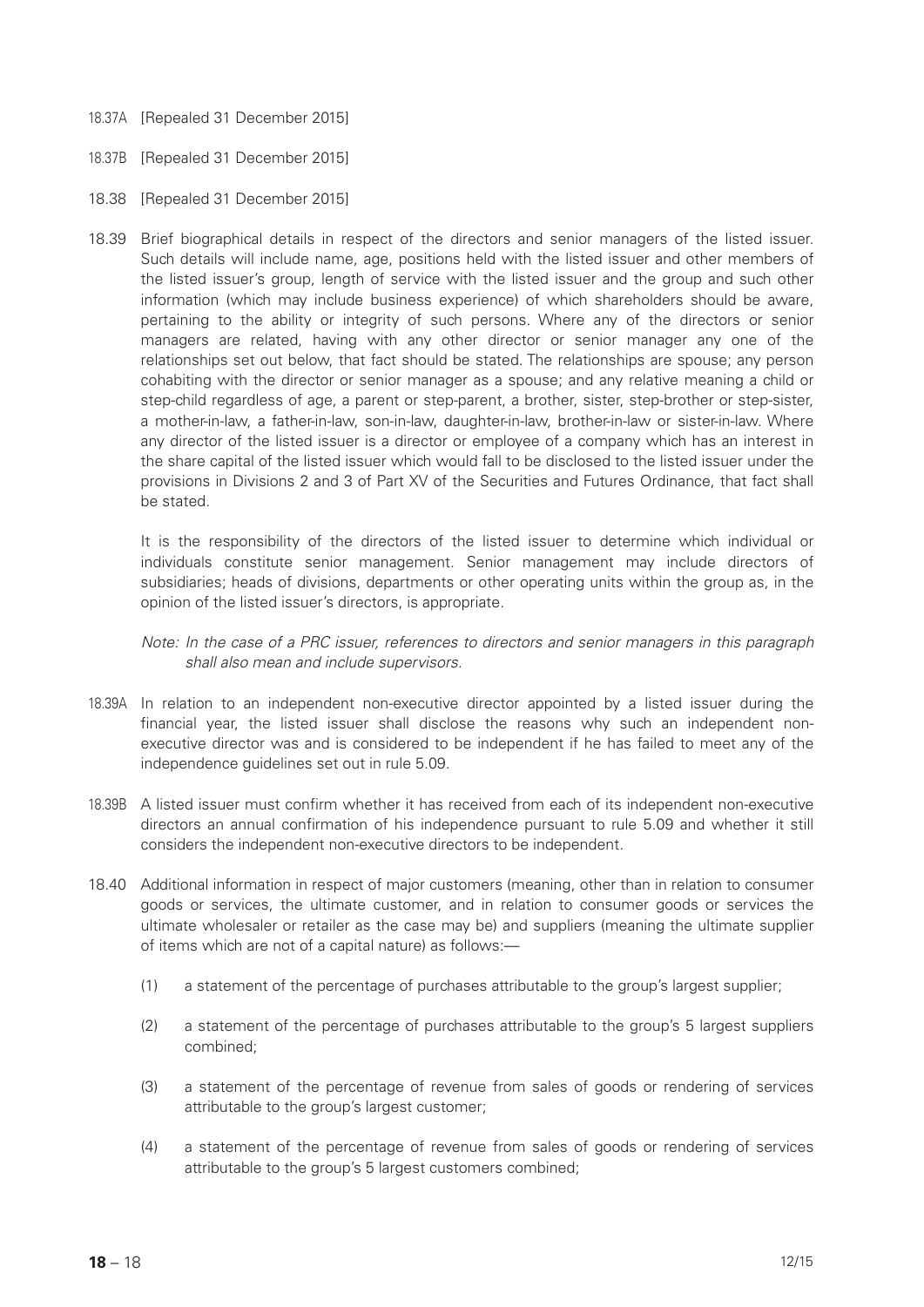- (5) a statement of the interests of any of the directors; their close associates; or any shareholder (which to the knowledge of the directors own more than 5% of the number of issued shares of the listed issuer) in the suppliers or customers disclosed under (1) to (4) above or if there are no such interests a statement to that effect;
- (6) in the event that the percentage which would fall to be disclosed under (2) above is less than 30, a statement of that fact shall be given and the information required in (1), (2) and (5) (in respect of suppliers) may be omitted; and
- (7) in the event that the percentage which would fall to be disclosed under (4) above is less than 30, a statement of that fact shall be given and the information required in (3), (4) and (5) (in respect of customers) may be omitted.
- *Notes: 1 Rule 18.40 applies to all listed issuers whose businesses comprise, in whole or in part, the supply of goods or services of whatever nature, and in the case of service references to customers includes the clients of such listed issuers.*
	- *2 In relation to consumer goods, references to customers are to the ultimate wholesaler or retailer, except when the listed issuer's business incorporates the wholesaling or retailing operation. In all other cases references to customers are to ultimate customer.*
	- *3 References to suppliers are primarily to those who provide goods or services which are specific to a listed issuer's business and which are required on a regular basis to enable the listed issuer to continue to supply or service its customers. Suppliers of goods and services which are freely available from a range of suppliers at similar prices or which are otherwise freely available (such as utilities) are excluded. In particular, it is recognised that an obligation on listed issuers who are providers of financial services (such as banks and insurance companies) to give information about suppliers would be of limited or no value, and there is therefore no disclosure requirement in respect of suppliers to such listed issuers.*
	- *4 The Exchange must be consulted if there is any doubt about the application of rule 18.40.*
- 18.41 A discussion and analysis of the group's performance during the year and the material factors underlying its results and financial position. It should emphasise trends and identify significant events or transactions during the year under review. As a minimum the directors of the listed issuer should comment on the following:—
	- (1) the group's liquidity and financial resources. This may include comments on the level of borrowings at the end of the period under review, the seasonality of borrowing requirements, and the maturity profile of borrowings and committed borrowing facilities. Reference may also be made to the funding requirements for capital expenditure commitments and authorisations;
	- (2) the capital structure of the group in terms of maturity profile of debt, type of capital instruments used, currency and interest rate structure. The discussion may cover funding and treasury policies and objectives in terms of the manner in which treasury activities are controlled; the currencies in which borrowings are made and in which cash and cash equivalents are held; the extent to which borrowings are at fixed interest rates; the use of financial instruments for hedging purposes; and the extent to which foreign currency net investments are hedged by currency borrowings and other hedging instruments;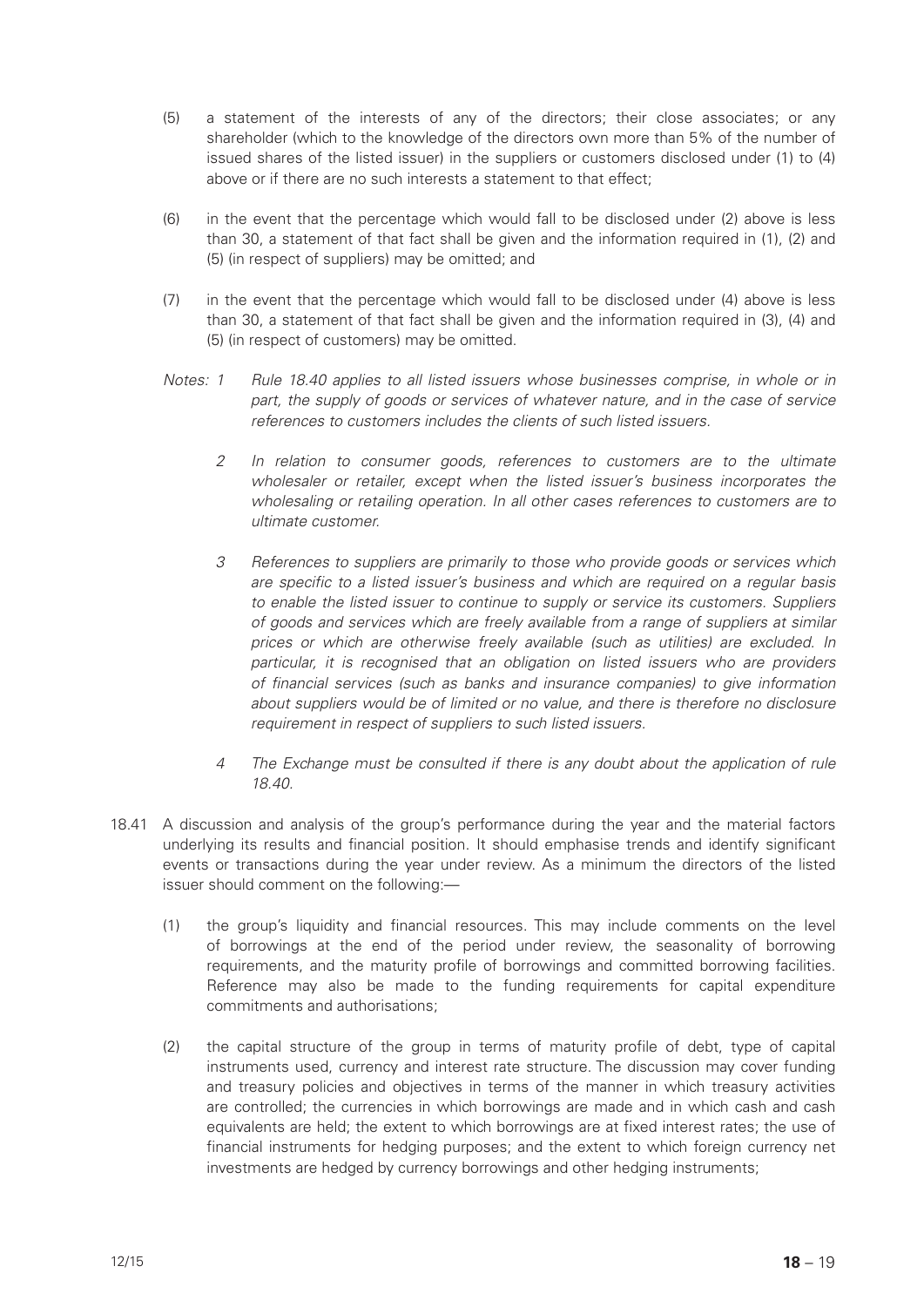- (3) the state of the group's order book (where applicable) and prospects for new business including new products and services introduced or announced;
- (4) significant investments held, their performance during the year and their future prospects;
- (5) details of material acquisitions and disposals of subsidiaries, associates and joint ventures in the course of the year;
- (6) comments on segmental information. This may cover changes in the industry segment, developments within the segment and their effect on the results of that segment. It may also include changes in the market conditions, new products and services introduced or announced and their impact on the group's performance and changes in revenue and margins;
- (7) where applicable, details of the number and remuneration of employees, remuneration policies, bonus and share option schemes and training schemes;
- (8) details of charges on group assets;
- (9) details of future plans for material investments or capital assets and their expected sources of funding in the coming year;
- (10) gearing ratio;
- (11) exposure to fluctuations in exchange rates and any related hedges; and
- (12) details of contingent liabilities, if any.
	- *Notes: 1 It is the responsibility of the directors of the listed issuer to determine what investment or capital asset is material in the context of the listed issuer's business, operations and financial performance. The materiality of investment or capital asset varies from one listed issuer to another according to its financial performance, assets and capitalisation, the nature of its operations*  and other factors. An event that is "material" in the context of a smaller listed issuer's business and affairs is often not material to a larger listed *issuer. The directors of the listed issuer are in the best position to determine materiality. The Exchange recognises that decisions on disclosure require careful subjective judgements, and encourages listed issuers to consult the Exchange when in doubt as to whether disclosure should be made.*
		- *2 The basis on which the gearing ratio is computed should be disclosed.*
		- *3 If the above information required in this rule has been disclosed in a business review in the directors' report as set out in rule 18.07A, no additional disclosure is required.*
- 18.42 A statement of any change in auditors of the listed issuer in any of the preceding 3 years.
- 18.43 [Repealed 1 July 2008]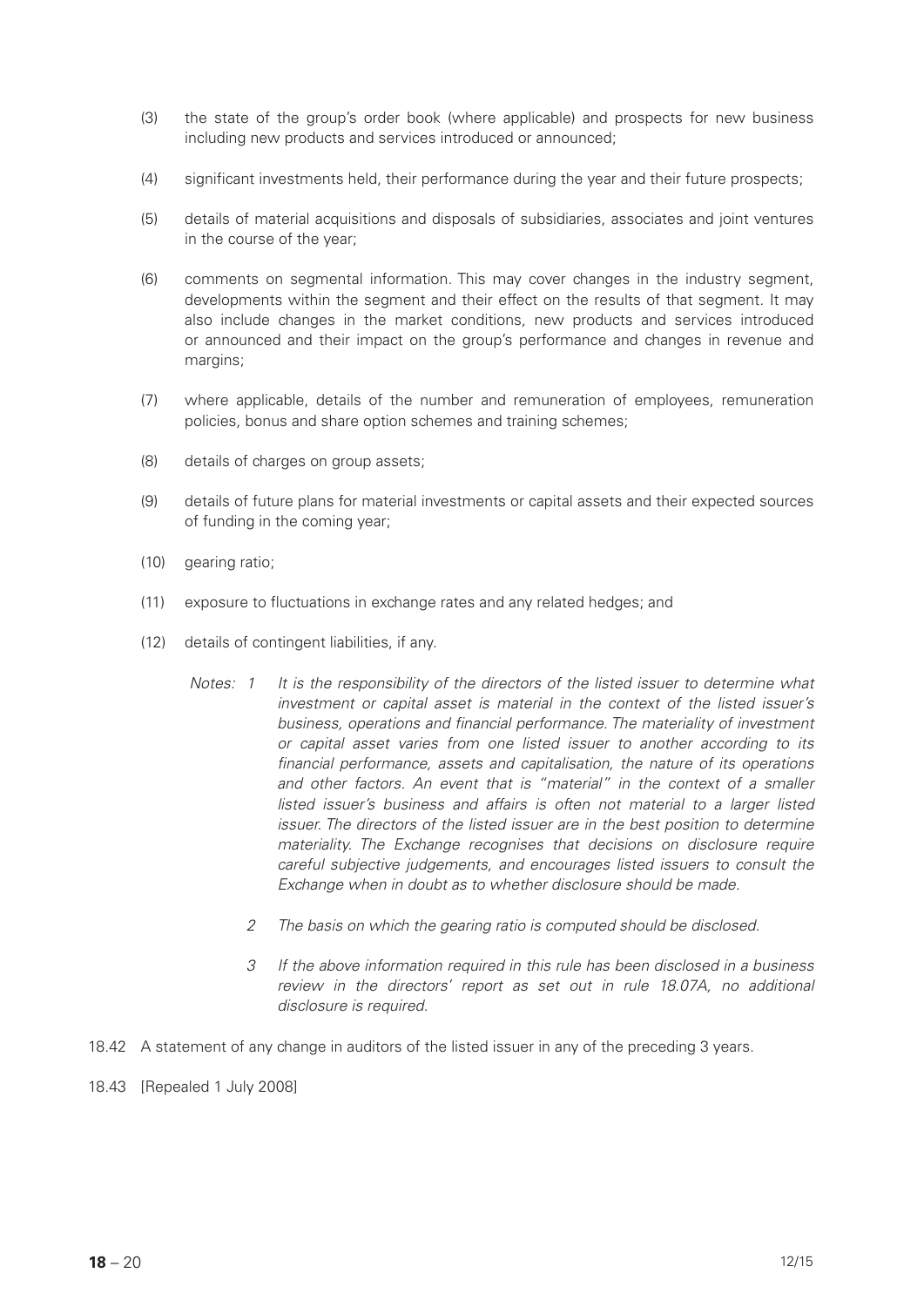- 18.44 The following information in respect of an issuer:-
	- (1) the full name and professional qualifications (if any) of:-
		- (a) the company secretary of the issuer; and
		- (b) the compliance officer of the issuer appointed pursuant to rule 5.19; and
	- (2) a separate Corporate Governance Report prepared by the board on its corporate governance practices. The report must, as a minimum, contain the information required under paragraphs G to  $Q$  of Appendix 15 regarding the accounting period covered by the annual report. To the extent that it is reasonable and appropriate, the issuer may incorporate by reference information in its annual report into the Corporate Governance Report. Any such references must be clear and unambiguous and the Corporate Governance Report must not contain only a cross-reference without any discussion of the matter.
- 18.45 Information as to the interests (if any) of the Compliance Adviser and its directors, employees and close associates, as notified to the issuer pursuant to rule 6A.32 and all directors and controlling shareholders of the issuer and their respective close associates as referred to in rule 11.04.
- 18.46 In respect of PRC properties where long term title certificates are not obtained by the issuer, any property revaluation surplus arising from those PRC properties must be excluded from the issuer's annual financial statements.
- 18.47 If the relevant annual financial statements do not give a true and fair view of the state of affairs and profit or loss and cash flow of the listed issuer or group, more detailed and/or additional information must be provided.
	- *Note: If listed issuers are in doubt as to what more detailed and/or additional information should be provided, they should apply to the Exchange for guidance.*
- 18.48 [Repealed 31 December 2015]

# **Obligation to publish**

18.48A A listed issuer must publish (in accordance with the requirements of Chapter 16) its annual report, in respect of each financial year of the listed issuer, not later than 3 months after the date upon which the financial year ended.

# **Preliminary announcement of results for the financial year**

# *Preliminary*

- 18.49 A listed issuer must publish (in accordance with the requirements of Chapter 16) a preliminary announcement of the results for the financial year, which has been agreed with its auditors, on the GEM website as soon as possible, but in any event not later than the time that is 30 minutes before the earlier of the commencement of the morning trading session or any pre-opening session on the next business day after approval by or on behalf of the board of its results. The issuer must publish such results not later than 3 months after the date upon which the financial year ended.
	- *Note: The term financial year refers to the period covered by a listed issuer's financial statements even where the period is not a calendar year.*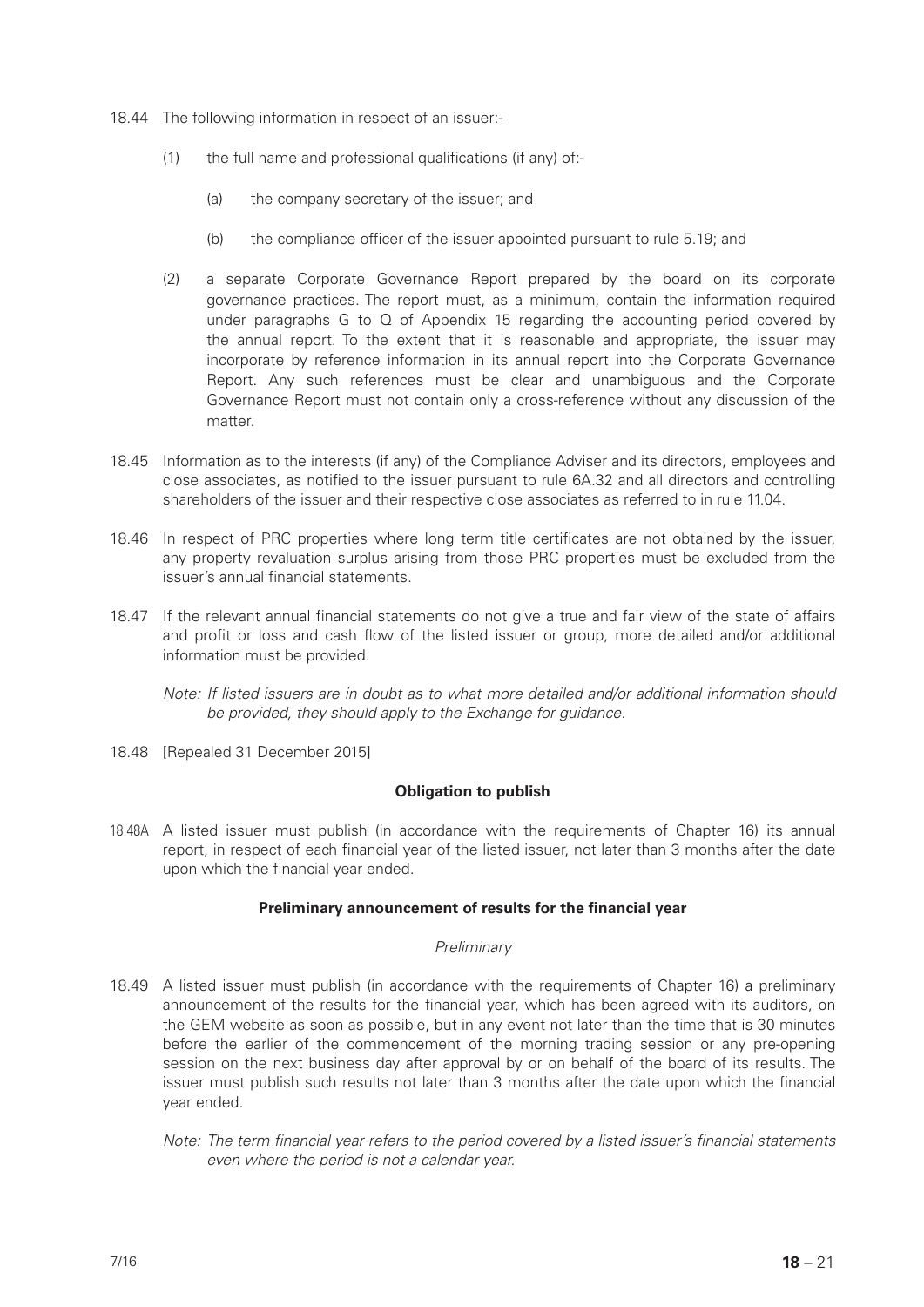#### *Content of preliminary announcement*

- 18.50 The preliminary announcement of results for the financial year must contain at least the following information in respect of the group:
	- (1) the information in respect of the statement of financial position and the statement of profit or loss and other comprehensive income as set out in rule 18.50B comprising a statement of profit or loss and other comprehensive income for the financial year, with comparative figures for the immediately preceding financial year, and statement of financial position as at the end of the financial year, with comparative figures as at the end of the immediately preceding financial year. The listed issuer must include the notes relating to revenue, taxation, earnings per share, dividends and any other notes that the directors consider necessary for a reasonable appreciation of the results for the year. Directors of the listed issuer must ensure that the information contained in the preliminary announcement of results is consistent with the information that will be contained in the annual reports (see rule 18.50A);

*Note: [Repealed 31 December 2015]*

- (2) a commentary covering the following:
	- (a) a fair review of the development of the business of the listed issuer and its subsidiaries during the financial year and of their financial position at the end of the year;
	- (b) details of important events affecting the listed issuer and its subsidiaries which have occurred since the end of the financial year; and
	- (c) an indication of likely future developments in the business of the listed issuer and its subsidiaries;
- (3) [Repealed 31 December 2015]
- (4) particulars of any purchase, sale or redemption by the listed issuer or any of its subsidiaries, of its listed securities during the financial year, or an appropriate negative statement;
- (5) any supplementary information which in the opinion of the directors of the listed issuer is necessary for a reasonable appreciation of the results for the relevant year;
- (6) a statement as to whether the listed issuer meets the code provisions set out in the Corporate Governance Code contained in Appendix 15. The listed issuer must also disclose any deviations from the code provisions and considered reasons for such deviations. To the extent that it is reasonable and appropriate, such information may be given by reference to the immediately preceding half-year report or to the Corporate Governance Report in the immediately preceding annual report, and summarising any changes since that report. Any such references must be clear and unambiguous;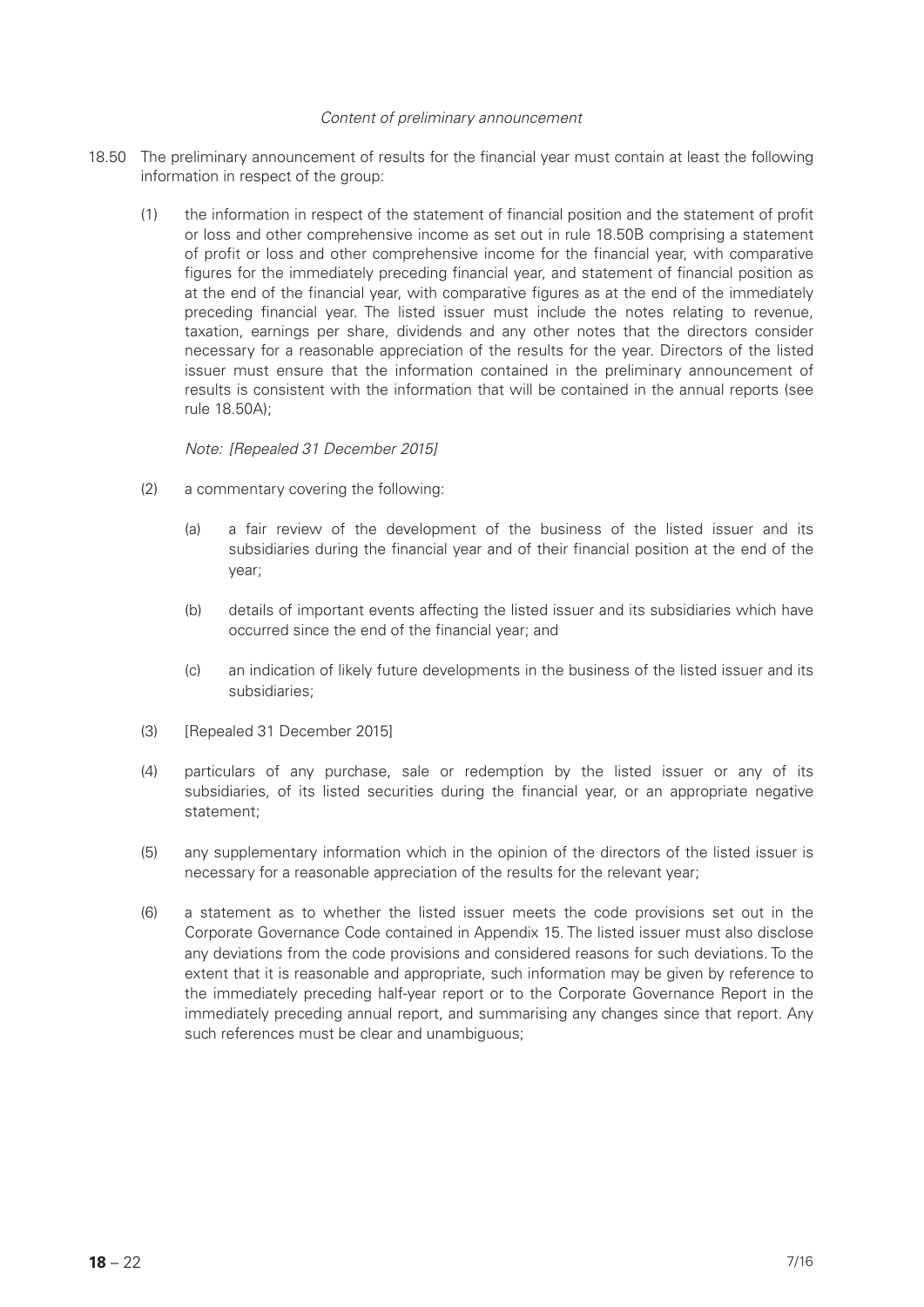- (7) a statement as to whether the annual results have been reviewed by the audit committee of the listed issuer;
- (8) where the auditors' report on the listed issuer's annual financial statements is likely to be qualified or modified (whether or not it is also likely to be qualified), details of the qualification or modification pursuant to rule 18.51;
- (9) where there are any significant changes in accounting policies, a statement of that fact must be made; and
	- *Note: A listed issuer should apply the accounting policies consistently except where the change in accounting policy is required by an accounting standard which came into effect during the financial year.*
- (10) where there are prior period adjustments due to correction of material errors, a statement of that fact must be made.
	- *Note: The term financial year refers to the period covered by a listed issuer's financial statements even where the period is not a calendar year.*
- 18.50A Where, in exceptional circumstances, it becomes necessary to revise the information contained in the listed issuer's preliminary announcement of results in the light of developments arising between the date of publication of the announcement and the completion of the audit, the listed issuer must immediately notify the Exchange and publish an announcement to inform the public. The announcement must provide details of the changes made to the published preliminary announcement of results including any impact on the published financial information of the listed issuer and the reasons for such changes.
	- *Note: The Exchange does not expect there to be any material or substantial difference between the information contained in the listed issuer's preliminary announcement of results and that contained in its audited results.*
- 18.50B The preliminary announcements of results for the half-year, preliminary announcements of results for the financial year, half-year reports and annual reports of a listed issuer must include the disclosures required under the relevant accounting standards adopted and contain the information set out below in respect of the group. This information may be included in the notes to the financial statements. In the case of banking companies, the information on results and financial position set out in the Guideline on the Application of the Banking (Disclosure) Rules issued by the Hong Kong Monetary Authority must be provided in place of that set out in rules 18.50B(1) and 18.50B(2).
	- (1) Statement of profit or loss and other comprehensive income
		- (a) profit (or loss) on sale of properties;
	- (2) Statement of financial position, if applicable:
		- (a) ageing analysis of accounts receivable; and
		- (b) ageing analysis of accounts payable;
		- *Note: The ageing analysis should normally be presented on the basis of the date of the relevant invoice or demand note and categorised into time-bands based on analysis used by an issuer's management to monitor the issuer's financial position. The basis on which the ageing analysis is presented should be disclosed.*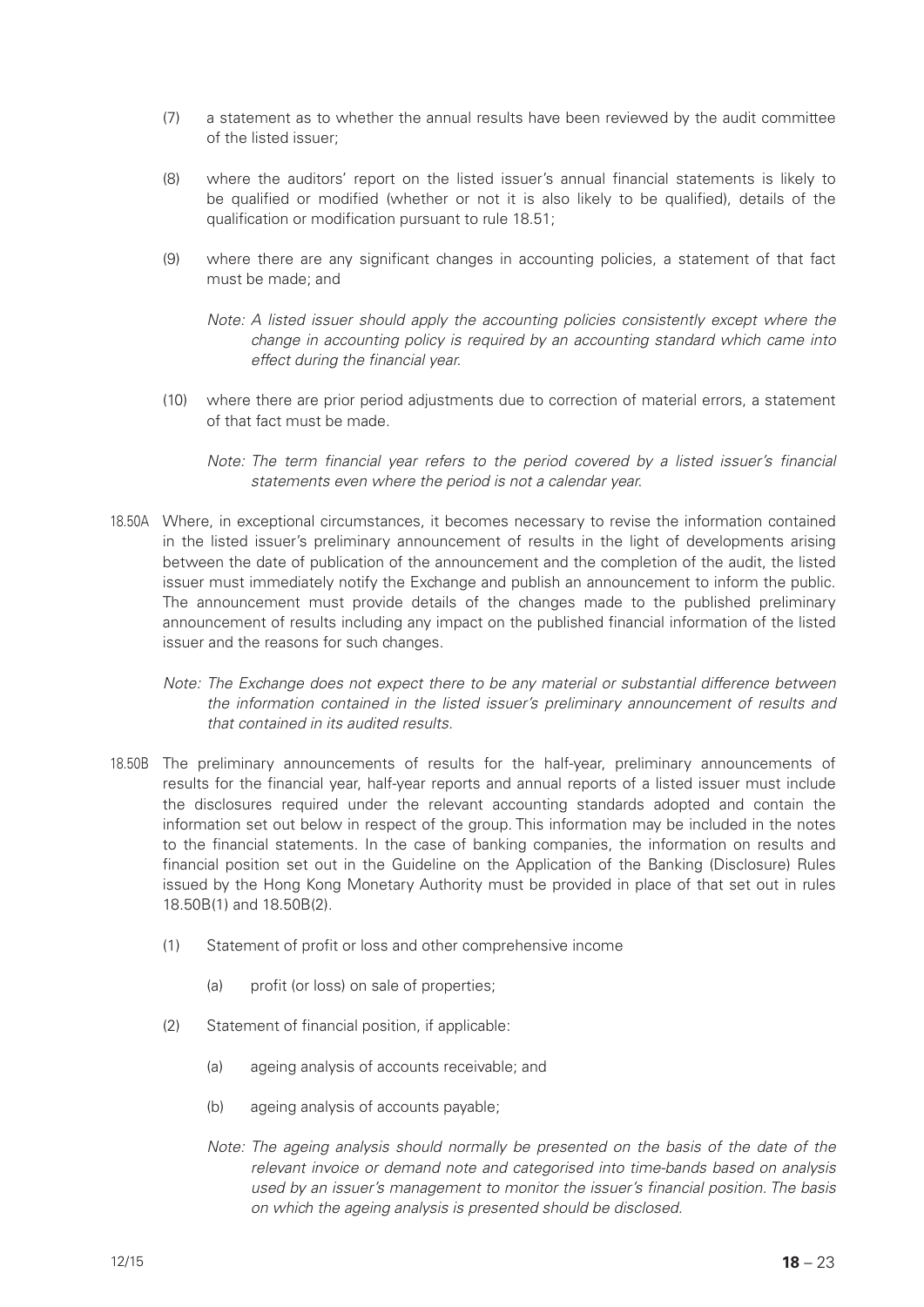#### (3) Dividends

Rates of dividend paid or proposed on each class of shares (with particulars of each such class) and amounts absorbed thereby (or an appropriate negative statement).

- *Notes: 1 Where the items of information specified in this rule are unsuited to the*  listed issuer's activities, appropriate adaptations should be made. Where *the requirements of this rule are unsuited to the listed issuer's activities or circumstances, the Exchange may require suitable adaptations to be made.*
	- *2 The Exchange may authorise the omission from the preliminary announcement of any information if it considers:—*
		- *(a) such omission to be necessary or appropriate; or*
		- *(b) disclosure of such information would be contrary to the public interest or seriously detrimental to the issuer,*

*provided that such omission would not be likely to mislead the public with regard to facts and circumstances, knowledge of which is essential for the assessment of the securities in question.*

- *3 The issuer or its representatives will be responsible for the correctness and relevance of the facts on which any application for an exemption under Note 2 above is based.*
- 18.50C Listed issuer must submit a copy of its annual report to the Exchange for publication on the GEM website as soon as reasonably practicable after the approval by or on behalf of the board of its audited financial statements and in any event not more than 3 months after the date upon which the financial year ended.
- 18.51 In connection with the audit of the issuer's annual financial statements:—
	- (1) where the auditors' report is likely to be qualified, the preliminary announcement of results must include details of such qualification; and
	- (2) where the auditors' report is likely to be modified, whether or not it is also likely to be qualified, details of such modification, together with a full explanation of the circumstances leading to the modification, must be included in the preliminary announcement of results. Where the modifications in the auditors' report refer to specific notes to the financial statements, the information in the financial statements should also be included in the preliminary announcement.
- 18.52 [Repealed 31 December 2015]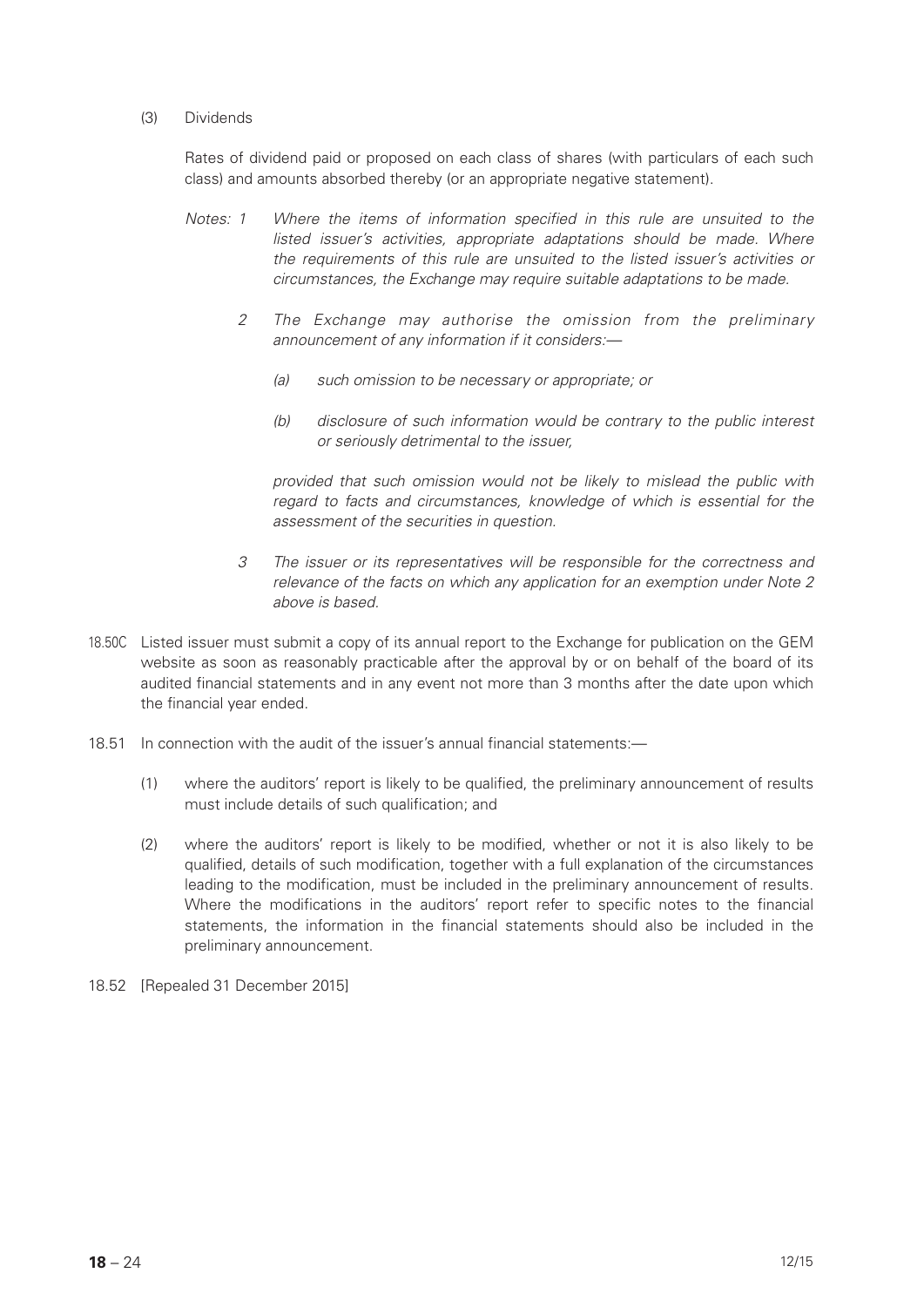# **Half-year reports**

#### *Obligation to prepare and publish*

- 18.53 The listed issuer shall prepare, in respect of each of the first 6 months of each financial year of the listed issuer, either (i) a half-year report, or (ii) a summary half-year report containing at least the information required by rules 18.55 and 18.82, respectively and publish the same (in accordance with the requirements of Chapter 16) not later than 45 days after the end of such period. The listed issuer may send a copy of its summary half-year report to a member and a holder of its listed securities in place of a copy of its half-year report, provided that such summary half-year report complies with the relevant provisions of the Companies (Summary Financial Reports) Regulation governing summary financial reports.
	- *Notes: 1 Newly listed issuers will be required to prepare and publish the relevant half-year report or summary half-year report (irrespective of whether the period in question ends on a date before or after the date on which dealings in the securities of the listed issuer commenced) where the 45-day deadline for publishing the report falls after the date on which dealings in the securities of the listed issuer commenced. In the event that the results for the period in question (whether audited or not) have been included in the prospectus for the purpose of applying for a listing on the Exchange, there will be no obligation separately to publish the results.*
		- *2 The figures in each half-year report and summary half-year report are the sole responsibility of the directors and they must ensure that the accounting policies*  applied to the figures are consistent with those applied to annual financial *statements. If a change in the financial year is proposed, the Exchange should be consulted as to the period or periods to be covered by the half-year reports or summary half-year reports.*
- 18.54 As soon as reasonably practicable after publishing any half-year report and, where applicable, summary half-year report, the listed issuer must send a copy of it to the persons specified in rule 18.03.

*Note: [Repealed 1 January 2011]*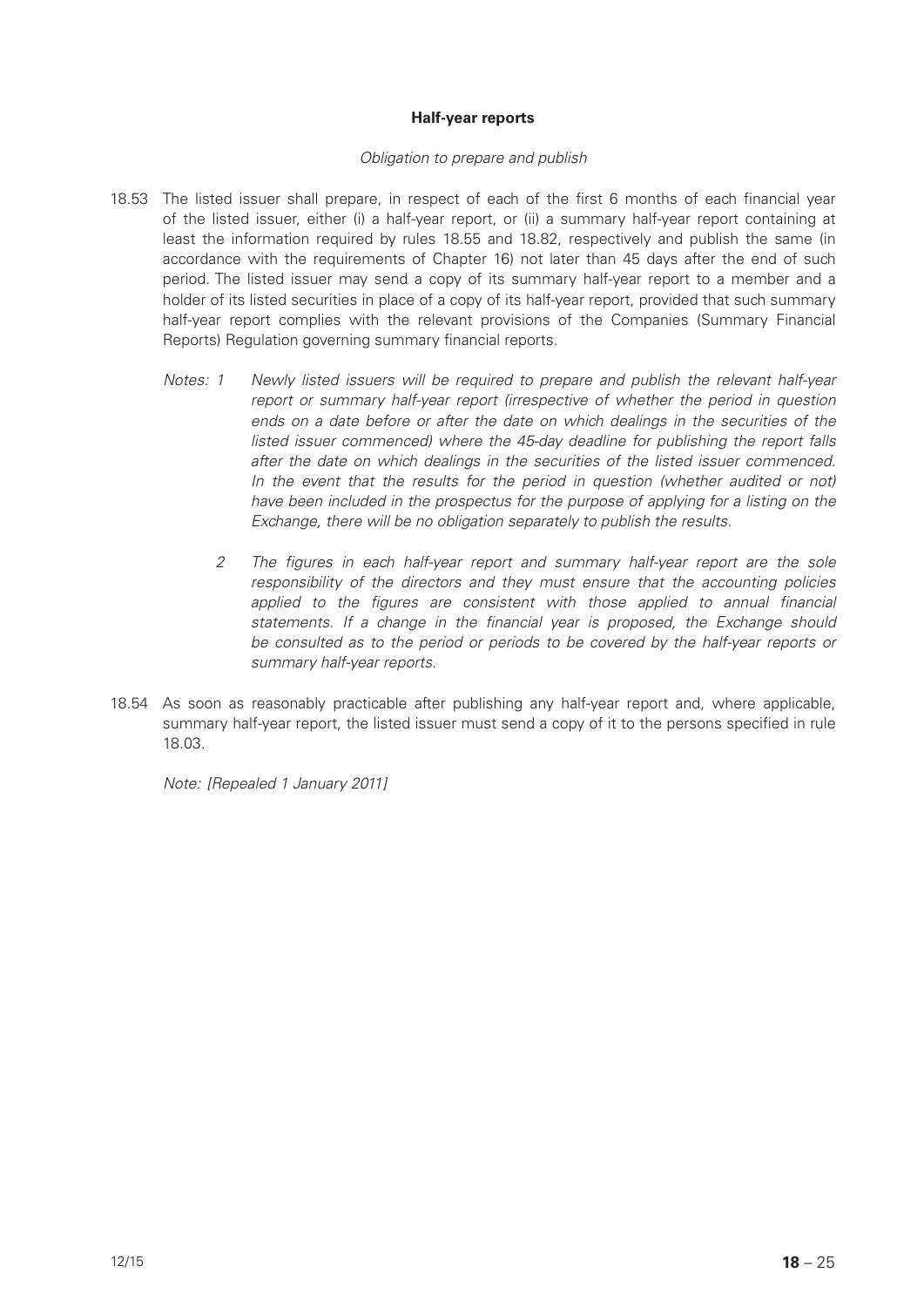#### *Content of half-year reports*

- 18.55 Each half-year report shall contain the disclosures required under the relevant accounting standards adopted and the information set out below:
	- (1) [Repealed 31 December 2015]
	- (2) [Repealed 31 December 2015]
	- (3) particulars of any purchase, sale or redemption by the listed issuer or any of its subsidiaries, of its listed securities during the relevant period, or an appropriate negative statement;
	- (4) a statement in relation to the accounting period covered by the half-year report on whether the listed issuer meets the code provisions set out in the Corporate Governance Code contained in Appendix 15. Where there are any deviations from the code provisions in the Code, the listed issuer must also give considered reasons for the deviations from the code provisions, either by:
		- (a) giving considered reasons for each deviation; or
		- (b) to the extent that it is reasonable and appropriate, by referring to the Corporate Governance Report in the immediately preceding annual report and providing details of any changes together with considered reasons for any deviation not reported in that annual report. Any such references must be clear and unambiguous and the half-year report must not only contain a cross-reference without any discussion of the matter;
	- (5) in respect of the required standard of dealings set out in rules 5.48 to 5.67, a statement in relation to the accounting period covered by the half-year report as to:
		- (a) whether the listed issuer has adopted a code of conduct regarding directors' securities transactions on terms no less exacting than the required standard of dealings;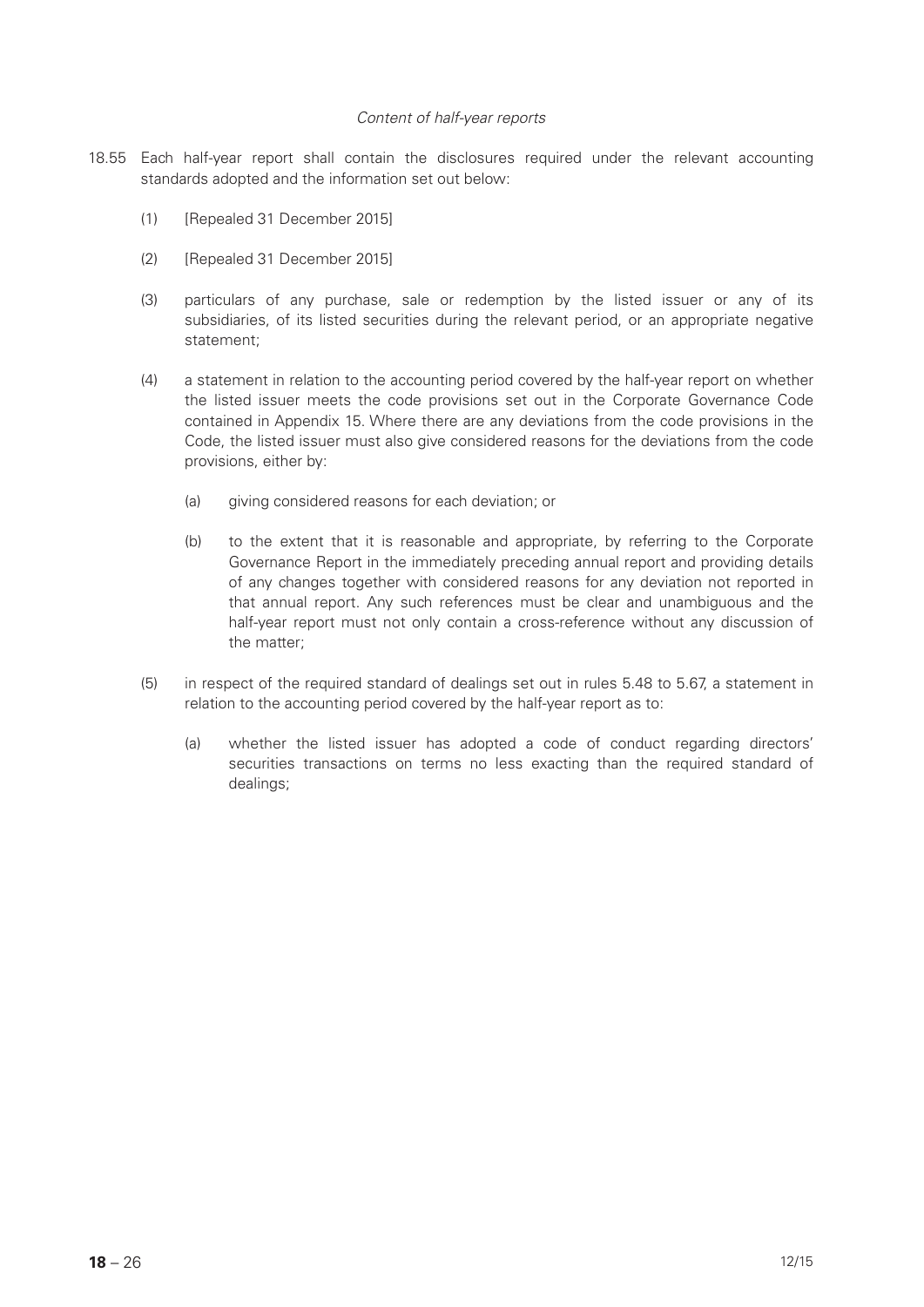- (b) having made specific enquiry of all directors, whether its directors have complied with, or whether there has been any non-compliance with, the required standard of dealings and its code of conduct regarding directors' securities transactions; and
- (c) in the event of any non-compliance with the required standard of dealings, details of such non-compliance and an explanation of the remedial steps taken by the listed issuer to address such non-compliance;
- (6) details of non-compliance (if any) with rules 5.05(1) and 5.05(2) and an explanation of the remedial steps taken by the listed issuer to address such non-compliance relating to appointment of a sufficient number of independent non-executive directors and an independent non-executive director with appropriate professional qualifications, or accounting or related financial management expertise, respectively; and
- (7) details of non-compliance with rule 5.28 (if any) and an explanation of the remedial steps taken by the listed issuer to address such non-compliance relating to establishment of an audit committee;
- (8) the information set out in rule 18.50B; and
- (9) the further information set out in rules 18.56 to 18.64.
- *Notes: 1 An issuer should comply with the relevant standard on interim reporting in respect of its half-year reports in accordance with the requirements under HKFRS, IFRS,*  US GAAP or CASBE which is adopted for the preparation of its annual financial *statements.*
	- *2 Each half-year report must be reviewed by the issuer's audit committee. In the event that the audit committee disagreed with an accounting treatment which had been adopted in the preparation of the group's half-year report, full details of such disagreement should be disclosed together with a quantification of the financial effect arising from the disagreement. Where it is not possible to quantify the effect of the disagreement, or the effect is not significant, a statement to this effect should be made.*
	- *3 If a change in the financial year is proposed, the Exchange should be consulted as to the period or periods to be covered by the half-year reports.*
	- *4 [Repealed 31 December 2015]*
	- *5 A listed issuer should apply the same accounting policies in its interim financial statements as are applied in its annual financial statements except where the change in accounting policy is required by an accounting standard which came into effect during the interim period. Accounting policies which have been consistently*  applied and which were disclosed in the listed issuer's most recent published *audited financial statements or for a newly listed issuer in its recent prospectus may*  be omitted from the half-year reports. Any significant changes in the accounting *policies, including those required by an accounting standard, should be disclosed together with the reason for changing in the accounting policy.*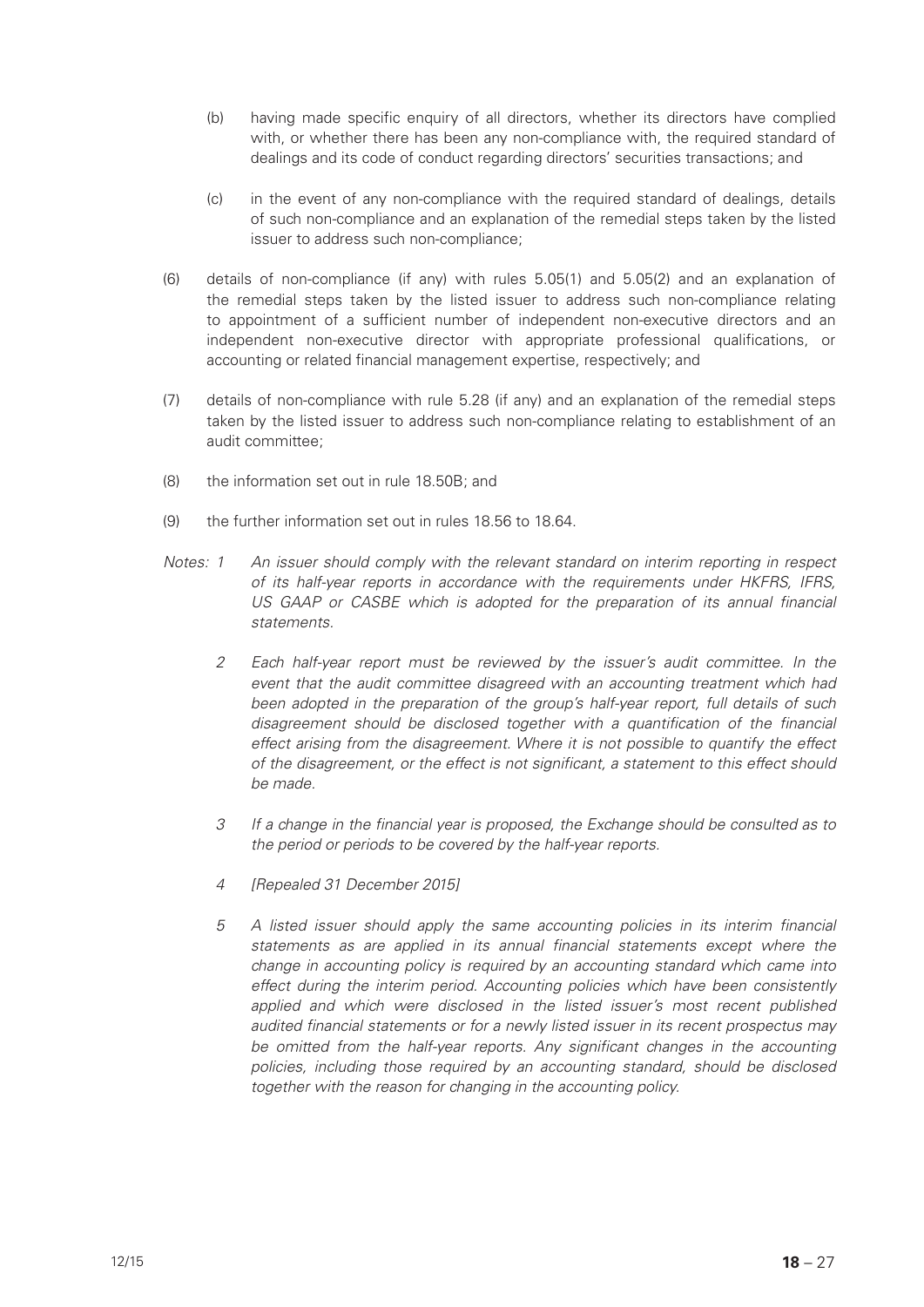- *6 Where the items of information specified in this rule are unsuited to the listed issuer's activities, appropriate adaptations should be made. Where the requirements of this rule are unsuited to the listed issuer's activities or circumstances, the Exchange may require suitable adaptations to be made.*
- *7 The Exchange may authorise the omission from an interim report of specified items of information if it considers:—*
	- *(a) such omission to be necessary or appropriate; or*
	- *(b) disclosure of such information would be contrary to the public interest or seriously detrimental to the issuer,*

*provided that such omission would not be likely to mislead the public with regard to*  facts and circumstances, knowledge of which is essential for the assessment of the *securities in question.*

- *8 The issuer or its representatives will be responsible for the correctness and relevance of the facts on which any application for an exemption under Note 7 above is based.*
- *9 Each half-year report must contain, at a prominent position, and in bold type, a statement about the characteristics of GEM, in the form set out in rule 2.20.*
- *10 A half-year report shall contain the following information required under other parts of the Listing Rules:*
	- *(a) advance to an entity under rule 17.22;*
	- *(b) pledging of shares by the controlling shareholder under rule 17.23;*
	- *(c) loan agreements with covenants relating to specific performance of the controlling shareholder under rule 17.23;*
	- *(d) breach of loan agreement by an issuer under rule 17.23;*
	- *(e) financial assistance and guarantees to affiliated companies of an issuer under rule 17.24;*
	- *(f) provision of information in respect of and by directors, supervisors and chief executives under rule 17.50A(1);*
	- *(g) for a Mineral Company, continuing disclosure obligation arises under rule 18A.14; and*
	- *(h) share option schemes under rules 23.07 and 23.08.*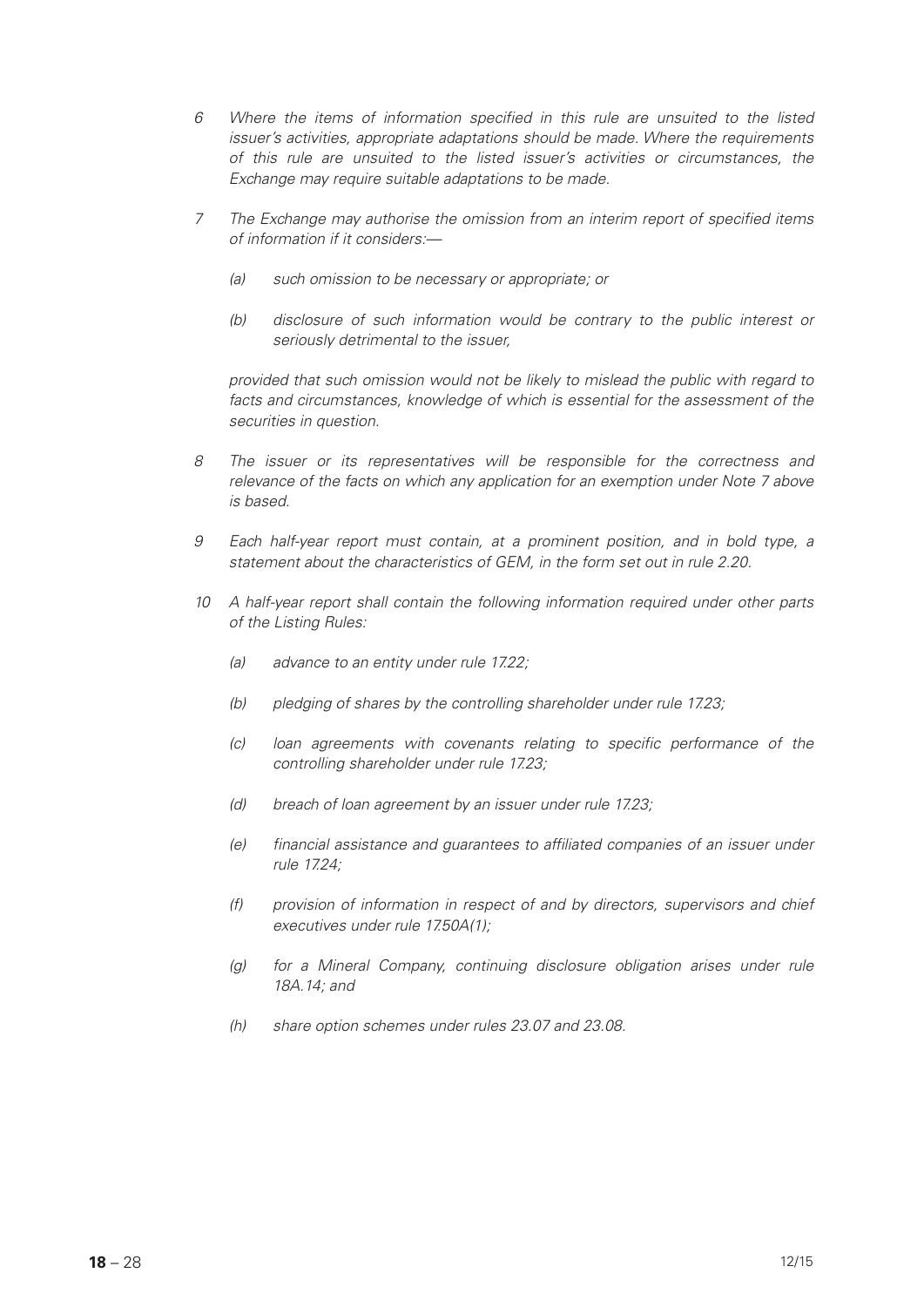- 18.56 (1) Subject to rule 18.56(2), a statement as at the end of the relevant period showing the interests and short positions of each director and chief executive of the listed issuer in the shares, underlying shares and debentures of the listed issuer or any associated corporation (within the meaning of Part XV of the Securities and Futures Ordinance):
	- (a) as recorded in the register required to be kept under section 352 of the Securities and Futures Ordinance; or
	- (b) as otherwise notified to the listed issuer and the Exchange pursuant to the required standard of dealings by directors of listed issuer as referred to in rule 5.46 (which for purposes of this sub-paragraph shall be deemed to apply to the PRC issuer's supervisors to the same extent as it applies to directors); or
	- (c) if there is no such interests and short positions, a statement of that fact,

provided that the Exchange may agree, in its sole discretion, that compliance with this subparagraph may be modified or waived in respect of any associated corporation if, in the opinion of the Exchange, the number of associated corporations in respect of which each director and chief executive is taken or deemed to have an interest under Part XV of the Securities and Futures Ordinance is such that compliance with this sub-paragraph would result in particulars being given which are not material in the context of the group and are of excessive length.

- (2) The information required to be included by virtue of rule 18.56(1) must specify the company in which interests or short positions are held, the class to which those securities belong and the number of such securities held, but need not disclose:
	- (a) the interests of a director or a chief executive officer in the shares of the listed issuer or any of its subsidiaries if such interest is held solely in a non-beneficial capacity and is for the purpose of holding the requisite qualifying shares; or
	- (b) the non-beneficial interests of directors or chief executive officers in the shares of any subsidiary of the listed issuer in so far as that interest comprises the holding of shares subject to the terms of a written, valid and legally enforceable declaration of trust in favour of the parent company of that subsidiary or the listed issuer and such interest is held solely for the purpose of ensuring that the relevant subsidiary has more than one member.
	- *Note: Where interests in securities arising from the holding of such securities as qualifying shares are not disclosed pursuant to the exception provided in this paragraph, a general statement should nevertheless be made to indicate that the directors hold qualifying shares.*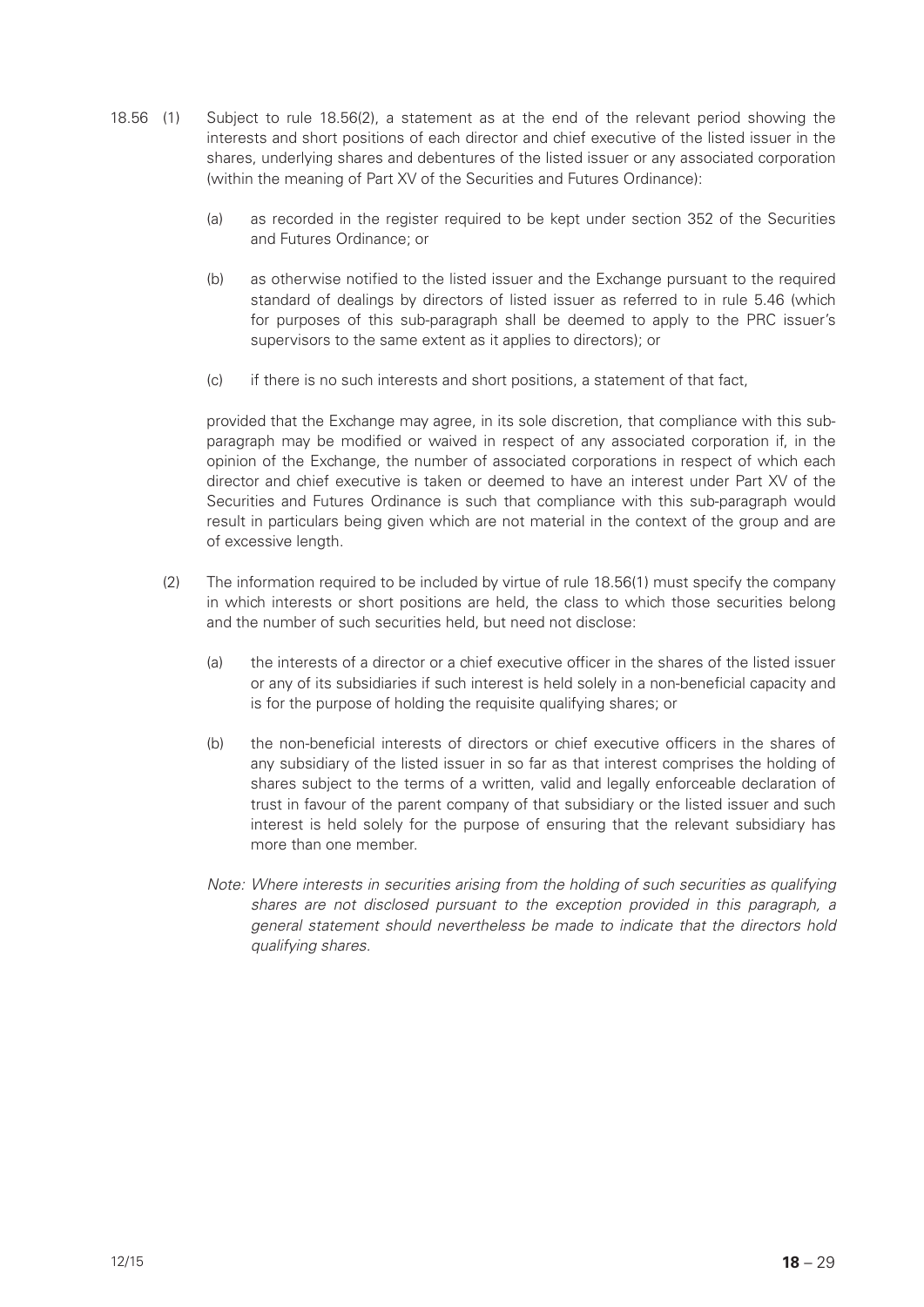- 18.57 A statement as at the end of the relevant period showing the interests and short positions of every person, other than a director or chief executive of the listed issuer, in the shares and underlying shares of the listed issuer as recorded in the register required to be kept under section 336 of the Securities and Futures Ordinance, or if there is no such interests or short positions recorded in the register, a statement of that fact.
	- *Notes: 1 For the purposes of rules 18.56 and 18.57, particulars should be given of the extent of any duplication which occurs.*
		- *2 In the case of a PRC issuer, references to director or chief executive in rules 18.56 and 18.57 inclusive shall also mean and include supervisors.*
- 18.58 Statements disclosing interests and short positions in shares, underlying shares and debentures have to separately refer to three categories of persons, namely, directors and chief executives, substantial shareholders and other persons who are required to disclose their interests. Such statements should describe the capacity in which such interests and short positions are held and the nature of such interests and short positions as disclosed in the prescribed forms required to be used, when giving notice pursuant to sections 324 and 347 of Part XV of the Securities and Futures Ordinance. Where interests or short positions are attributable on account of holdings through corporations that are not wholly-owned by the person making disclosure, the percentage interests held by such person in such corporations should be disclosed.
- 18.58A For directors and chief executives, the statements should show details of the following matters as recorded in the register required to be kept under section 352 of the Securities and Futures Ordinance:
	- (1) aggregate long position in shares and (in respect of positions held pursuant to equity derivatives) underlying shares and in debentures of the issuer and its associated corporation(s) showing separately for each entity:
		- (a) interests in shares (other than pursuant to equity derivatives such as share options, warrants to subscribe or convertible bonds);
		- (b) interests in debentures; and
		- (c) interests under equity derivatives showing separately for listed and unlisted equity derivatives, interests in underlying shares of the entity pursuant to:
			- (i) physically settled equity derivatives;
			- (ii) cash settled equity derivatives;
			- (iii) other equity derivatives.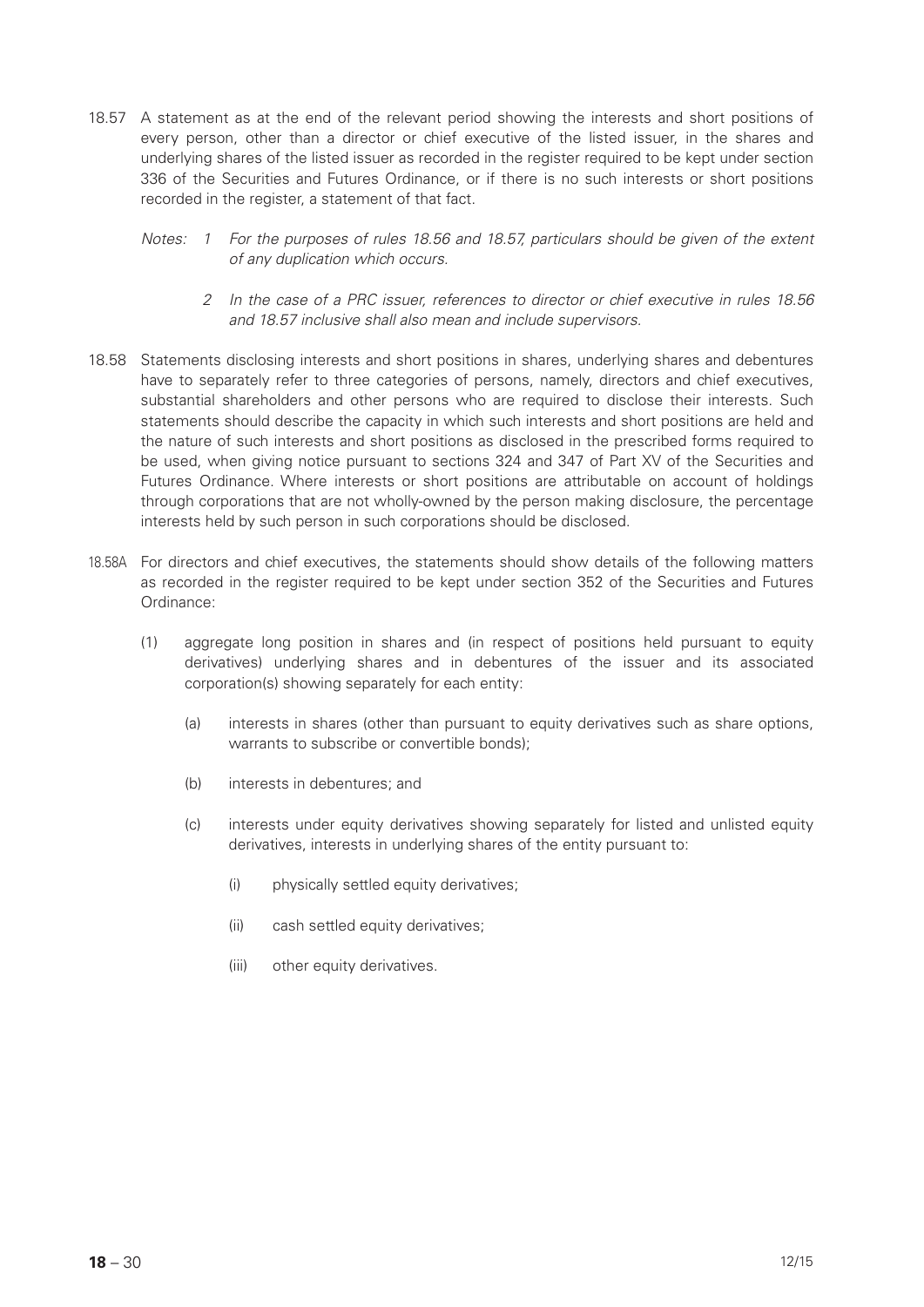- *(1) In the case of issuers and associated corporations, the statements should include the percentage which the aggregate long position in shares represents to the issued voting shares of the issuer or associated corporation.*
- *(2) A long position arises where a person is a party to an equity derivative, by virtue of which the person:*
	- *(i) has a right to take the underlying shares;*
	- *(ii) is under an obligation to take the underlying shares;*
	- *(iii) has a right to receive money if the price of the underlying shares increases; or*
	- *(iv) has a right to avoid or reduce a loss if the price of the underlying shares increases.*
- *(3) For (c)(i) above, in respect of options granted to directors or chief executives pursuant to share option schemes under Chapter 23 of the GEM Listing Rules, the statements should show such details as are required to be disclosed under Rule 23.07(1) of the GEM Listing Rules.*
- (2) aggregate short position in shares and (in respect of positions held pursuant to equity derivatives) underlying shares and in debentures of the issuer and its associated corporation(s) showing separately for each entity:
	- (a) short positions in respect of shares arising under a stock borrowing and lending agreement; and
	- (b) short positions under equity derivatives showing separately for listed and unlisted equity derivatives, interests in underlying shares of the entity pursuant to:
		- (i) physically settled equity derivatives;
		- (ii) cash settled equity derivatives; and
		- (iii) other equity derivatives.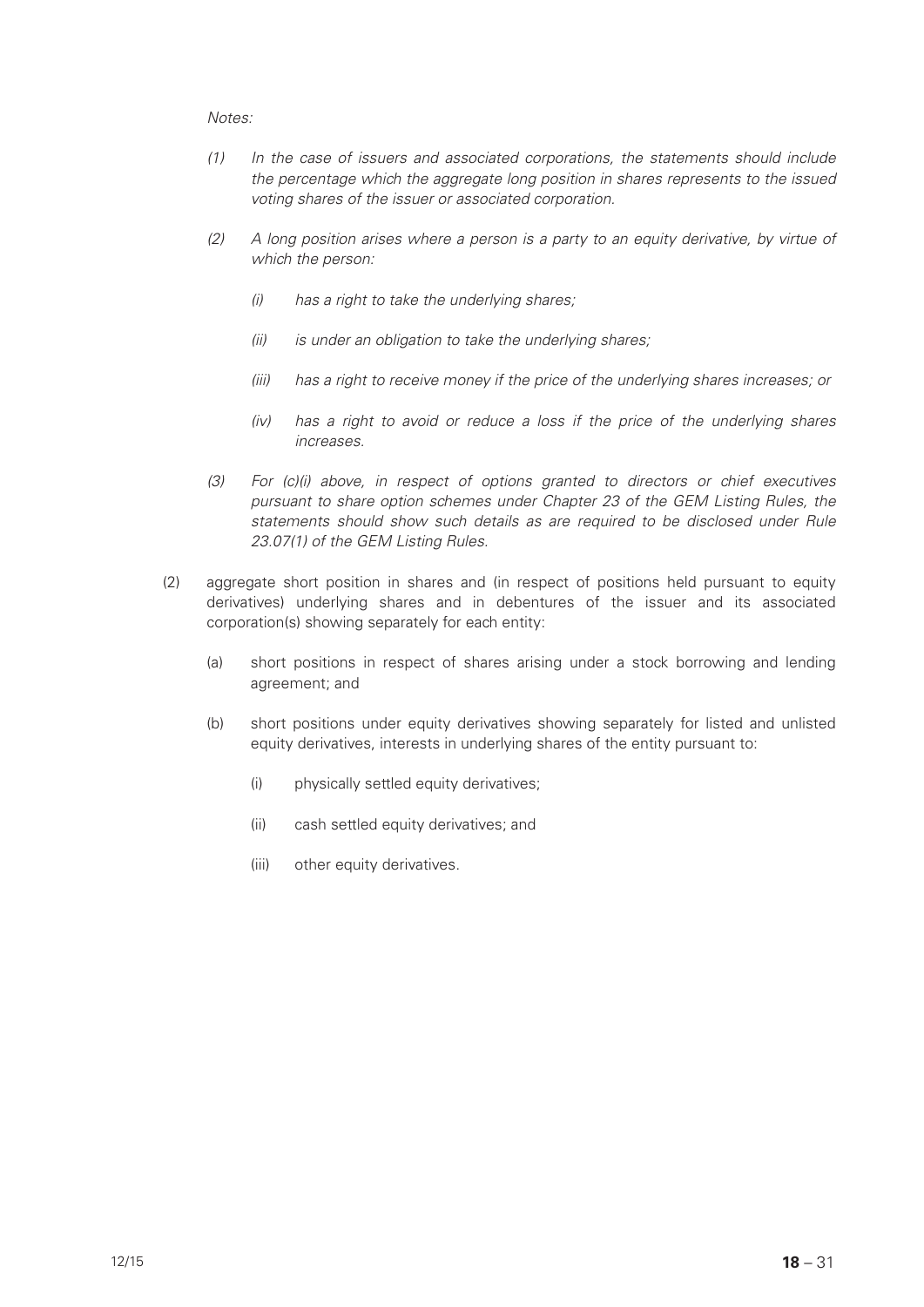- *(1) In the case of issuers or associated corporations, the statements should include the percentage which the aggregate short position in shares represents to the issued voting shares of the issuer or associated corporation.*
- *(2) A short position arises:*
	- *(i) where the person is the borrower of shares under a securities borrowing and lending agreement, or has an obligation to deliver the underlying shares to another person who has lent shares;*
	- *(ii) where the person is the holder, writer or issuer of any equity derivatives, by virtue of which the person —*
		- *(a) has a right to require another person to take the underlying shares of the equity derivatives;*
		- *(b) is under an obligation to deliver the underlying shares of the equity derivatives to another person;*
		- *(c) has a right to receive from another person money if the price of the underlying shares declines; or*
		- *(d) has a right to avoid a loss if the price of the underlying shares declines.*
- 18.58B For substantial shareholders, the statements should show details of the following matters as recorded in the register required to be kept under section 336 of the Securities and Futures Ordinance:
	- (1) aggregate long position in the shares and (in respect of positions held pursuant to equity derivatives) underlying shares of the issuer showing separately:
		- (a) interests in shares (other than pursuant to equity derivatives such as share options, warrants to subscribe or convertible bonds); and
		- (b) interests under equity derivatives showing separately for listed and unlisted equity derivatives, interests in underlying shares of the entity pursuant to:
			- (i) physically settled equity derivatives; and
			- (ii) cash settled equity derivatives.

# *Notes:*

*(1) The statements should include the percentage which the aggregate long position in shares represents to the issued voting shares of the issuer.*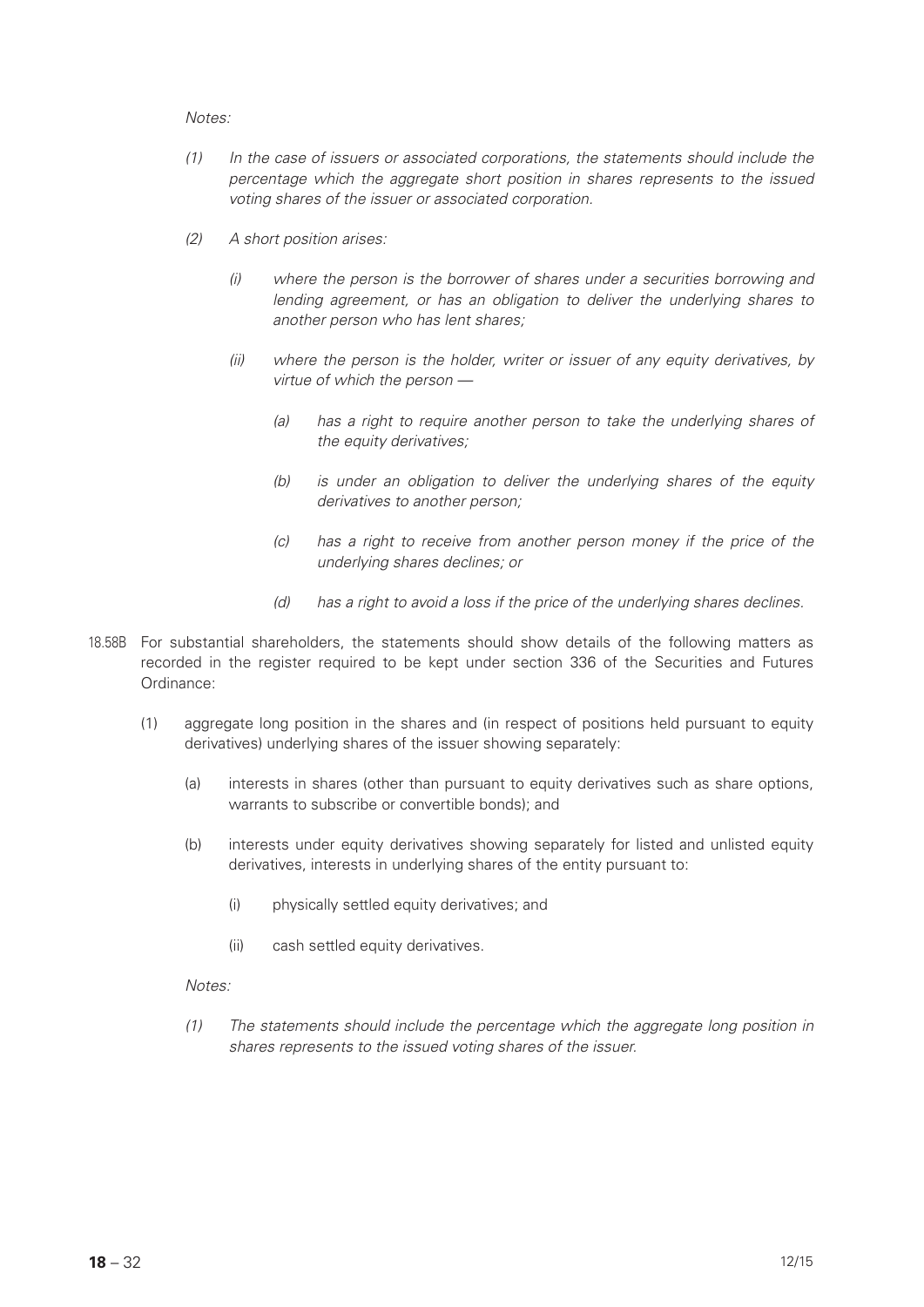- *(2) A long position arises where a person is a party to an equity derivative, by virtue of which the person:*
	- *(i) has a right to take the underlying shares;*
	- *(ii) is under an obligation to take the underlying shares;*
	- *(iii) has a right to receive money if the price of the underlying shares increases; or*
	- *(iv) has a right to avoid or reduce a loss if the price of the underlying shares increases.*
- *(3) For (b)(i) above, in respect of options granted to substantial shareholders pursuant to share option schemes under Chapter 23 of the GEM Listing Rules, the statements should show such details as are required to be disclosed under Rule 23.07(1) of the GEM Listing Rules.*
- (2) aggregate short position in shares and (in respect of positions held pursuant to equity derivatives) underlying shares of the issuer showing separately:
	- (a) short positions in respect of shares arising under a stock borrowing and lending agreement; and
	- (b) short positions under equity derivatives showing separately for listed and unlisted equity derivatives, interests in underlying shares of the entity pursuant to:
		- (i) physically settled equity derivatives; and
		- (ii) cash settled equity derivatives.

- *(1) The statements should include the percentage which the aggregate short position in shares represents to the issued voting shares of the issuer.*
- *(2) A short position arises:*
	- *(i) where the person is the borrower of shares under a securities borrowing and lending agreement, or has an obligation to deliver the underlying shares to another person who has lent shares;*
	- *(ii) where the person is the holder, writer or issuer of any equity derivatives, by virtue of which the person —*
		- *(a) has a right to require another person to take the underlying shares of the equity derivatives;*
		- *(b) is under an obligation to deliver the underlying shares of the equity derivatives to another person;*
		- *(c) has a right to receive from another person money if the price of the underlying shares declines; or*
		- *(d) has a right to avoid a loss if the price of the underlying shares declines.*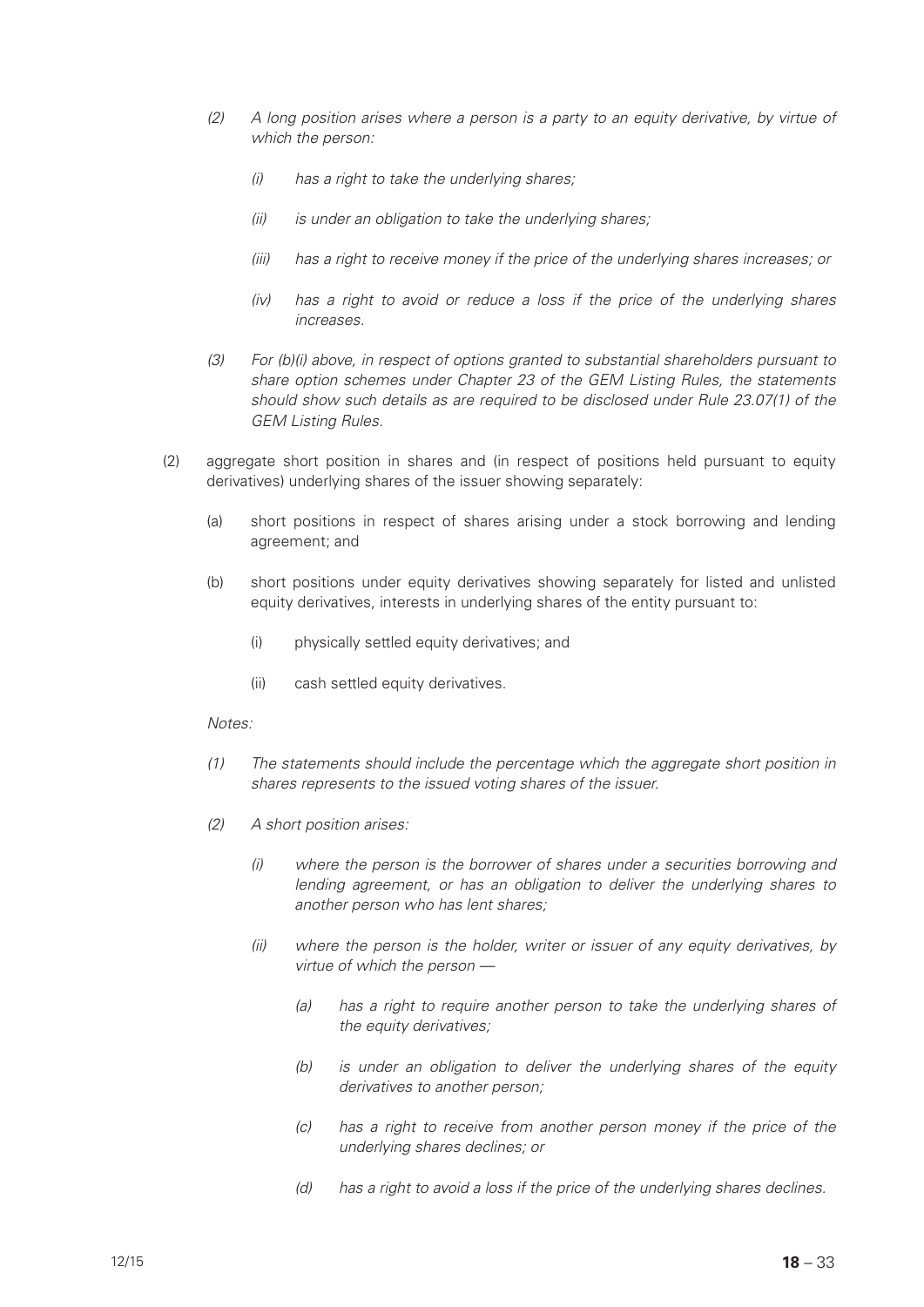- 18.58C For other persons whose interests are recorded (or, in the case of a new listing, are required to be recorded) in the register required to be kept under section 336 of the Securities and Futures Ordinance, the statements should show details of the same matters as are required to be disclosed in the case of a substantial shareholder pursuant to Rule 18.58B, except that note (3) to Rule 18.58B(1) does not apply.
- 18.59 The listed issuer should include a discussion and analysis of its performance covering all those matters set out in rule 18.41. The discussion should include any significant information needed for investors to make an informed assessment of the trend of its activities and profit (or loss). It should identify and explain any special factors which has influenced its activities and its profit (or loss) during the relevant period. It should provide a comparison with the corresponding period of the preceding financial year and must also, as far as possible, give an indication of the listed issuer's prospects for the current financial year. Such discussion may focus only on the significant changes in the group's performance since the most recent published annual report. Where the current information in relation to those matters set out in rule 18.41 has not changed materially from the information disclosed in the most recent published annual report, a statement to this effect may be made and no additional disclosure is required.
- 18.60 [Repealed 31 December 2015]
- 18.61 Any supplementary information which in the opinion of the directors of the listed issuer is necessary for a reasonable appreciation of the results for the relevant period.
- 18.62 [Repealed 1 July 2008]
- 18.63 Information as to the interests (if any) of the Compliance Adviser and its directors, employees and close associates, as notified to the issuer pursuant to rule 6A.32 and all directors and controlling shareholders of the issuer and their respective close associates as referred to in rule 11.04.
- 18.64 Each half-year report must state whether or not the information provided therein has been audited (and if so, must set out a copy of the auditors' report thereon). In the event that any auditors' report thereon (if any) has been qualified or modified (whether or not it is also qualified), details of such qualification or modification must be set out in the half-year report.
- 18.65 [Repealed 31 December 2015]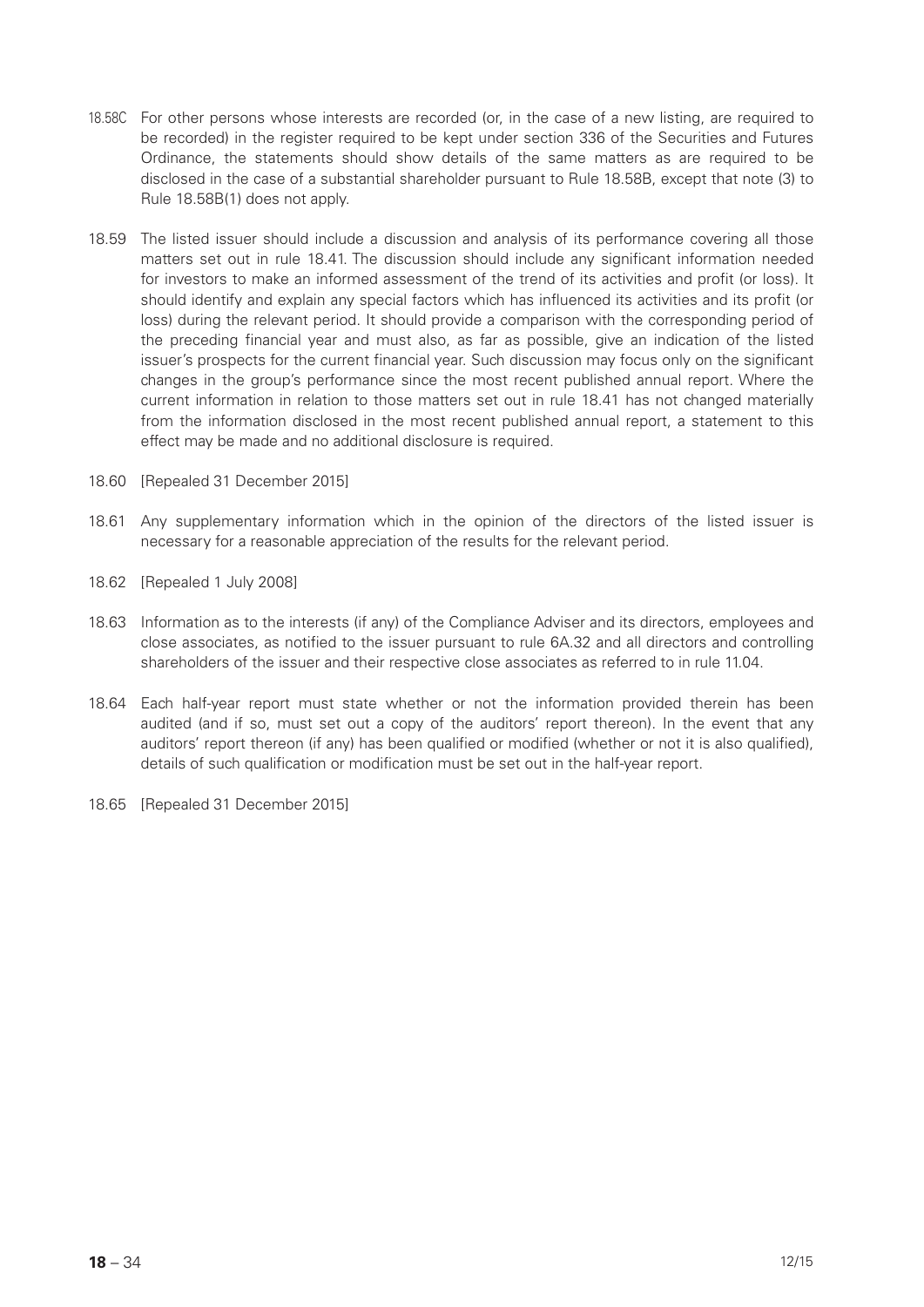# **Quarterly reports**

#### *Obligation to prepare and publish*

- 18.66 The listed issuer shall prepare, in respect of each of the first 3 and 9 month periods of each financial year of the listed issuer, a quarterly report containing at least the information required by rule 18.68 and publish the same (in accordance with the requirements of Chapter 16) not later than 45 days after the end of such period.
	- *Notes: 1 Newly listed issuers will be required to prepare and publish the relevant quarterly report (irrespective of whether the period in question ends on a date before or after the date on which dealings in the securities of the listed issuer commenced) where the 45-day deadline for publishing the report falls after the date on which dealings in the securities of the listed issuer commenced. In the event that the results for the period in question (whether audited or not) have been included in the prospectus for the purpose of applying for a listing on the Exchange, there will be no obligation separately to publish the results.*
		- *2 The figures in each quarterly report are the sole responsibility of the directors and they must ensure that the accounting policies applied to the figures are consistent with those applied to annual financial statements. If a change in the financial year is proposed, the Exchange should be consulted as to the period or periods to be covered by the quarterly reports.*
- 18.67 As soon as reasonably practicable after publishing any quarterly report, the listed issuer must send a copy of it to the persons specified in rule 18.03.

*Note: [Repealed 1 January 2011]*

# *Content of quarterly reports*

- 18.68 Each quarterly report shall contain at least the following information in respect of the group:—
	- (1) the information set out in rule 18.79; and
	- (2) the further information set out in rules 18.69 to 18.76 below.
	- *Notes: 1 Where the items of information specified in this rule are unsuited to the listed issuer's activities, appropriate adjustments should be made. Where the requirements of this Note are unsuited to the listed issuer's activities or circumstances, the Exchange may require suitable adaptations to be made.*
		- *2 The Exchange may authorise the omission from a quarterly report of specified items of information if it considers:—*
			- *(a) such omission to be necessary or appropriate; or*
			- *(b) disclosure of such information would be contrary to the public interest or seriously detrimental to the issuer,*

*provided that such omission would not be likely to mislead the public with regard to facts and circumstances, knowledge of which is essential for the assessment of the securities in question.*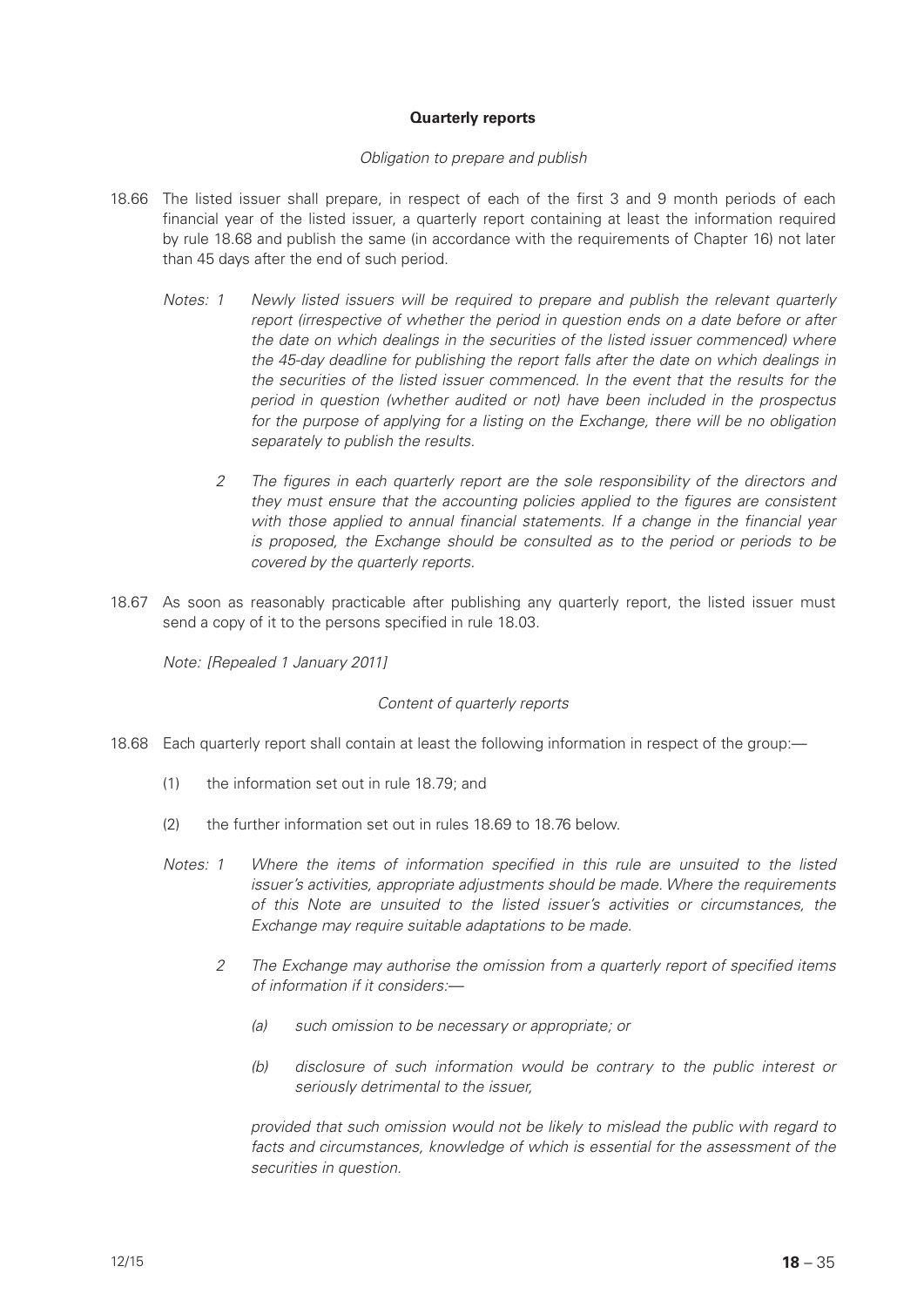- *3 The issuer or its representatives will be responsible for the correctness and relevance of the facts on which any application for an exemption under Note 2 above is based.*
- *4 Each quarterly report must contain, at a prominent position, and in bold type, a statement about the characteristics of GEM, in the form set out in rule 2.20.*
- *5 Each quarterly report must be reviewed by the issuer's audit committee.*
- *6 A quarterly report shall contain the following information required under other parts of the Listing Rules:*
	- *(a) advance to an entity under rule 17.22;*
	- *(b) pledging of shares by the controlling shareholder under rule 17.23;*
	- *(c) loan agreements with covenants relating to specific performance of the controlling shareholder under rule 17.23;*
	- *(d) breach of loan agreement by an issuer under rule 17.23; and*
	- *(e) financial assistance and guarantees to affiliated companies of an issuer under rule 17.24.*
- 18.69 (1) Subject to rule 18.69(2), a statement as at the end of the relevant period showing the interests and short positions of each director and chief executive of the listed issuer in the shares, underlying shares and debentures of the listed issuer or any associated corporation (within the meaning of Part XV of the Securities and Futures Ordinance):
	- (a) as recorded in the register required to be kept under section 352 of the Securities and Futures Ordinance; or
	- (b) as otherwise notified to the listed issuer and the Exchange pursuant to the required standard of dealings by directors of listed issuer as referred to in rule 5.46 (which for purposes of this sub-paragraph shall be deemed to apply to the PRC issuer's supervisors to the same extent as it applies to directors); or
	- (c) if there is no such interests or short positions, a statement of that fact,

provided that the Exchange may agree, in its sole discretion, that compliance with this subparagraph may be modified or waived in respect of any associated corporation if, in the opinion of the Exchange, the number of associated corporations in respect of which each director and chief executive is taken or deemed to have an interest under Part XV of the Securities and Futures Ordinance is such that compliance with this sub-paragraph would result in particulars being given which are not material in the context of the group and are of excessive length.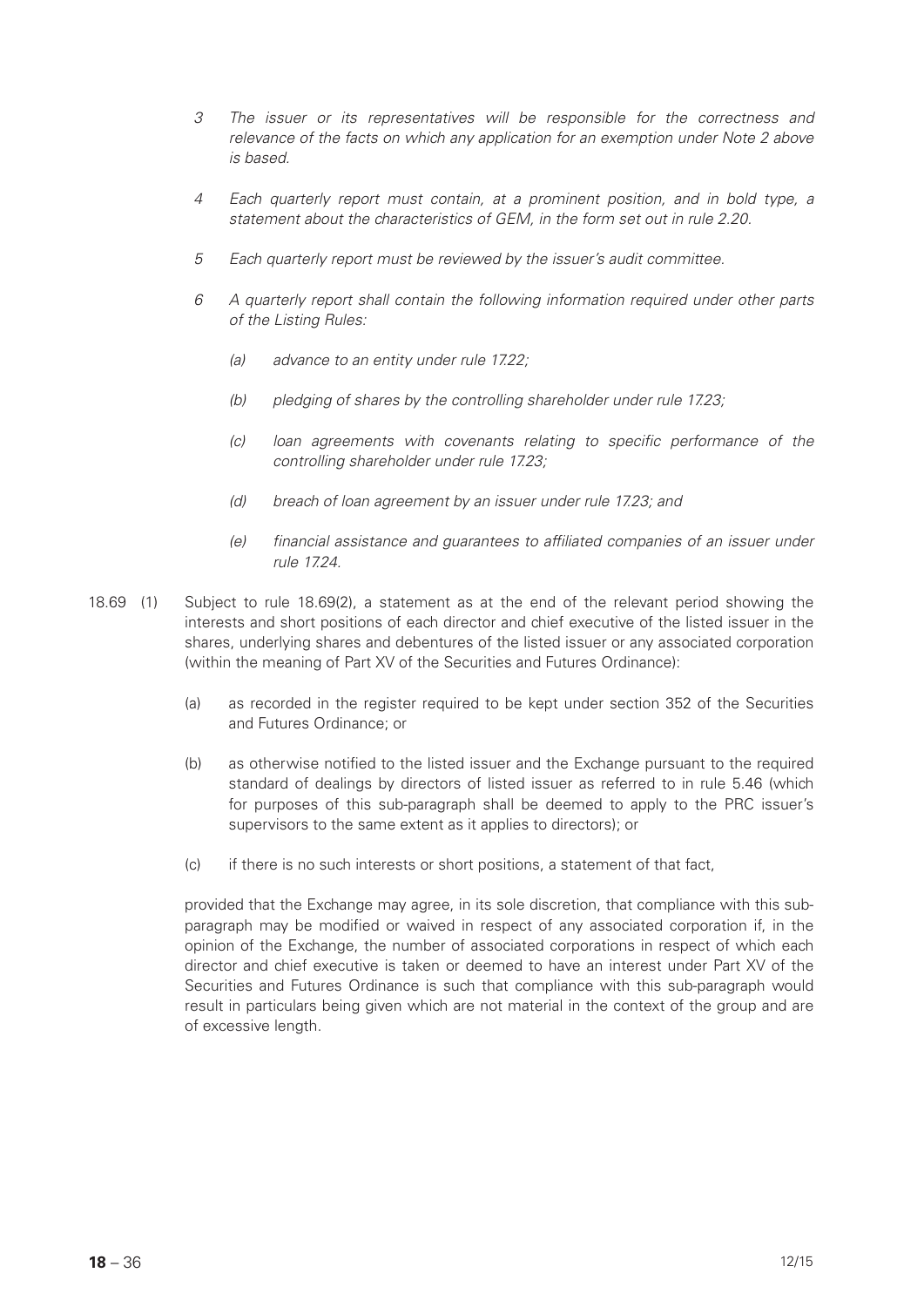- (2) The information required to be included by virtue of rule 18.69(1) must specify the company in which interests or short positions are held, the class to which those securities belong and the number of such securities held, but need not disclose:
	- (a) the interests of a director or a chief executive officer in the shares of the listed issuer or any of its subsidiaries if such interest is held solely in a non-beneficial capacity and is for the purpose of holding the requisite qualifying shares; or
	- (b) the non-beneficial interests of directors or chief executive officers in the shares of any subsidiary of the listed issuer in so far as that interest comprises the holding of shares subject to the terms of a written, valid and legally enforceable declaration of trust in favour of the parent company of that subsidiary or the listed issuer and such interest is held solely for the purpose of ensuring that the relevant subsidiary has more than one member.
	- *Note: Where interests in securities arising from the holding of such securities as qualifying shares are not disclosed pursuant to the exception provided in this paragraph, a general statement should nevertheless be made to indicate that the directors hold qualifying shares.*
- 18.70 A statement as at the end of the relevant period showing the interests or short positions of every person, other than a director or chief executive of the listed issuer, in the shares and underlying shares of the listed issuer as recorded in the register required to be kept under section 336 of the Securities and Futures Ordinance, or if there is no such interests or short positions recorded in the register, a statement of that fact.
	- *Notes: 1 For the purposes of rules 18.69 and 18.70, particulars should be given of the extent of any duplication which occurs.*
		- *2 In the case of a PRC issuer, references to director or chief executive in rules 18.69 and 18.70 inclusive shall also mean and include supervisors.*
- 18.71 Statements disclosing interests and short positions in shares, underlying shares and debentures have to separately refer to three categories of persons, namely, directors and chief executives, substantial shareholders and other persons who are required to disclose their interests. Such statements should describe the capacity in which such interests and short positions are held and the nature of such interests and short positions as disclosed in the prescribed forms required to be used, when giving notice pursuant to sections 324 and 347 of Part XV of the Securities and Futures Ordinance. Where interests or short positions are attributable on account of holdings through corporations that are not wholly-owned by the person making disclosure, the percentage interests held by such person in such corporations should be disclosed.
- 18.71A For directors and chief executives, the statements should show details of the following matters as recorded in the register required to be kept under section 352 of the Securities and Futures Ordinance:
	- (1) aggregate long position in shares and (in respect of positions held pursuant to equity derivatives) underlying shares and in debentures of the issuer and its associated corporation(s) showing separately for each entity:
		- (a) interests in shares (other than pursuant to equity derivatives such as share options, warrants to subscribe or convertible bonds);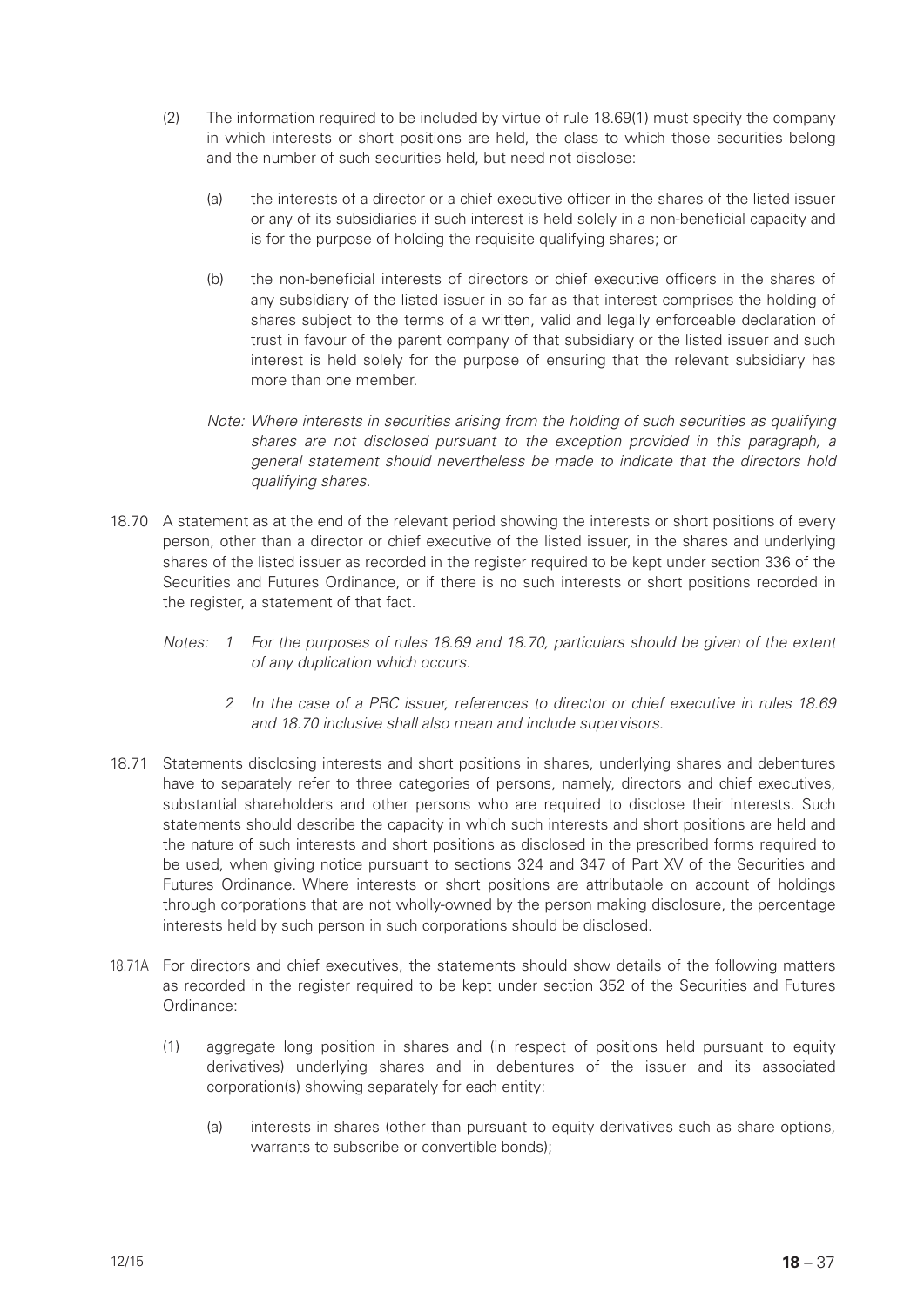- (b) interests in debentures; and
- (c) interests under equity derivatives showing separately for listed and unlisted equity derivatives, interests in underlying shares of the entity pursuant to:
	- (i) physically settled equity derivatives;
	- (ii) cash settled equity derivatives;
	- (iii) other equity derivatives.

- *(1) In the case of issuers and associated corporations, the statements should include the percentage which the aggregate long position in shares represents to the issued voting shares of the issuer or associated corporation.*
- *(2) A long position arises where a person is a party to an equity derivative, by virtue of which the person:*
	- *(i) has a right to take the underlying shares;*
	- *(ii) is under an obligation to take the underlying shares;*
	- *(iii) has a right to receive money if the price of the underlying shares increases; or*
	- *(iv) has a right to avoid or reduce a loss if the price of the underlying shares increases.*
- *(3) For (c)(i) above, in respect of options granted to directors or chief executives pursuant to share option schemes under Chapter 23 of the GEM Listing Rules, the statements should show such details as are required to be disclosed under Rule 23.07(1) of the GEM Listing Rules.*
- (2) aggregate short position in shares and (in respect of positions held pursuant to equity derivatives) underlying shares and in debentures of the issuer and its associated corporation(s) showing separately for each entity:
	- (a) short positions in respect of shares arising under a stock borrowing and lending agreement; and
	- (b) short positions under equity derivatives showing separately for listed and unlisted equity derivatives, interests in underlying shares of the entity pursuant to:
		- (i) physically settled equity derivatives;
		- (ii) cash settled equity derivatives; and
		- (iii) other equity derivatives.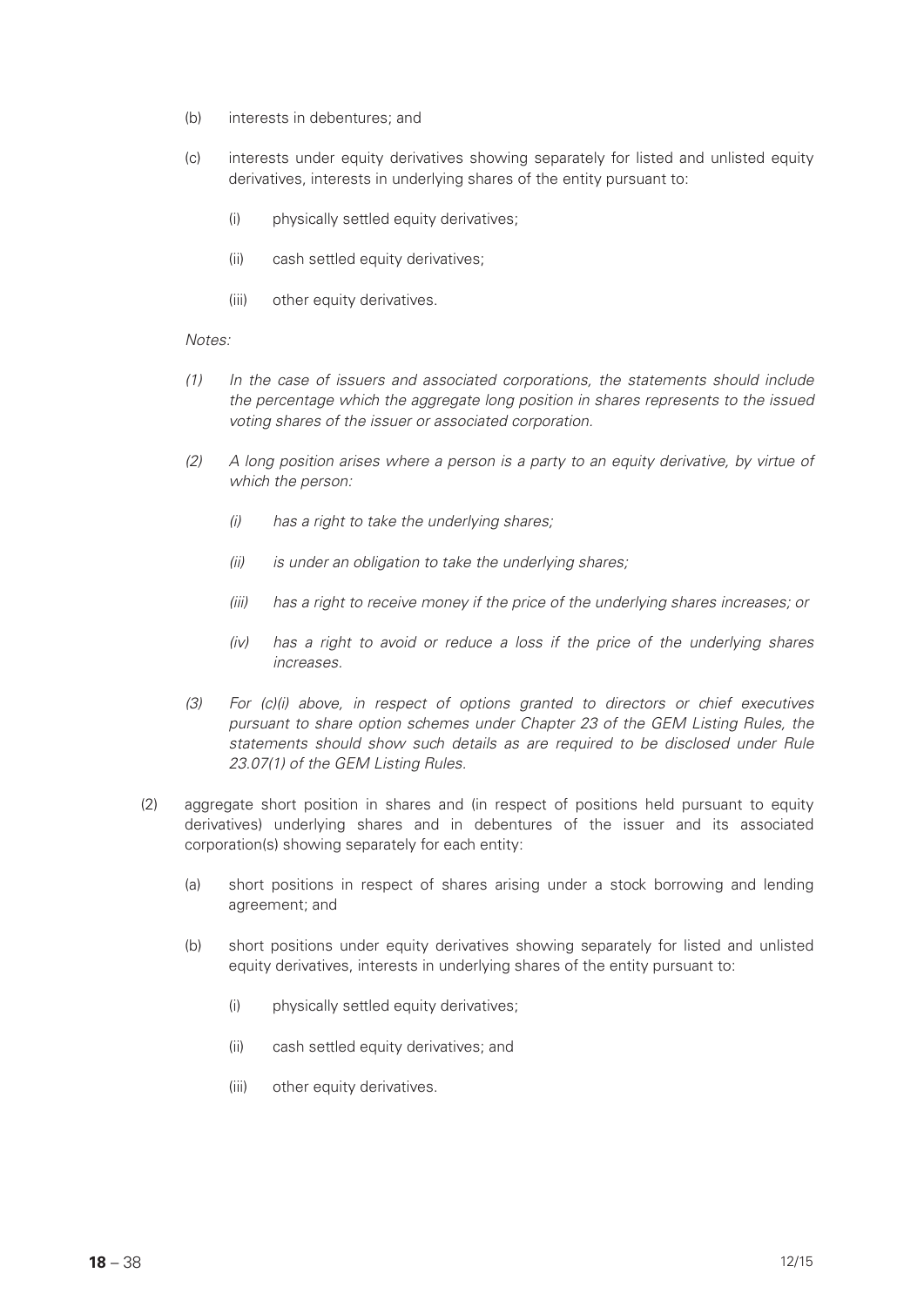- *(1) In the case of issuers or associated corporations, the statements should include the percentage which the aggregate short position in shares represents to the issued voting shares of the issuer or associated corporation.*
- *(2) A short position arises:*
	- *(i) where the person is the borrower of shares under a securities borrowing and lending agreement, or has an obligation to deliver the underlying shares to another person who has lent shares;*
	- *(ii) where the person is the holder, writer or issuer of any equity derivatives, by virtue of which the person —*
		- *(a) has a right to require another person to take the underlying shares of the equity derivatives;*
		- *(b) is under an obligation to deliver the underlying shares of the equity derivatives to another person;*
		- *(c) has a right to receive from another person money if the price of the underlying shares declines; or*
		- *(d) has a right to avoid a loss if the price of the underlying shares declines.*
- 18.71B For substantial shareholders, the statements should show details of the following matters as recorded in the register required to be kept under section 336 of the Securities and Futures Ordinance:
	- (1) aggregate long position in the shares and (in respect of positions held pursuant to equity derivatives) underlying shares of the issuer showing separately:
		- (a) interests in shares (other than pursuant to equity derivatives such as share options, warrants to subscribe or convertible bonds); and
		- (b) interests under equity derivatives showing separately for listed and unlisted equity derivatives, interests in underlying shares of the entity pursuant to:
			- (i) physically settled equity derivatives; and
			- (ii) cash settled equity derivatives.

# *Notes:*

*(1) The statements should include the percentage which the aggregate long position in shares represents to the issued voting shares of the issuer.*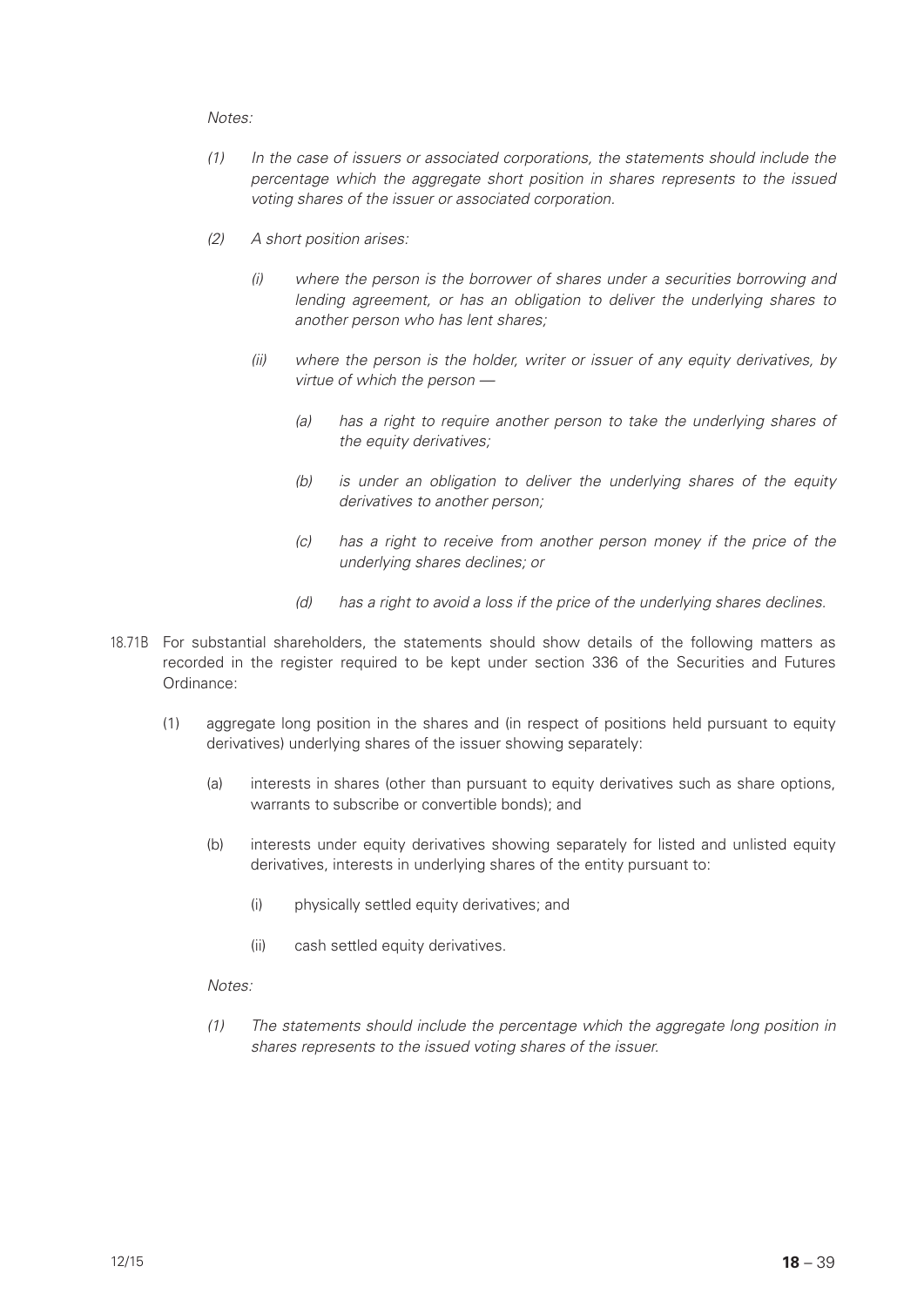- *(2) A long position arises where a person is a party to an equity derivative, by virtue of which the person:*
	- *(i) has a right to take the underlying shares;*
	- *(ii) is under an obligation to take the underlying shares;*
	- *(iii) has a right to receive money if the price of the underlying shares increases; or*
	- *(iv) has a right to avoid or reduce a loss if the price of the underlying shares increases.*
- *(3) For (b)(i) above, in respect of options granted to substantial shareholders pursuant to share option schemes under Chapter 23 of the GEM Listing Rules, the statements should show such details as are required to be disclosed under Rule 23.07(1) of the GEM Listing Rules.*
- (2) aggregate short position in shares and (in respect of positions held pursuant to equity derivatives) underlying shares of the issuer showing separately:
	- (a) short positions in respect of shares arising under a stock borrowing and lending agreement; and
	- (b) short positions under equity derivatives showing separately for listed and unlisted equity derivatives, interests in underlying shares of the entity pursuant to:
		- (i) physically settled equity derivatives; and
		- (ii) cash settled equity derivatives.

- *(1) The statements should include the percentage which the aggregate short position in shares represents to the issued voting shares of the issuer.*
- *(2) A short position arises:*
	- *(i) where the person is the borrower of shares under a securities borrowing and lending agreement, or has an obligation to deliver the underlying shares to another person who has lent shares;*
	- *(ii) where the person is the holder, writer or issuer of any equity derivatives, by virtue of which the person —*
		- *(a) has a right to require another person to take the underlying shares of the equity derivatives;*
		- *(b) is under an obligation to deliver the underlying shares of the equity derivatives to another person;*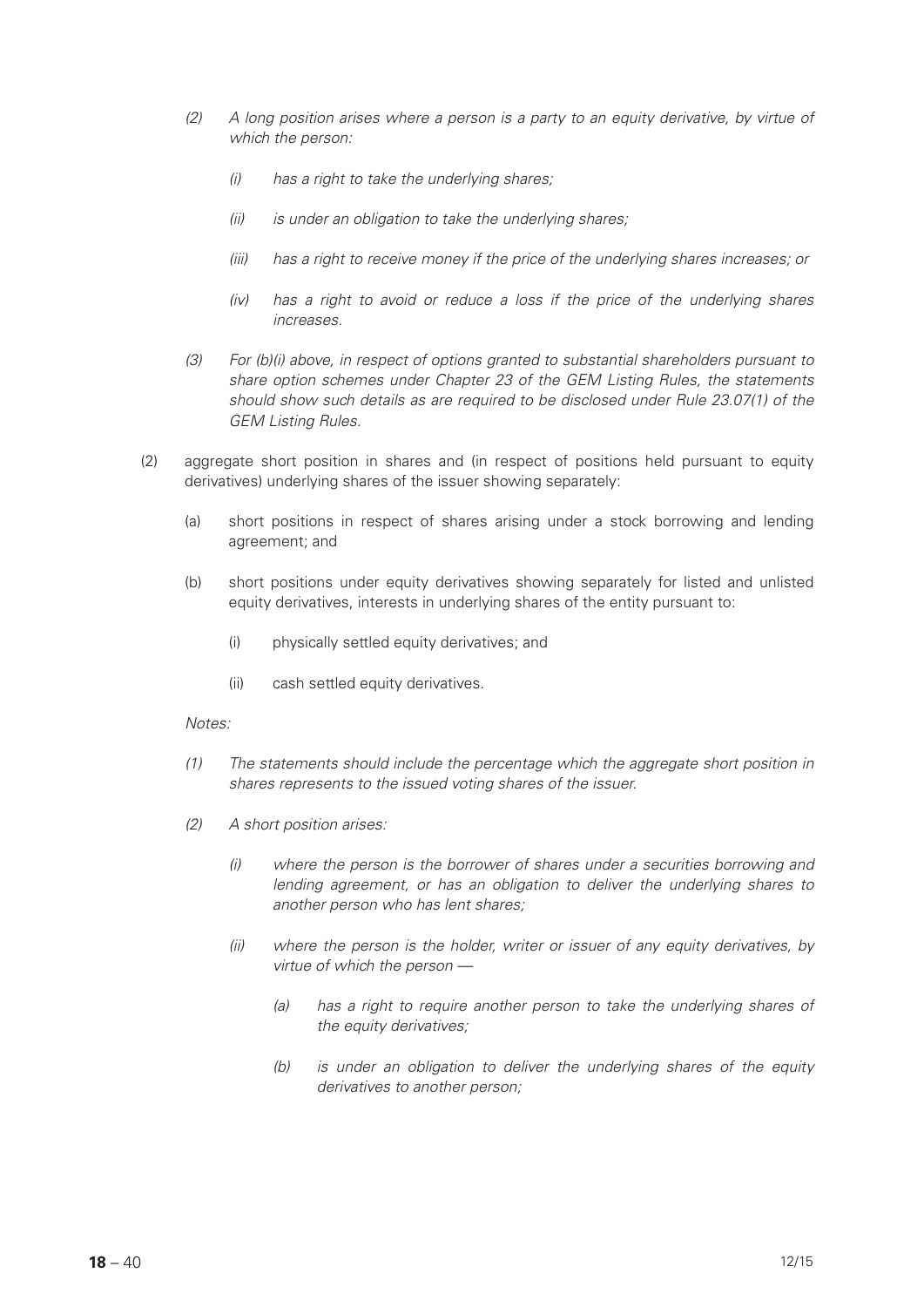- *(c) has a right to receive from another person money if the price of the underlying shares declines; or*
- *(d) has a right to avoid a loss if the price of the underlying shares declines.*
- 18.71C For other persons whose interests are recorded (or, in the case of a new listing, are required to be recorded) in the register required to be kept under section 336 of the Securities and Futures Ordinance, the statements should show details of the same matters as are required to be disclosed in the case of a substantial shareholder pursuant to Rule 18.71B, except that note (3) to Rule 18.71B(1) does not apply.
- 18.72 An explanatory statement relating to the activities of the group and profit (or loss) during the relevant period which must include any significant information enabling investors to make an informed assessment of the trend of the activities and profit (or loss) of the group together with an indication of any special factor which has influenced those activities and the profit (or loss) during the period in question, and enable a comparison to be made with the corresponding period of the preceding financial year and must also, as far as possible, refer to the prospects of the group in the current financial year.
- 18.73 [Repealed 31 December 2015]
- 18.74 Any supplementary information which in the opinion of the directors of the listed issuer is necessary for a reasonable appreciation of the results for the relevant period.
- 18.75 Information as to the interests (if any) of the Compliance Adviser and its directors, employees and close associates, as notified to the issuer pursuant to rule 6A.32 and all directors and controlling shareholders of the issuer and their respective close associates as referred to in rule 11.04.
- 18.76 Each quarterly report must state whether or not the information provided therein has been audited (and if so, must set out a copy of the auditors' report thereon). In the event that any auditors' report thereon (if any) has been qualified or modified, details of such qualification or modification must be set out in the quarterly report.
- 18.77 [Repealed 31 December 2015]

# **Preliminary announcement of results for each of the first 6 month of each financial year**

- 18.78 A listed issuer must publish (in accordance with the requirements of Chapter 16) a preliminary announcement of the results for the first 6 months of each financial year, containing at least the information set out below, on the GEM website as soon as possible, but in any event not later than the time that is 30 minutes before the earlier of the commencement of the morning trading session or any pre-opening session on the next business day after approval by or on behalf of the board of the results. The issuer must publish such results not later than 45 days after the end of such period:
	- (1) the information in respect of the statement of profit or loss and other comprehensive income and the statement of financial position as set out in rule 18.50B comprising statement of profit or loss and other comprehensive income for the current interim period, with comparative figures for the comparable period of the immediately preceding financial year, and statement of financial position as at the end of the interim period, with comparative figures as at the end of the immediately preceding financial year. The listed issuer must include the notes relating to revenue, taxation, earnings per share, dividends and any other notes that the directors consider necessary for a reasonable appreciation of the results for the financial period. The statement of profit or loss and other comprehensive income and statement of financial position shall be as they appear in the listed issuer's full half-year report;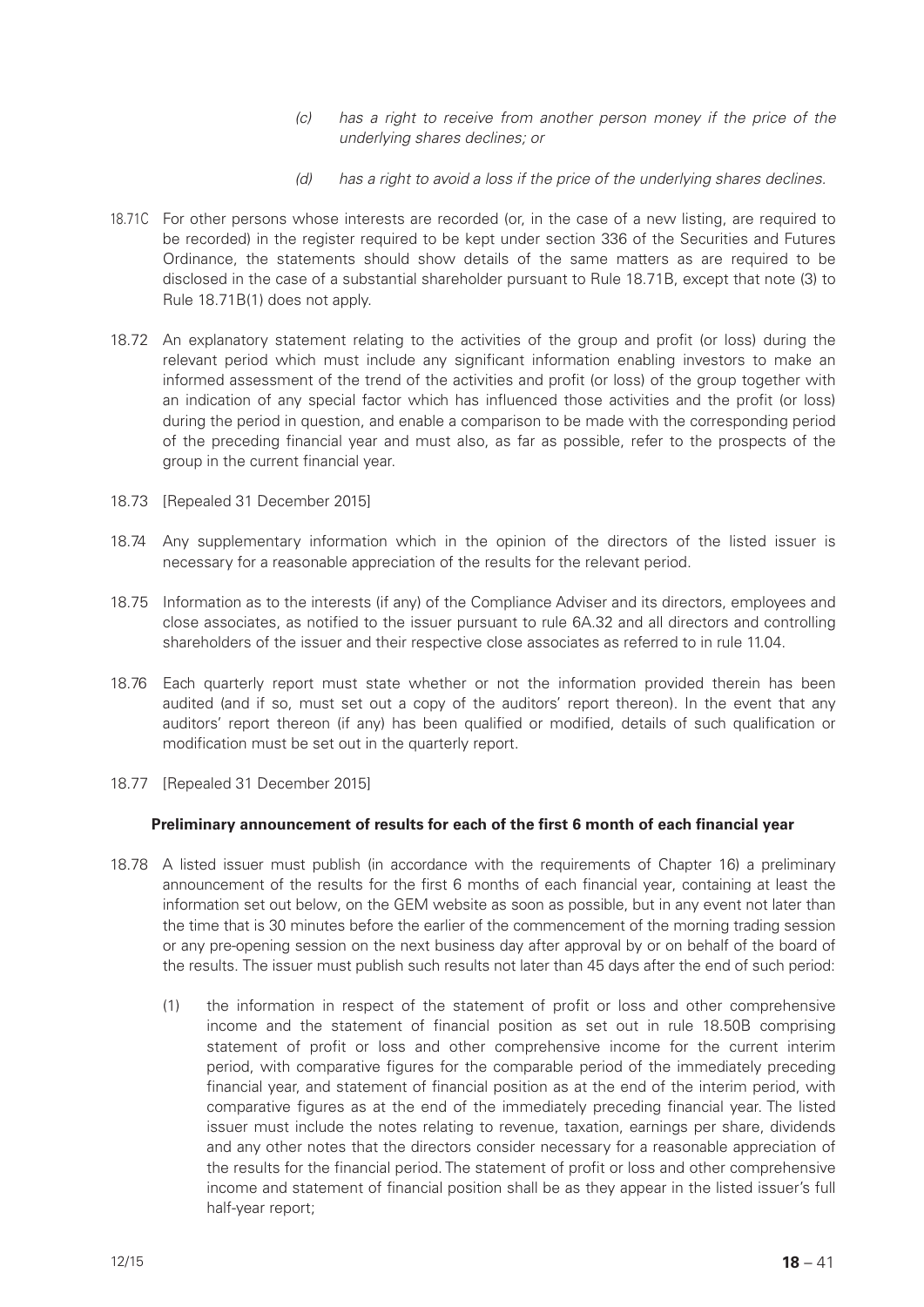#### *Note: [Repealed 31 December 2015]*

- (2) particulars of any purchase, sale or redemption by the listed issuer, or any of its subsidiaries of its listed securities during the relevant period as required by rule 18.55(3), or an appropriate negative statement:
- (3) a commentary covering the following:
	- (a) a fair review of the development of the business of the listed issuer and its subsidiaries during the financial period and of their financial position at the end of the period;
	- (b) details of important events affecting the listed issuer and its subsidiaries which have occurred since the end of the financial period; and
	- (c) an indication of likely future developments in the business of the listed issuer and its subsidiaries, including the listed issuer's prospects for the current financial year; or

where there are no material changes in respect of such matters since the publication of the latest annual report, an appropriate negative statement in that regard;

- (4) a statement as to whether the listed issuer meets the code provisions set out in the Corporate Governance Code contained in Appendix 15. The listed issuer must also disclose any deviations from the code provisions and considered reasons for such deviations. To the extent that it is reasonable and appropriate, such information may be given by reference to the Corporate Governance Report in the immediately preceding annual report, and summarising any changes since that annual report. Any such references must be clear and unambiguous;
- (5) the information required by rules 18.61 and, if applicable, rules 18.63 and 18.64;
- (6) a statement as to whether or not the half-year results have been reviewed by external auditors or the audit committee of the listed issuer;
- (7) full details of any disagreement by the auditors or the audit committee with the accounting treatment adopted by the listed issuer;
- (8) where there are any significant changes in accounting policies, a statement of that fact must be made; and
	- *Note: A listed issuer should apply the same accounting policies in its half-year financial statements as are applied in its annual financial statements, except where the change in accounting policy is required by an accounting standard which came into effect during the half-year period.*
- (9) where there are prior period adjustments due to correction of material errors, a statement of that fact must be made.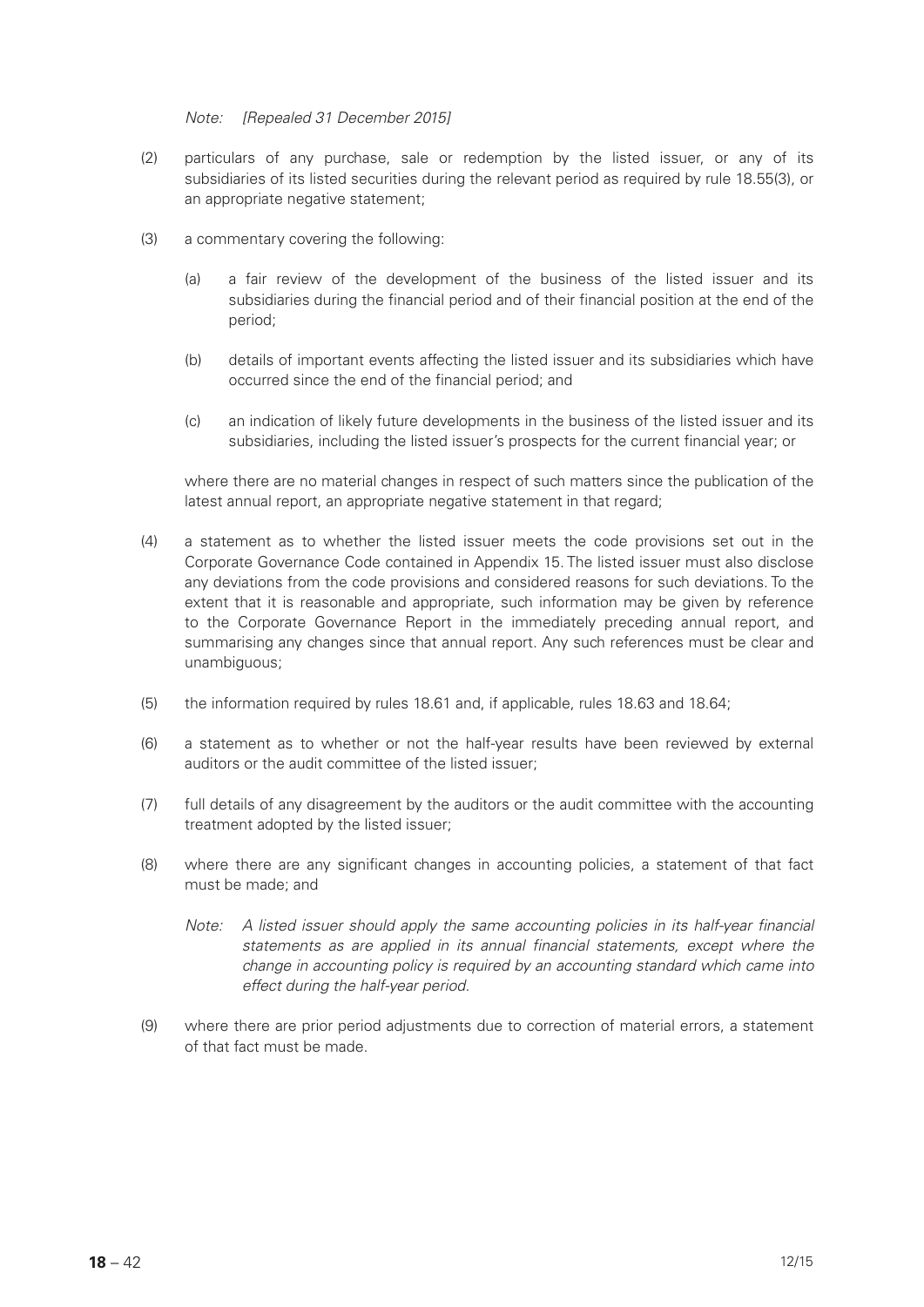# **Preliminary announcement of results for each of the first 3 and 9 month periods of each financial year**

- 18.79 Issuers' preliminary announcements of results for each of the first 3 and 9 month periods of each financial year must contain at least the information set out below stated in respect of the group and such information must be published (in accordance with the requirements of Chapter 16) on the GEM website as soon as possible, but in any event not later than the time that is 30 minutes before the earlier of the commencement of the morning trading session or any pre-opening session on the next business day after approval by or on behalf of the board of the results. The issuer must publish such results not later than 45 days after the end of such period:
	- (1) revenue;
	- (2) profit (or loss) before taxation, including the share of profit (or loss) of associates and joint ventures with separate disclosure of any items included therein which are exceptional because of size and incidence;
	- (3) taxation on profits (Hong Kong and overseas) in each case indicating basis of computation with separate disclosure of the taxation on share of associates and joint ventures' profits;
	- (4) profit (or loss) attributable to non-controlling interests;
	- (5) profit (or loss) attributable to shareholders;
	- (6) rates of dividend paid or proposed on each class of shares (with particulars of each such class) and amounts absorbed thereby (or an appropriate negative statement);
	- (7) all movements to and from any reserves;
	- (8) earnings per share;
	- (9) comparative figures of the matters specified in (1) to (8) inclusive for the corresponding previous period; and
	- (10) particulars of any purchase, sale or redemption by the issuer or any of its subsidiaries, of its listed securities during the relevant period, or an appropriate negative statement.
	- *Notes: 1 Where the items of information specified in this rule are unsuited to the listed issuer's activities, appropriate adjustments should be made. Where the requirements of this Note are unsuited to the listed issuer's activities or circumstances, the Exchange may require suitable adaptations to be made.*
		- *2 The Exchange may authorise the omission from the preliminary announcement of any information if it considers:—*
			- *(a) such omission to be necessary or appropriate; or*
			- *(b) disclosure of such information would be contrary to the public interest or seriously detrimental to the issuer,*

*provided that such omission would not be likely to mislead the public with regard to facts and circumstances, knowledge of which is essential for the assessment of the securities in question.*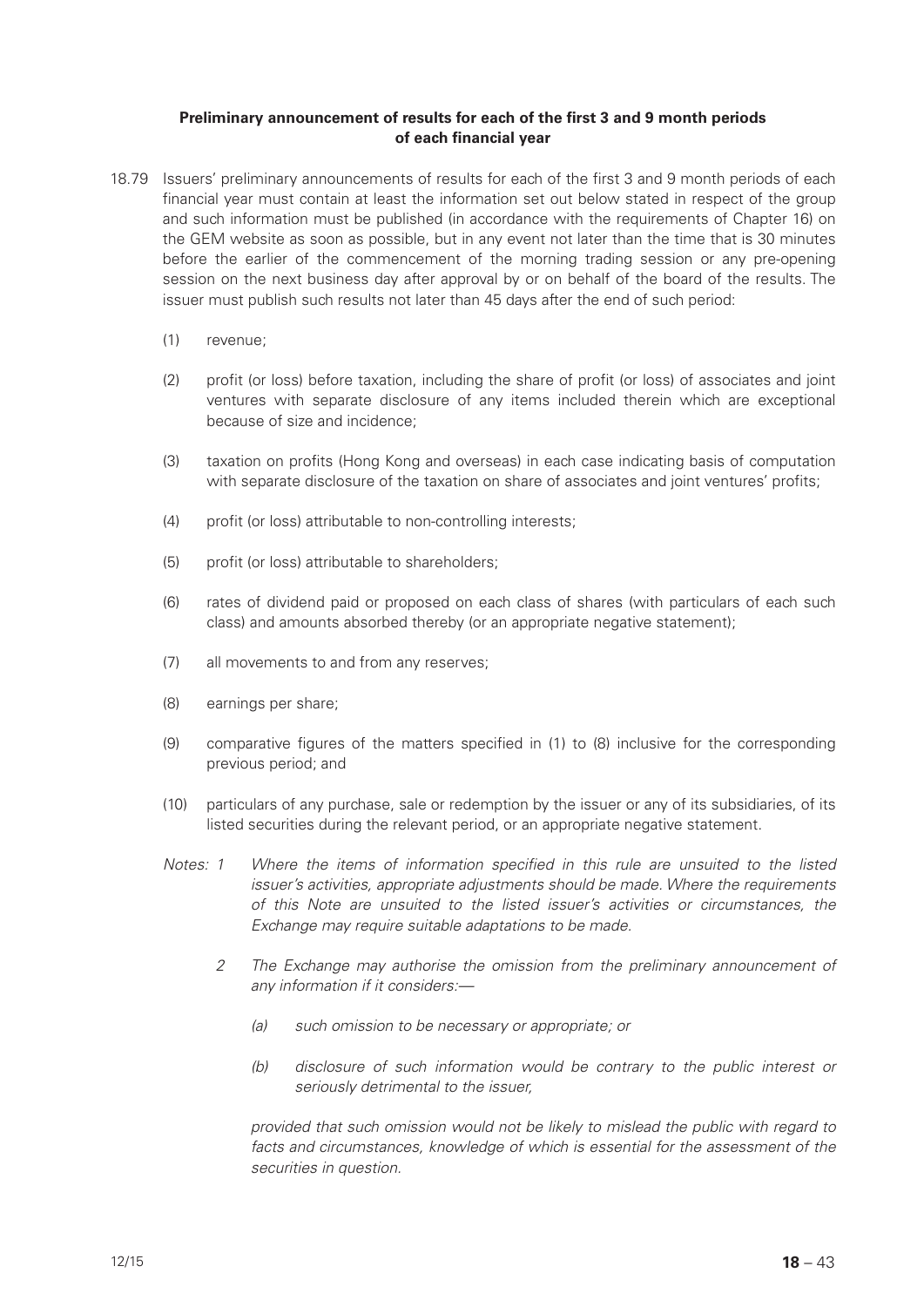- *3 The issuer or its representatives will be responsible for the correctness and relevance of the facts on which any application for an exemption under Note 2 above is based.*
- 18.80 [Repealed 31 December 2015]

#### *Summary financial reports*

- 18.81 Summary financial reports of issuers must comply with the disclosure requirements set out in the Companies (Summary Financial Reports) Regulation. An issuer must also disclose the following information in its summary financial report:
	- (1) particulars of any purchase, sale or redemption by the listed issuer, or any of its subsidiaries, of its listed securities during the financial year or an appropriate negative statement; and
	- (2) a separate Corporate Governance Report prepared by the board on its corporate governance practices. The report must, as a minimum, contain the information required under paragraphs G to  $Q$  of Appendix 15 regarding the accounting period covered by the annual report. To the extent that it is reasonable and appropriate, this Corporate Governance Report may take the form of a summary of the Corporate Governance Report in the annual report and may also incorporate information by reference to its annual report. Any such references must be clear and unambiguous and the summary must not contain only a cross-reference without any discussion of the matter. The summary must contain, as a minimum, a narrative statement indicating overall compliance with and highlighting any deviation from the Corporate Governance Code in Appendix 15.

# *Summary half-year reports*

- 18.82 Summary half-year reports shall include, as a minimum, the following information in respect of the listed issuer:—
	- (1) information as set out in rules  $18.78(1)$  to  $(9)$ ;
	- (2) details of non-compliance (if any) with rules 5.05(1) and 5.05(2) and an explanation of the remedial steps taken by the listed issuer to address such non-compliance relating to appointment of a sufficient number of independent non-executive directors and an independent non-executive director with appropriate professional qualifications or accounting or related financial management expertise, respectively;
	- (3) details of non-compliance with rule 5.28 (if any) and an explanation of the remedial steps taken by the listed issuer to address such non-compliance relating to establishment of an audit committee;
	- (4) where the accounting information contained in a summary half-year report has been audited by the listed issuer's auditors, an opinion from the auditors as to whether the summary half-year report is consistent with the full half-year report from which it is derived;
	- (5) names of the director(s) who have signed the full half-year report on behalf of the board of directors of the listed issuer;